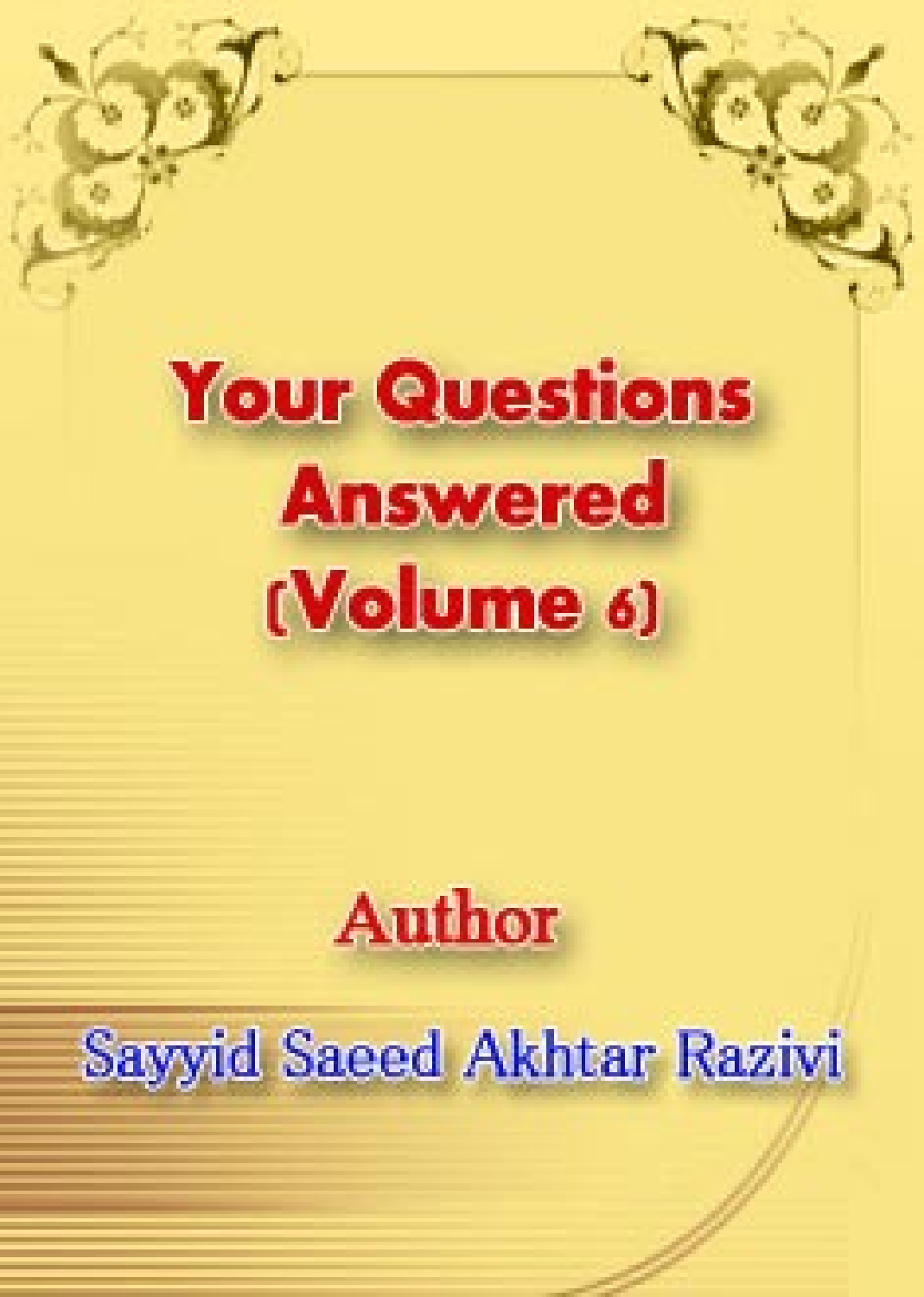Your Questions Answered (Volume 6)

Author : Sayyid Saeed Akhtar Razivi

**Preface** 

Q 1. How To Deal With Atheist and / Or Agnostic?

Q. 10: Why do you write D FOR ض?

Q. 20: Selection of an A 'lam

Q. 30: Love Letters

Q. 40: Jama 'at 's meeting in Husainiya

Q. 50: Taxes recognised in the Shari 'ah

Q. 60: How the Prophet (S.A. W) used to pray?

Q 70: Reciting Surah Without Bismillah in Sunnah Prayers

Q. 80: Changes In Adhan

Q 90: One Has Never Paid Khums

Q 90: One Has Never Paid Khums

Q. 110: In the ayat 102 of Sura 20 (TAHA), it says

Preface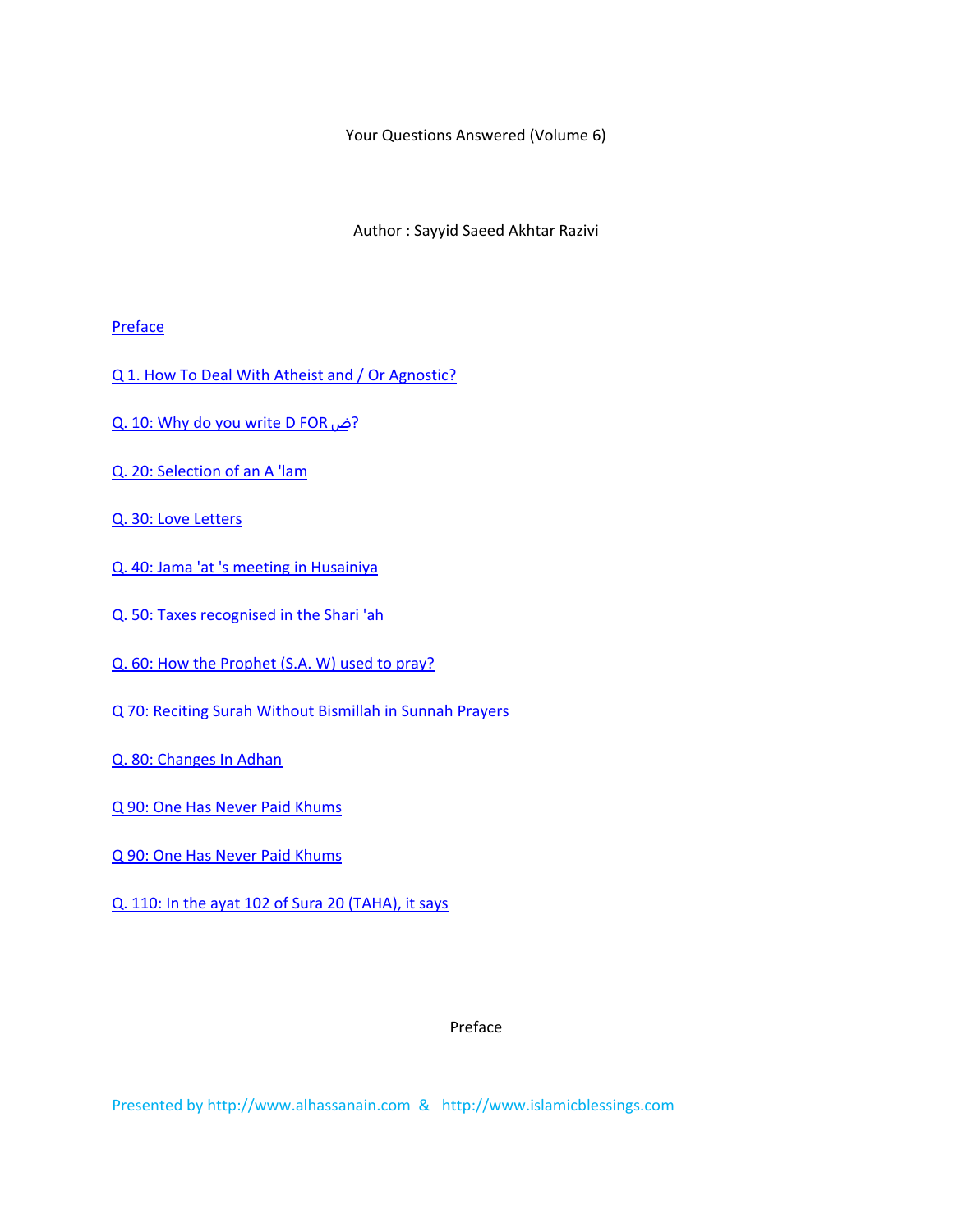| the contract of the contract of the contract of the con- |  |
|----------------------------------------------------------|--|
|                                                          |  |
|                                                          |  |
|                                                          |  |
|                                                          |  |
|                                                          |  |
|                                                          |  |
|                                                          |  |

With humility I offer my thanks to Allah Subhanahu wa Ta 'ala that He gave me the chance to compile this sixth volume of the series, Your Questions Answered. This book contains replies to 118 questions received between October 1990 and December, 1994, from The Philippines, Malaysia, Indonesia, Singapore, and Thailand; India, Pakistan, Iran, U.A.E.

and Muscat; Sweden, Norway, Germany and U.K.; U.S.A., Canada, Trinidad and Tobago and Guyana; Ghana, Nigeria, Botswana, Kenya and Tanzania.

As it happens many of the questions are on burning topics of the current social environment, and I hope this volume will prove more popular and useful than the previous ones in this series.

Dar es Salaam 15th March 1965 Syed Saeed Akhtar Rizvi

## Q1. How To Deal With Atheist and / Or Agnostic?

What is the best way to convince an atheist who claims that there is no God, or an agnostic who says that man's only recognition can be of the phenomenal world, and that man does not and cannot know anything about a spiritual existence, either of God or man or of any after‐death state? How can we convince him about Islam?

How would you reply to someone who after hearing the arguments says, "Nobody really knows if this is all true! Nobody knows if there is a life hereafter"?

Presented by http://www.alhassanain.com & http://www.islamicblessings.com A: The best and safest course for such people will be to believe in a Creator and in the Day of Judgement. The following tradition of Imam Ja'far Sadiq (A.S) shows the reason Why?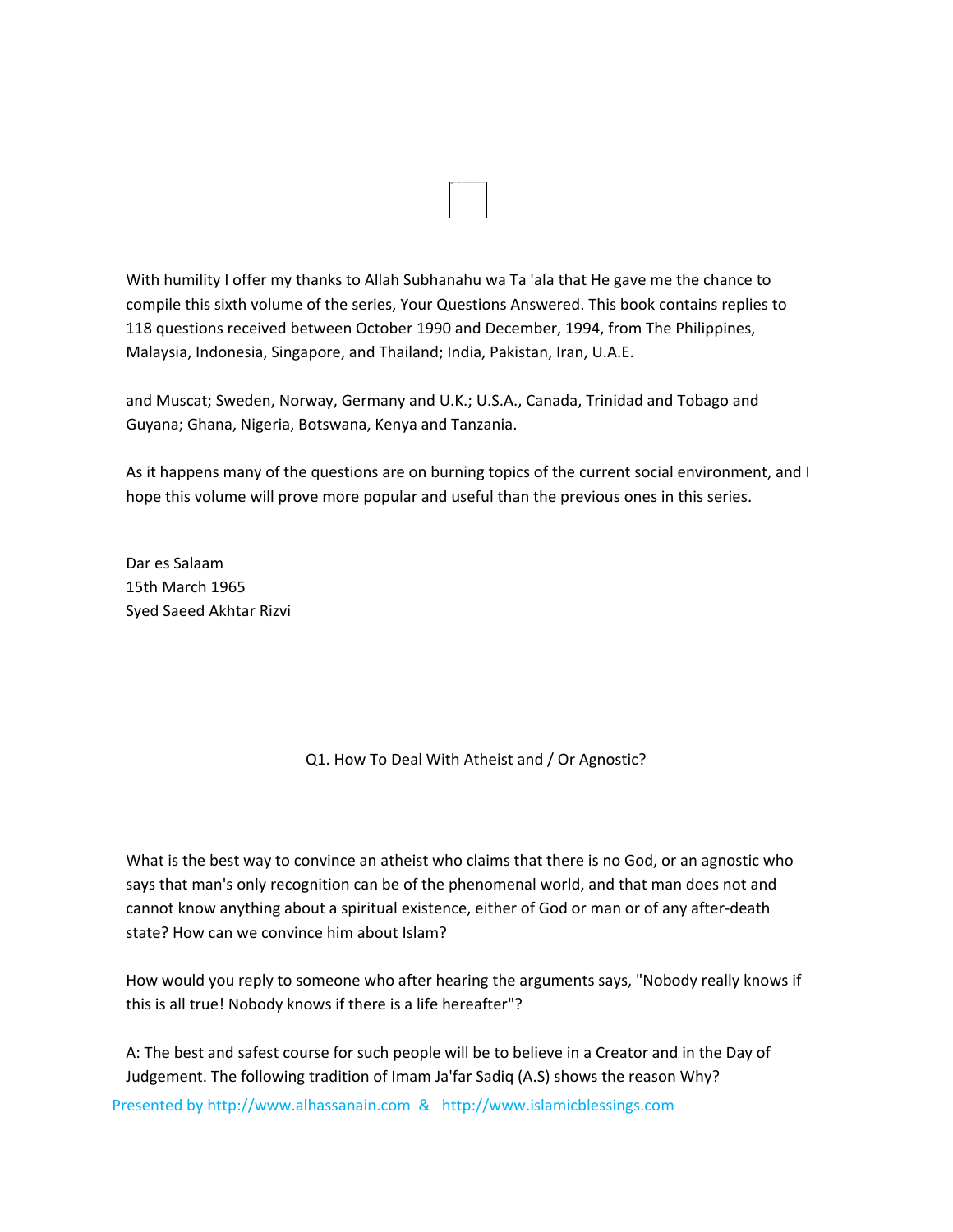Ibn Abil 'Awja' and Ibn Muqaffa' were sitting in Masjidul Haram at the time of pilgrimage, with some of their fellow atheists. (They pretended to be Muslims just to save their skins; but were always openly arguing against the belief in God).

Ibn Muqaffa' said, pointing towards the space around the Ka'bah: "Do you see this mob? None among them could be called a human being except that old man (i.e., Imam Ja'far Sadiq A.S). As for the others, they are nothing but catties and animals."

Ibn Abil 'Awja' asked him as to how could he say such a thing.

Ibn Muqaffa' said: Because I have found with him (such virtues and knowledge) which I did not find anywhere else. Ibn Abil 'Awja' said: Now it is necessary to test whether what you say is true.

Ibn Muqaffa' tried to dissuade him. But Ibn Abil 'Awja' went to the Imam (A.S). He came back after sometime and said: "O Ibn Muqaffa'! He is not just a human being. If there were in this world a spiritual thing which became a body if he wished so, and turned into a spirit if he wanted to, then it is he."

Ibn Muqaffa' said: How come?

Ibn Abil 'Awja' said: I sat near him. When all others went away, he started talking (without my asking anything) and said:

"If the fact is as they believe and He is as they (i.e. the pilgrims) say, then they would be saved and you would be in trouble. And if the fact is as you (atheists) say, and not as they say, then you and they both would be equal (and no harm would come to either group.)" I said: "May Allah have mercy on you, what is that which they say and what is that which we say? My belief and their belief is but one."

Imam (A.S) said: "How could your belief and their belief be the same? They say that there is to be resurrection, and reward and punishment; and they believe that there is a God." (And you do not believe it.)

Imam (A.S) meant that if there was in reality no God and no Day of Judgement, as Ibn Abil 'Awja' said then the believers and non‐believers both will be in the same condition after death. Both will perish for ever and nobody will suffer for his belief or disbelief.

On the other hand, if their Is a God and a Day of Judgement, as the believers say, then after death the believers will be saved and will be blessed, while the atheists and non‐believers will have to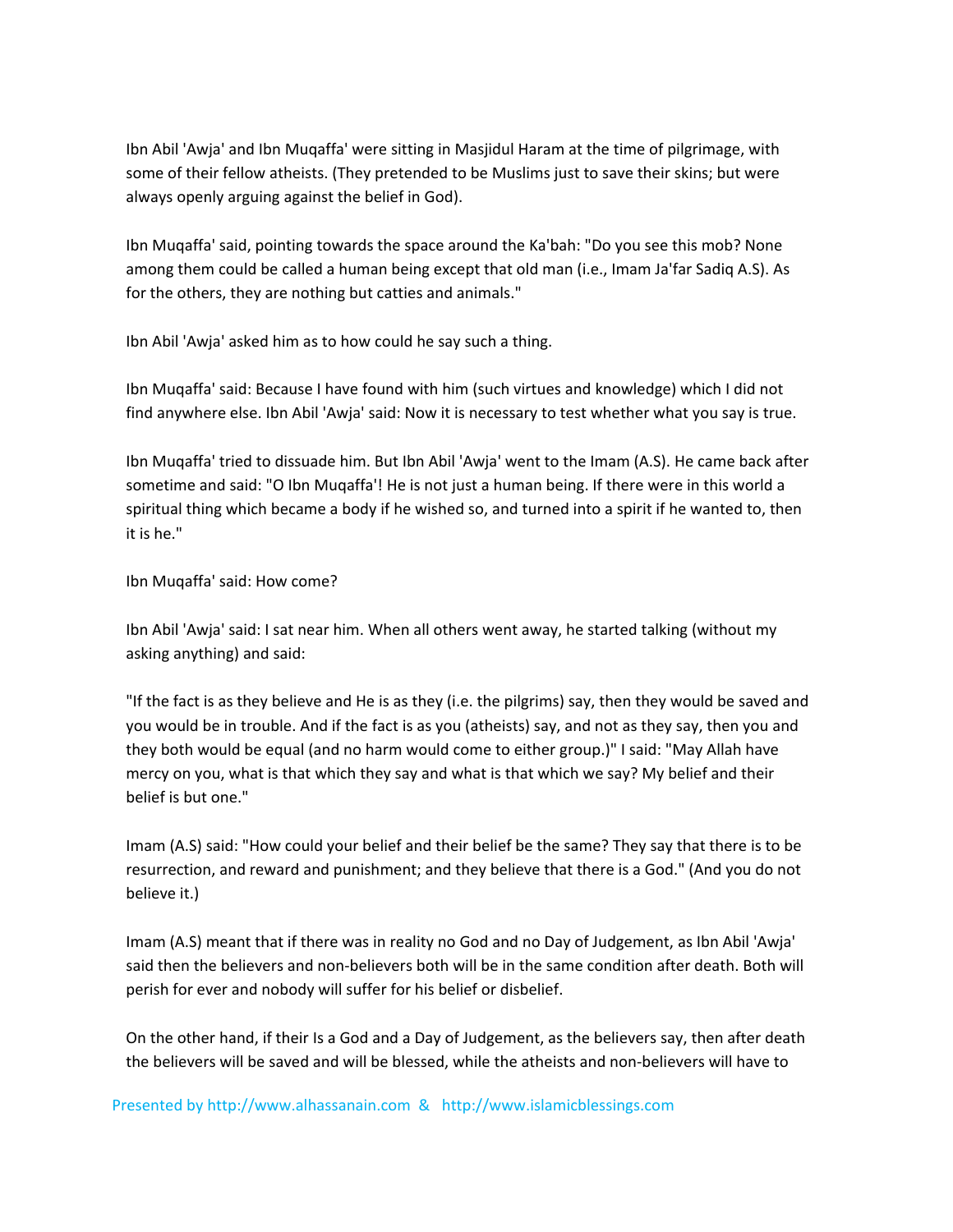suffer. Therefore, it is the dictate of wisdom to have Faith and Belief in God and Day of Judgement, to save oneself from the possibility of disgrace and eternal punishment.

# **Q2: My teacher (A Christian) says:**

My teacher (a Christian) said to me that if what the Qur 'an says about man (that he was created of clay) is true, then why do we not find any trace of dust or clay in the human body? He was referring to the verse, And certainly We created man of clay... (Qur'an, 15:26). Please enlighten me, so that I may reply to him.

A: Well, water is made of oxygen and hydrogen. Why do we not see these gases in water? Of course when water "disintegrates" then each of its components goes its separate way, and then can be "seen". Likewise, when man's body disintegrates after death, most of it turns into dust, thus proving that it was made of dust or clay.

If your teacher is really a Christian, then he must have read the following statements in the beginning of the Bible:

"And the Lord God formed man of the dust of the ground, and breathed into his nostrils the breath of life; and man became a living soul." (Genesis, 2:7).

(God said to Adam) ".... till thou return unto the ground; for out of it wast thou taken; for dust thou art, and unto dust shall thou return." (Genesis, 3:19)

I think he must have heard the last sentence hundreds of times spoken by Christian priests during funeral services.

## **Q3: Allah and Khuda:**

Why we call Allah as 'Khuda' while in His 99 names there is no 'Khuda'. Then how can we say 'Khuda'?

A: The 99 names are in Arabic language. Other languages have got their own words to refer to Allah. "Khuda" is a Persian word, also used in Urdu and some other languages. Q4: To Overcome Depression:

At times I am driven to despair. I have generally been depressed, since I rarely get what I aspire for.

A: I think the last phrase is the clue to your problem. Remember that nobody can ever get all that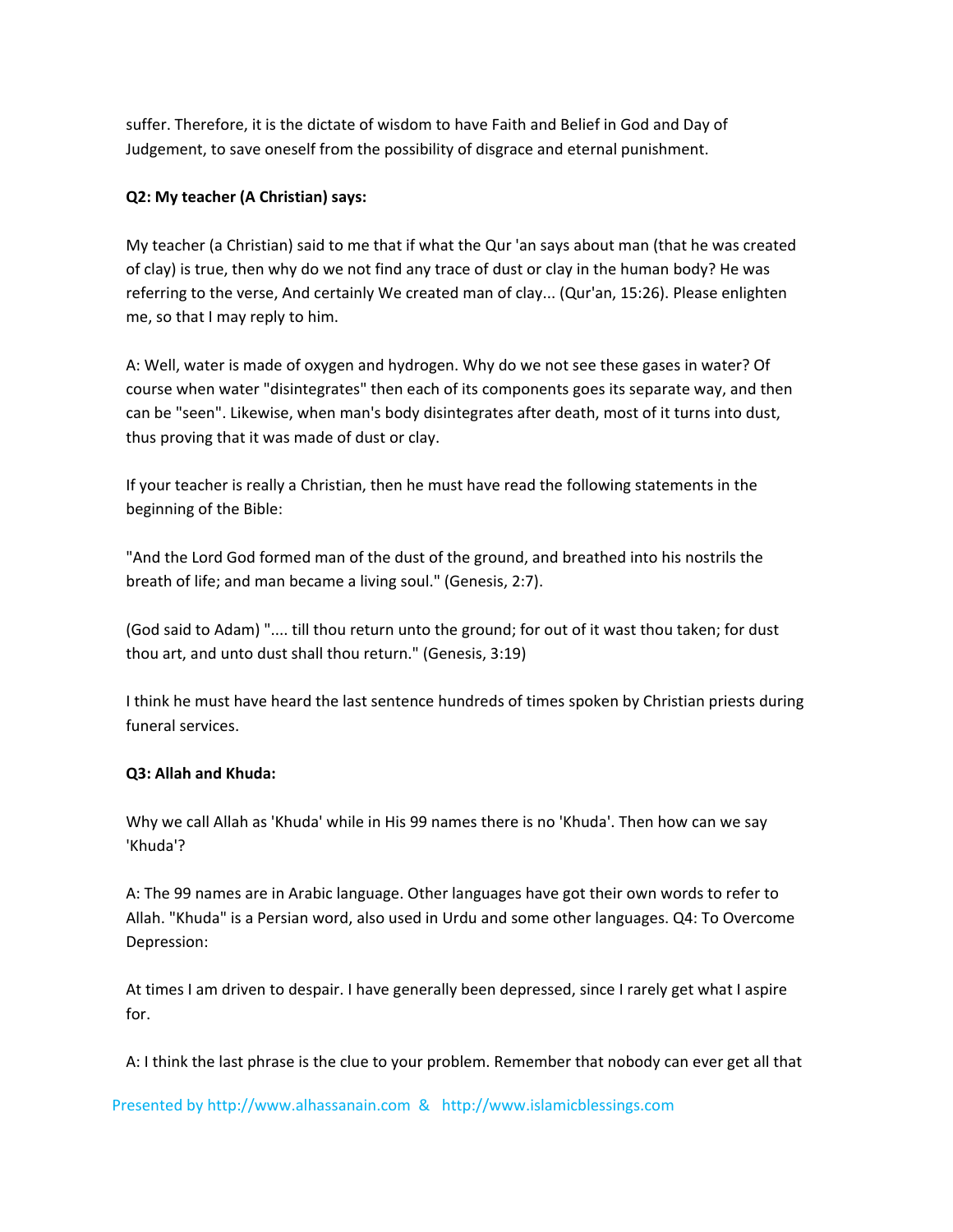he aspires for. Human ambition always remains high. Man's aspirations are limitless while the provisions of this world are limited.

Naturally it results in dissatisfaction for most of the people. Its cure is found in the sayings of our Imams who have given us this advice: "In material things, do not look at those who are above you; rather look at those who are below you; while in spiritual things, you should look at those who are higher than you."

When you will look at those who are less fortunate than you, you will sincerely be grateful to Allah that He has given you so much more than many of your fellow human beings. And when you will look at those who have attained a higher spiritual status, you will be inspired to reach nearer to them. Contentment with what Allah has given you is the key to satisfaction, the cure of depression and the only way to overcome worldly worries.

Then next step will be to remember Allah Ta'ala in all conditions. In comfort and discomfort, in affluence and poverty, in health and sickness. Allah says in the Qur'an: "Those who believe and whose hearts are set at rest by the remembrance of Allah; now surely by Allah's remembrance are the hearts set at rest." (Qur'an, Sura 13, Verse 28).

#### **Q5: Shi'a Belief About Qur 'an:**

A person suggested that Shi'as are doing "Taqiyah" when denying "Tahrif" in Qur 'an. Perhaps you wouldn t mind "leaking" the "inside‐secret".

A: I will advise you to get a copy of my Urdu book, Itmam‐e‐Hujjat, from Maulana Ahmad Ali Abidi (or from Najafi House) and read the first chapter which is on Tahreef. Also my English booklet, The Qur'an: Its Protection from Alteration, (published by Ahlul Bayt Assembly of North America, P.O.Box 76568, Super Centre Postal Outlet, Markham, Ontario, Canada L3R ON5) will prove very helpful.

From these two sources you will find that the Sunnis themselves narrate traditions of Tahreef in their Sihah Sitta and other books. They also believe that "Whatever is narrated in Sahih Bukhari and Sahih Muslim is 100% correct and it is Wajib to believe in it."

Also, you will see that many traditions in these two books mention some verses and surahs which were lost after the Prophet (S.A.W). Then you will learn that the Sunnis try to explain such traditions by saying that those verses and Surahs are mansukhut‐tilawah, i.e. their reciting was abrogated (while the law contained in some of them continues.)

The very serious question arises that if those Surahs and verses were lost or eaten up by a goat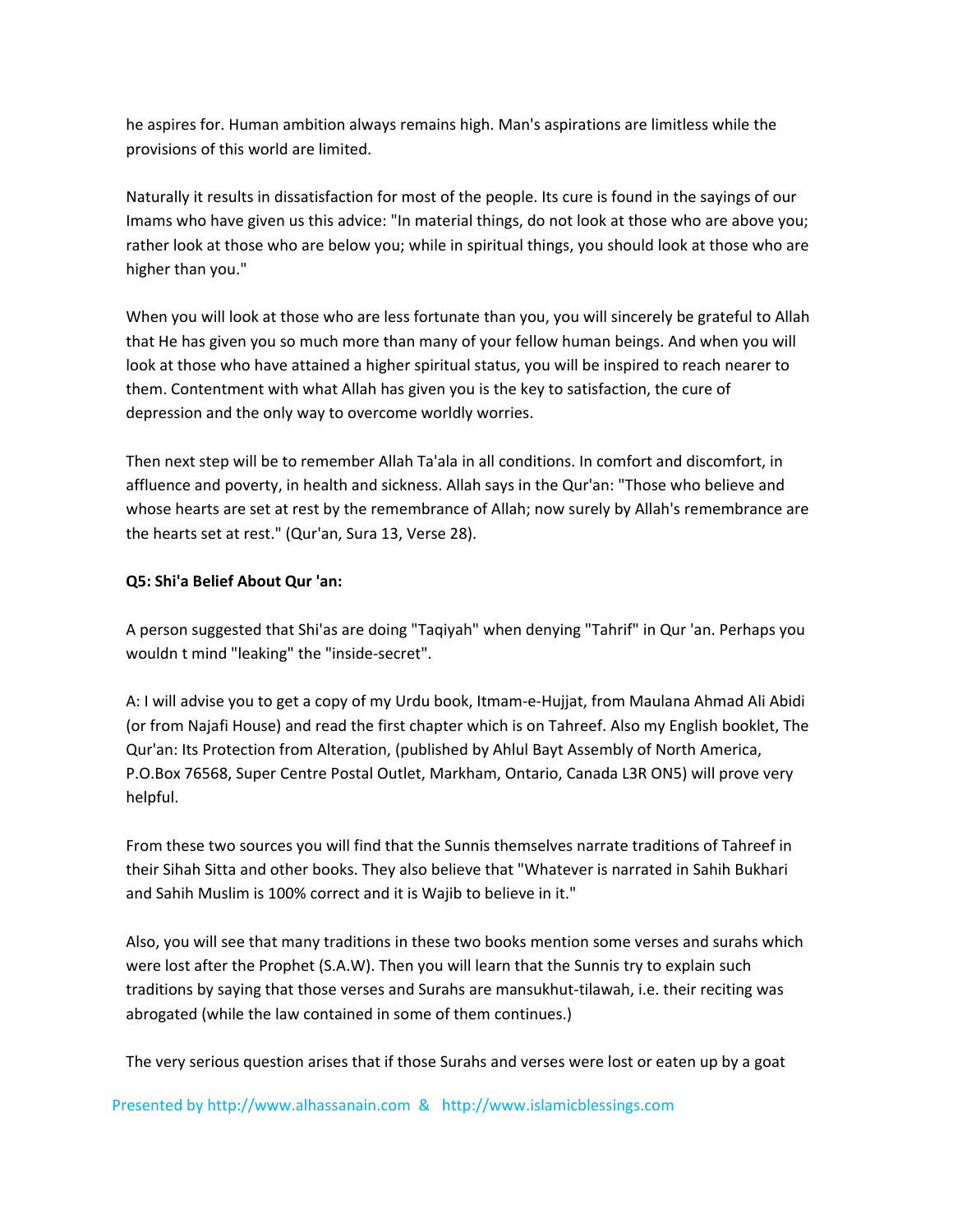after the death of the Prophet (S.A.W), then how and by whom were they abrogated? Did there come any prophet after the Prophet of Islam (S.A.W)?

While we, on our part, are not bound to accept any tradition (written in any book) as "Sahih". We put every hadith to tough tests, then either accept it or reject it on its merits. As for Taqiyah, please study my booklet on this subject; you will find it useful and interesting.

# **Q6: The Beacon of the Qur an:**

I quote here the following sentences of Hazrat Ali (A.S), from "Guidance from Qur 'an" (p. 35): ".... For all of you there is a beacon (in the Qur 'an), try to be guided by it. Islam has its aim for each of you to aspire and to attain it... " The question is: How can one find this beacon in the Qur'an, so that one can try to be guided by it?

A: The Qur'an was revealed as the guidance for man. It guides one in matters of faith; it shows the way to reach nearer to Allah through sincere belief and worship of Allah; it helps him build noble character through its unparalleled ethical teachings. And all these aspects have briefly been described in this very book, "Guidance from Qur'an".

# **Q7: The Aim of Creation:**

Referring to the same quotation, how can one locate this seemingly particular aim, because to attain an objective one must know and understand it and then aim at it? A: Study those verses which describe the purpose of creation, then you will be able to proceed towards it. For example:

1. And I have not created the jinn and the human beings except that they should worship Me. (Qur 'an,51:56)

2. Surely we have created man from a small drop of intermingled life‐germ, in order that we test him; so we have made him hearing, seeing." (76:2). (Then it goes on describing the chastisement of the disbelievers and the blessings reserved for the righteous.)

3. And the greatest bliss reserved for man is "the pleasure of Allah", that the righteous would be pleased with Allah and Allah would be pleased with them, and they would become nearer to Him. As He says: O tranquilled soul, return to your Lord, well‐ pleased with Him, well‐pleasing to Him; so enter among My servants and enter into My garden. " (89:27‐30).

## **Q.8: BEGGING FROM ALLAH:**

Hazrat Ali (A.S) further says in the same hadith that "One should not make the Qur 'an an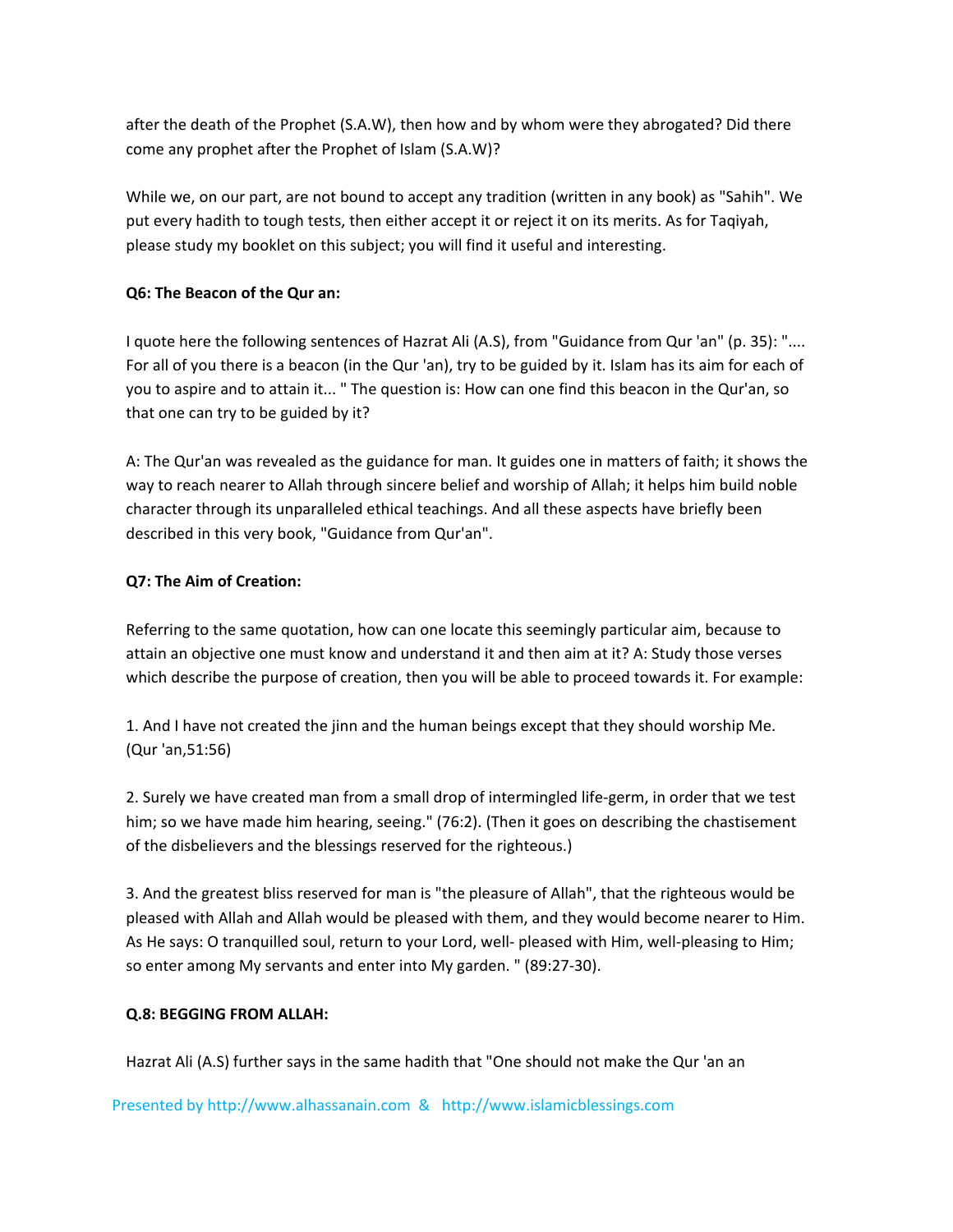instrument of beggary in society". By nature a human being is certainly in need of many things. What could the sentence mean, because we are supposed to beg Him for our reasonable wants?

A: You have not read the full sentence which goes on like this "do not make Qur'an an instrument of beggary in society because it teaches you how to seek help from God." Clearly the Imam forbids begging from people and advises man to address all his needs to Allah. What objection or ambiguity is there in this teaching?

# **Q. 9: Meaning of the Tablet and the Pen:**

Do Shi'as believe that Tablet (lawh) and Pen (Qalam) are two angels?

A: This is what Shaykh Saduq (R.A) has written in his book, al‐I 'tiqadat.

Q. 10: Why do you write D FOR ض?

Why do you write d in the English Al‐Mizan to indicate ض is not like D?

example, there are four letters, ض, when the pronunciation of A: Arabic alphabets contain many letters which have no equivalent in English. For ض . And there is only z in English with a sound like . How will you transcribe Arabic words containing ذ or ض ,ظ sinto English and writing. The Western scholars have devised two or three systems for correctly transcribing Arabic words. The one I am using is called the Glasgo system.

ظ, ز,ذ?? There are for example four words in Arabic,,, ?? and ?? according to the Glasgo system they will be transcribed as zalla, dhalla, zalla and dalla. The dot under d indicates that there is of ض ض in that place. It does not show what is the pronunciaƟon in Arabic.

The English Al‐Mizan is being written for people in the Western countries, and therefore it is necessary to follow a system which they are familiar with.

## **Q. 11: About Bohoras:**

A friend of mine is an IsmailI Bohra (follower of 21 Imams and 52 Dais).I managed to argue with him by showing the weeklies and books. But he does not agree with me in the matter of lmamate.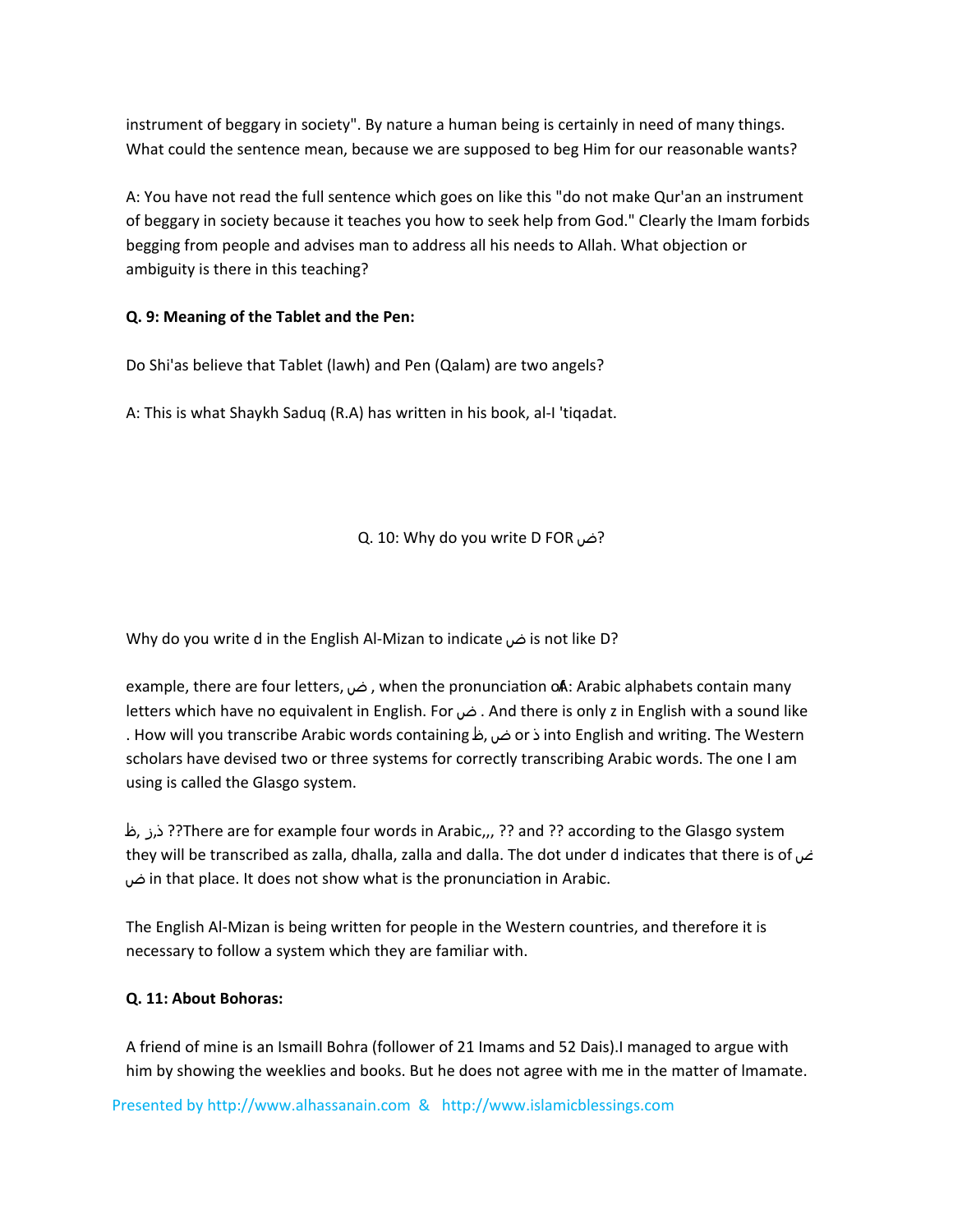I have given him books and traditions of Prophet (S.A.W) and Imams.

A: I advise you to get a copy of Hollister's book, Shi 'a of India. Hollister was a Christian Missionary and he was more sympathetic to the Ismai'lis (Bohoras and Aga Khanis) than to the Ithna‐'Asharis. He has described in that book, inter alia, the faith and practices of both branches of Isma'ilism. I am sure you can find a copy in Osmania University's library.

Another book in Urdu, Mujtahid)will be of more help to you. You may get a copy from Lucknow. Probably Imame Zamana Mission (Jet House, Shaheed Yar Jang Rd, Himayat Nagar, Hyderabad 500 029) can help you in getting this book.

Meanwhile, you may point out to your friend the following:‐

As you will see in my book, Imamate, the number of 12 Khalifas was foretold by the Holy Prophet (S.A.W), as was the information that the 12th Imam will go into Occultation and will re‐appear before Qiyamat. And these most important traditions are recorded even in the Sunni books.

Now if the Bohoras have to believe in a hidden Imam, is it not more reasonable to believe in the hidden 12th Imam (A.S) of ours, whose birth, occultation and reappearance were foretold by the Prophet (S.A.W) ‐‐ as Shi'a and Sunni traditions prove rather than believing in a hidden 21st Imam whose continued existence no other Islamic sect confirms?

# **Q. 12: Who was the Mother of the 12th Ikum (A. S) ?**

Dr. Jassim Husain writes in his book "Occultation of the Twelfth Imam ", that the view that Imam Mahdi s mother was a Byzantine princess is incorrect. He concludes with proof that his mother was a Nubian slave girl. Do you agree with his deductions?

A: Mr. Jassim Husain is a good Muslim. But in this matter he has not understood the hadith correctly. Remember that merely being an Englishman does not make one competent to understand every book on Philosophy, Physics, Chemistry or Higher Mathematics, just because they are written in English The same is the case with Islamic Islamic subjects including hadith.

Our 8th Imam (A.S) had no son until he was 46 years of age. Then Imam Muhammd Taqi (A.S) was born from a Nubian slavegirl. Not surprisingly, his complexion was not fair; so much so that his enemies used to spitefully call him "Aswad" (Black).

The other fact which Mr. Jassim Husain has overlooked is that, because of the political prominence and greatness of our 8th Imam (A.S), not only the 9th Imam (A.S) but even the 10th and 11th Imams (A.S) were called "Ibnur‐Rida" (the son of ar‐Rida). By the same token, all of them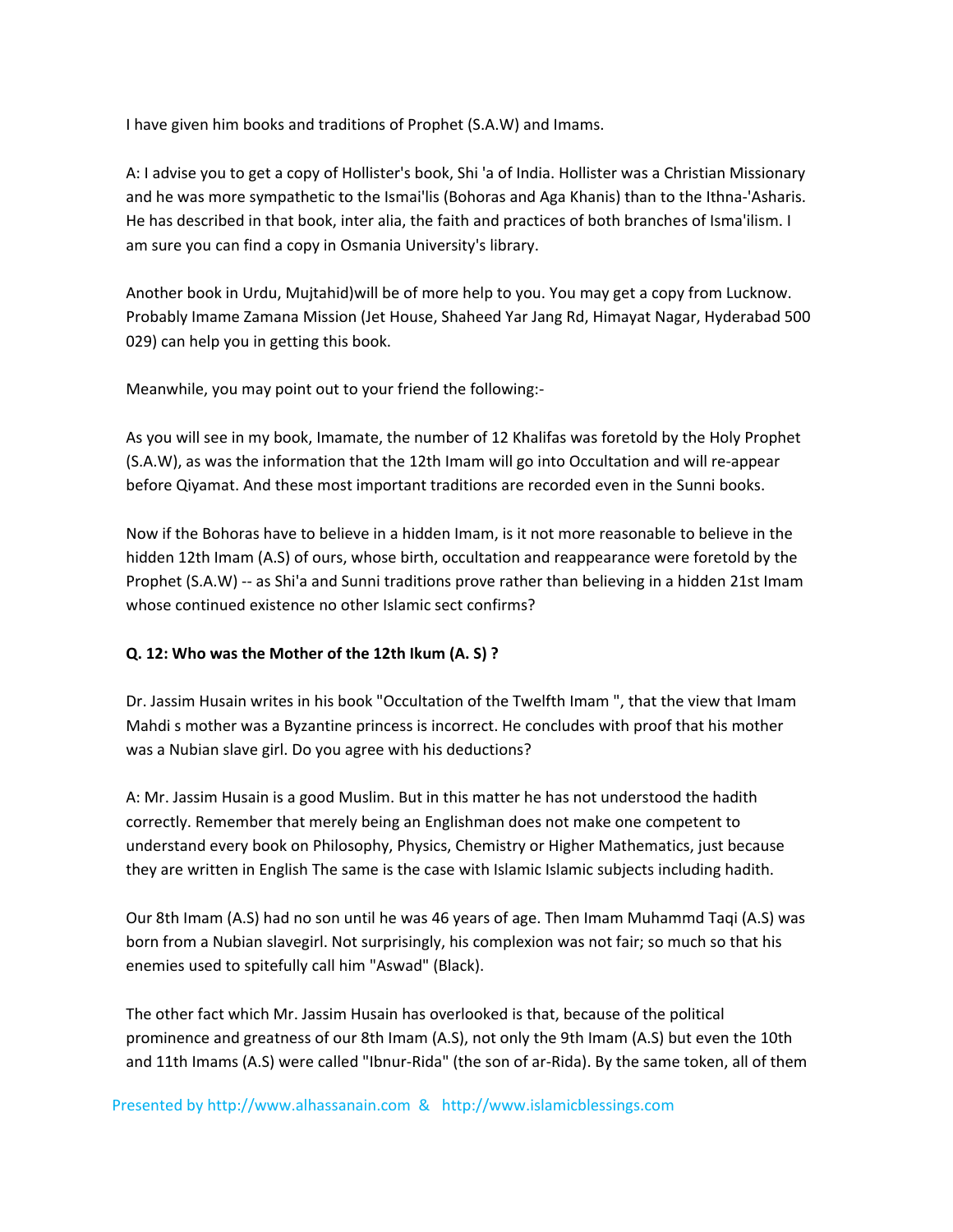could be called "Ibnun Nubian", (son of the Nubian lady).

Keeping this background information in mind, read the relevant parts of the hadith quoted by Mr. Jassim Husain as his proof. It has been narrated by Kulayni (R.A) not in the chapter concerning Sahibul 'Asr (A.S), but in the one concerning "Indication and Declaration (of Imamate) about Abu Ja'far (A.S)" i.e. Imam Muhammad Taqi (A.S).

It is a long hadith describing how the uncles and brothers of Imam Rida (A.S) showed their annoyance saying that "there never was a dark‐complexioned Imam among us".

Then they, on their own, called some experts of physiognomy (al‐Qiyafah = the art of judging someone's parentage by studying his features), although it was not recognised in Islam at all. But the Imam (A.S) did not prevent them, in order to complete his evidence and proof against them. Those experts, who did not know anyone in the gathering, unanimously pointed to the 8th Imam (A.S) as the father of the child.

'"Ali ibn Ja'far (the uncle of the 8th Imam A.S) says: 'Then I stood up and kissed the mouth of Abu Ja'far (9th Imam A.S) until his saliva entered my mouth; then I said to him: "I bear (by late Maulana Sa'adat Husain Khan,witness that you are my Imam in presence of Allah." then ar‐Rida (A.S) wept and said: "O uncle! Did not you hear my father saying: 'The Messenger of Allah (S. A. W) has said:

"May my father be sacrificed for the son of the best of the slave girls, the son of the Nubian girl, of pleasant mouth, of chosen womb. (Woe on them, may Allah curse the low Abbasid and his progeny, the companion of mischief!!!) And he will kill them for years and months and days; and he will humiliate them and make them drink a bitter cup; and he is the exiled fugitive whose father and grandfather will be (unjustly) killed;

the man of occultation (about whom) it will be said: Did he die or perish? In which valley did he go?'" (Then the Imam A.S said:) "Will this happen, O uncle! except through me?" I said: "You are right, may I be your ransom!

The 8th Imam, 'Ali ar-Rida (A.S), by narrating that hadith of the Prophet (S. A. W), wanted to show to his uncle that the Prophet had called the 12 th Imam (A.S) "the son of the Nubian girl", and it was not to happen "except through me", because the 8th Imam did marry the Nubian girl, who gave birth to the great‐grandfather of the 12th Imam, and thus he would be the son of that Nubian mother, in the same way as he would be the son of Imam ar‐ Rida (A.S).

The sentence, "Will this happen, O uncle! except through me?", clearly shows that it was Imam 'Ali ar‐Rida (A.S) who was destined to marry a Nubian lady, and not Imam Hasan 'Askari (A.S).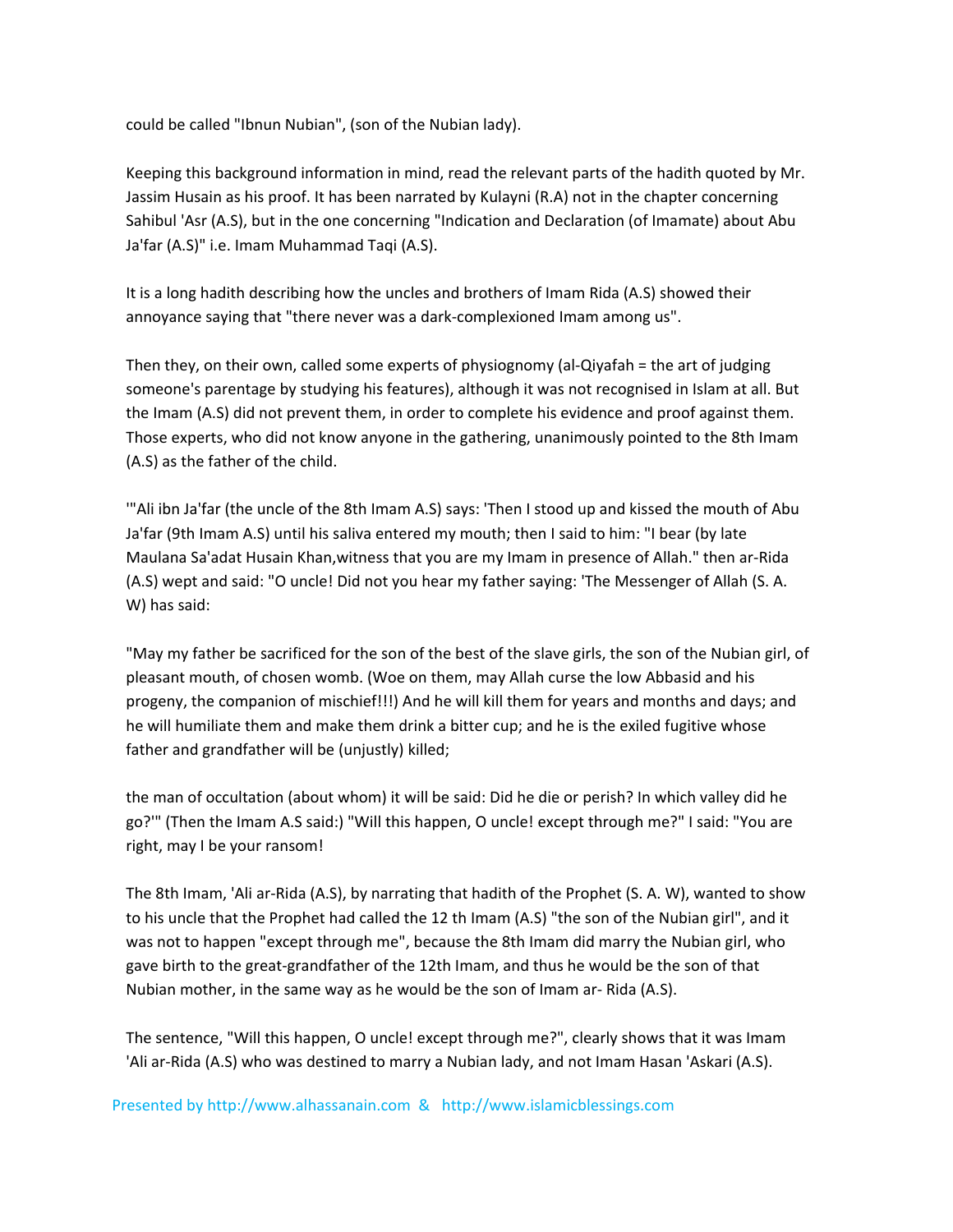# **Q. 13: Concerning the Above Answer:**

Thank you for the kind letter and the books you sent; may Allah reward you generously. Concerning J. Husain s not understanding the hadith of Kulayni (R.A) correctly, I agree with you. He does though quote that Nu'mani andal‐Saduq (A.S) related other narrations which indicate that al‐Qa 'im s mother (A.S) was to be a black slave‐girl. He gives the references: N. Al‐Ghayba, 84, 85, 120;Kamal, 329.

A: The book al‐Ghaybah of an‐Nu'mani is not with me here.

However, the book Mission's library (Published in Qum, 1405 A.H.) and I could not find in it the tradition that the Imam 's (A.S) mother was to be a black slave. Rather, there is a whole chapter (41 st) pp.417‐423; with the heading, Chapter about what has been narrated about Narjis,

the mother of al‐Qa'im, peace be on them both; and that her name is Malikah, daughter of Yashu 'a son of the king Qaiser ". The only tradition given there is another version of the one which you have questioned.

# **Q. 14: Did the Special Deputies see the Imam in his Minor OCCULTATION?**

During the 12th Imam's (A.S) Minor Ghaybat did his Special Representatives see him physically when they got instructions and 'Fatwa'?

A: Yes, certainly. They were the only persons who knew the Imam (A.S)'s whereabouts at a given time and went to him whenever necessary.

The word, fatwa, is used for the rulings of a mujtahid. The Prophet's or Imam's words are "orders" of shari'ah, not fatwas.

## Q 15: do you know anyone meeting imam-e-zaman (a.s) in Tanzania or India in this decade?

A: In Tanzania, No. In India or Pakistan, I have no knowledge.

**Q. 16: Bending our heads on hearing the name of the Imam (A.S):** We Shi 'as bend our heads at the mention of the name of Imam Baqiyyatullah; what is the theological explanation for that?

A: It is done to show respect to our present Imam (A.S); and it is based on the 6th Imam's teaching and action. It is reported that once when he mentioned the name of the 12 th Imam (A.S), he stood up to show respect to that name. This show of respect is perfectly OK from the shari'ah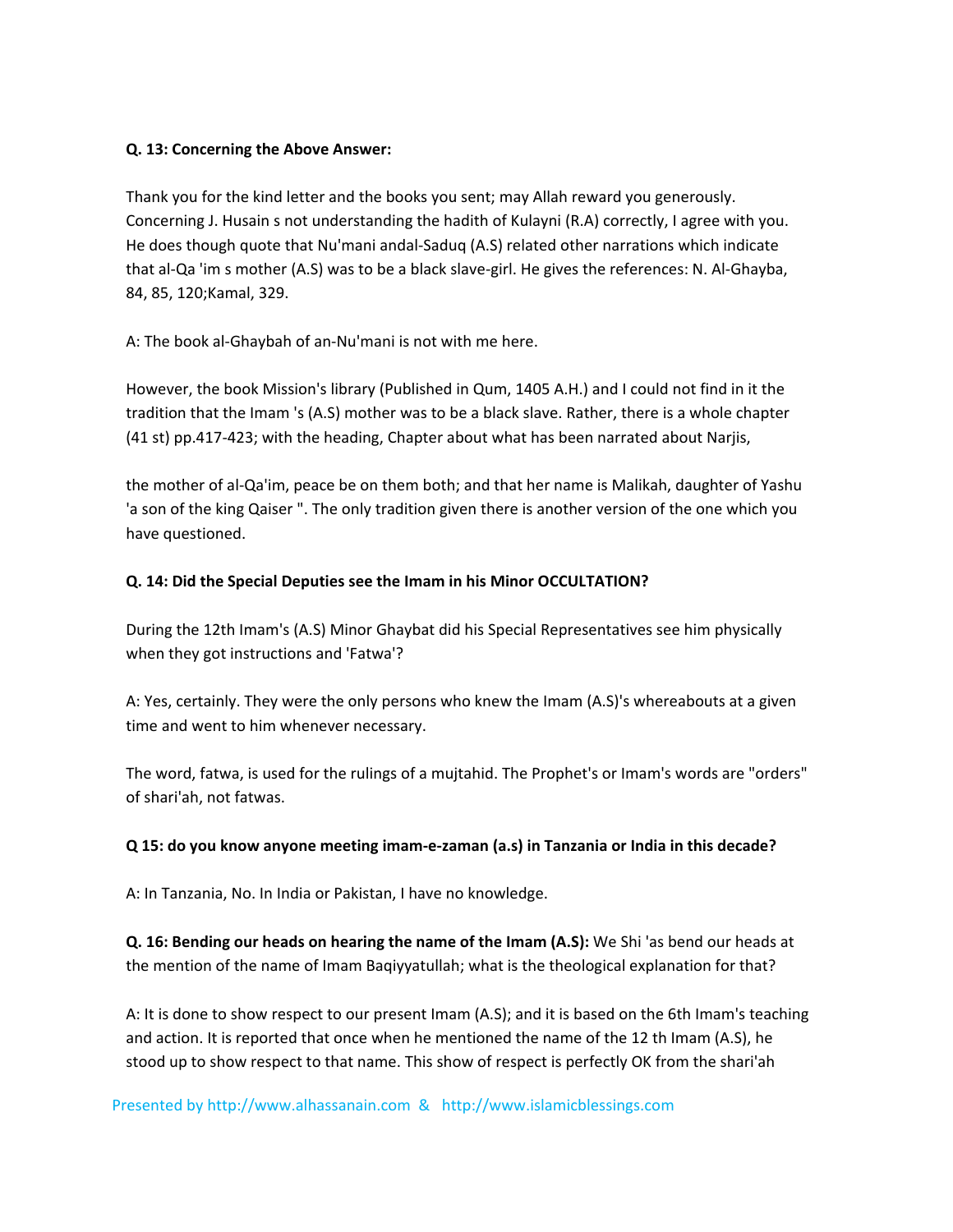point of view.

#### **Q. 17: The significance of the word, Imam:**

Note: A new convert from U.S.A. wrote in his letter some paras which equated "Imam Khumayni" with the 12 Imams. This reply was sent to him:

A: We Shi'as believe in the Twelve Imams who came one after another after the Holy Prophet (P.B.U.H.) first of whom was 'Ali (A.S) and the last is the Imam al‐Mahdi (A.S) who is alive but in occultation by order of Allah and will re‐appear near Qiyamat to establish the kingdom of God on the earth.

These twelve Imams were Ma'sum (Sinless, Infallible) and Mansus min Allah (appointed by Allah) as you will read in my book, Imamate, which I am sending to you together with God of Islam, Justice of God and Ritual and Spiritual Purity.

The literal meaning of the word, Imam, is leader hence the leader of congregational prayer is called Imam. Also the Muslims (mostly the Sunnis) have been using this adjective for their topmost scholars, e.g. Imam Abu Hanifah in jurisprudence and Imam Bukhari in hadith. It is in this sense that the Iranian leaders started using this adjective for the Founder of the Islamic Revolution, "Imam" Khumayni.

This usage is not, and was never, meant to place Imam Khumayni in the line of the Twelve Ma 'sum Imams who were appointed by Allah.

Its only purpose was to make the general (Sunni) Muslims understand the knowledge, piety and status of Imam Khumayni (May Allah be pleased with him). And such Imams are not necessarily from the family of the Prophet (P.B.U.H.). They may be, or may not be. Nor are they Infallible or appointed by Allah.

I had to write this explanation as there appears to be some confusion in your letter.

## **Q. 18: Is Ijtihad undesirable?**

Some people say that there are ahadith which condemn ijtihad in the masa'il of shari'ah. And that the ijtihad is something which early Shi'as were opposed to. What is the truth behind this allegation?

A: This question requires detailed answer which at present I don't have the time for. However, I'll give you a brief outline of the facts.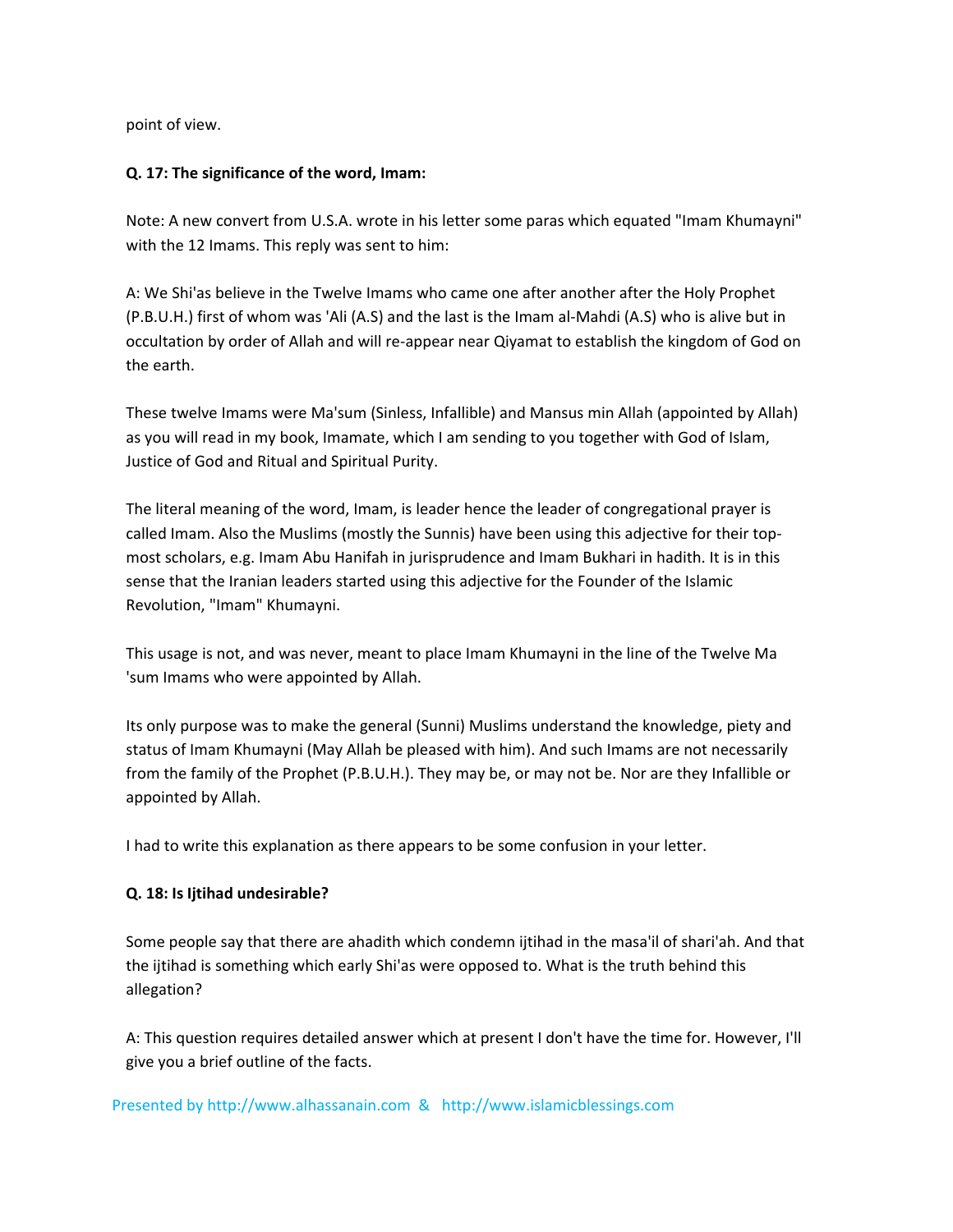The Sunni Khalifas and their Imams habitually used their own views and inclination to give fatwas. This is known in their Usulul Fiqh as Qiyas (analogy), Istihsan (application of discretion) and maslihah (what is deemed to be in public interest). In those days, this method was called "Ijtihad" and such people were called "Mujtahids".

Naturally, our Imams condemned and opposed this play with shari'ah; and naturally they used the same name for condemnation with which it was known at that time, i.e. ijtihad. In those days, Shi'as used the name 'Faqih' (plural, Fuqaha) for their scholars of jurisprudence. And our Imams encouraged such Fuqaha to give Fatwas even in their own presence, examples of which are scattered throughout the books of traditions and Rijal.

This was a continuous process since the days of Imam Ja'far Sadiq (A.S) till that of Imam Hasan 'Askari (A.S), Then our 11th Imam directed the Shi'as to do taqleed of those Fuqaha who protected their souls (from sin), obeyed the commandments of their Lord, went against their own inclinations. Here also the Imam used the word "Fuqaha" and it means scholars of Fiqh, whose taqleed was thereby ordered.

These terminologies continued more or less upto the 6th century of hijrah. The Sunni system of using analogy, discretion and public interest for giving a Fatwa was called Ijtihad, and those Shi'as who endeavoured their best to find the rules of Shari'ah from Qur'an, ahadith, and laid down principles, were called Faqih.

Now every linguist knows that by passage of time words acquire new meanings. A meaning which is understood from a word in 1993 cannot be applied to the same word used in 1193. Old English was quite different from modern English. The same is the case with Arabic. Just to give you one example: Sayyarah nowadays means automobile, car. Now read the following verses in Surah Yusuf:

A brother of Yusuf (A.S) is quoted as saying: "and cast him down into the bottom of the pit if you must do (it, so that) some Sayyarah may pick him up". (Verse 10).

Then it says: "And there came a Sayyarah and they sent their water‐drawer..." (verse 19). Now the word used here is "sayyarah". If you translate it according to the current usage, you will have to admit that there were automobiles in the days of Hazrat Ya'qub. (Actually, the word meant "travellers" in the days when the Qur'an was revealed.)

However, in the same way, the word mujtahid gradually changed its connotation until in the 7th century. Muhaqqiq Hill (A.R) (died 676 A.H.) used it for the Shi'a Fuqaha and since then both words have become synonymous in the Shi'a sect; although many western scholars, who know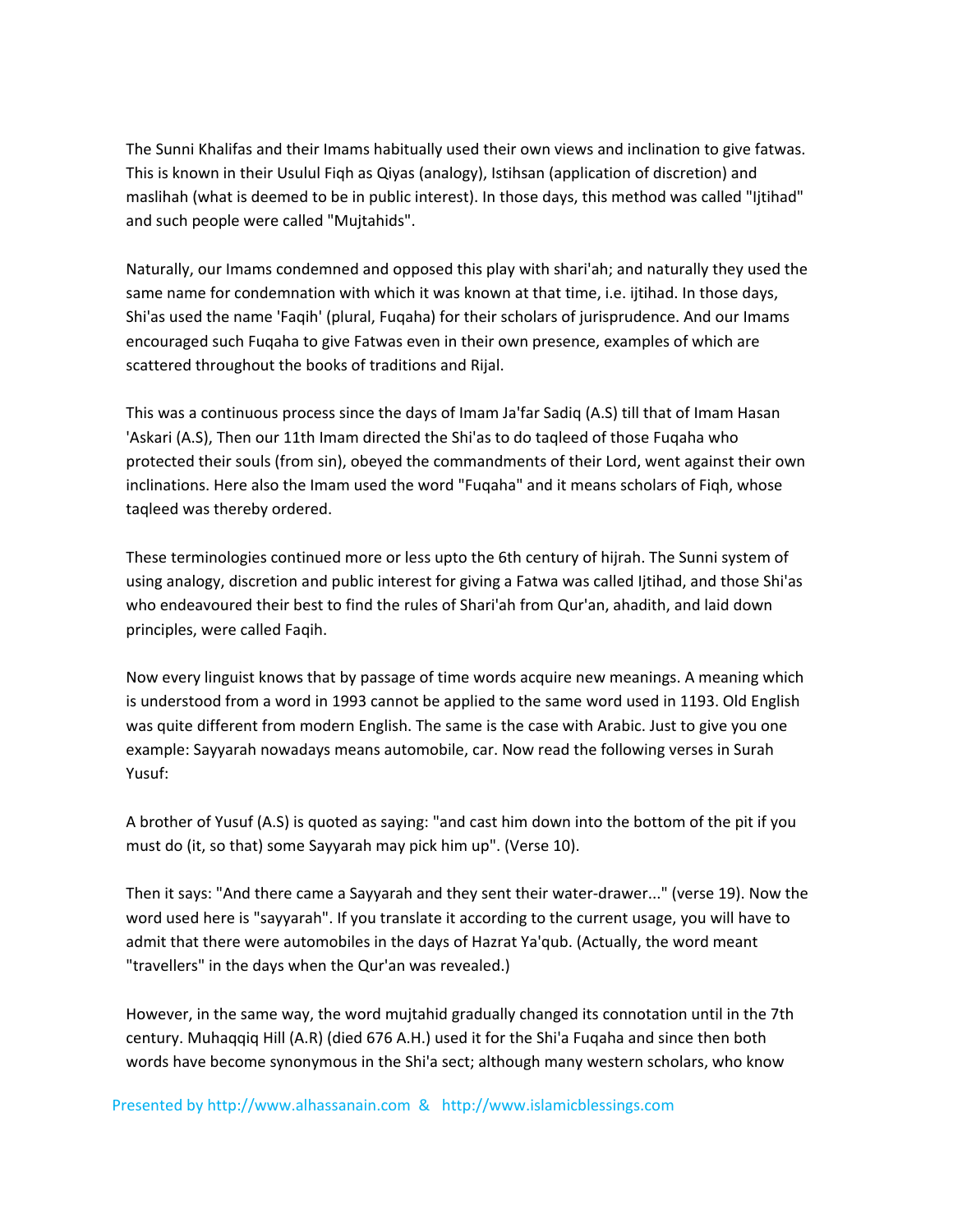only the Sunni interpretation, translate it as "independent reasoning" but this interpretation is not applicable to the Shi'a ijtihad which is not independent; it is always based on the Qur'an, Sunnah and the principles laid down by our Imams (A.S).

Those who try to use those traditions which condemn ijtihad (of the old meaning), for opposing the Shi'a Ijtihad (of the new meaning), should also declare that there were automobiles in the days of Hazrat Ya'qub!

# **Q. 19: Is Taqleed Wajib?**

Recently a dispute had arisen here regarding the matter of Taqleed. A group rejects Taqleed‐after producing a few traditions form Wasa 'il ush Shi'a (vol. xviii) Kitabul Qada which are commonly quoted by most authors and scholars to show the necessity and legibility of Taqleed, from the ahadith point of view.

This group declares that these ahadith do not conform with the fatwas of the Maraji' who say that Taqleed is Wajib and the A'mal without Taqleed are all void. I beg to know a hadith (or ahadith) which clearly states that Taqleed is Wajib.

One thing I cannot understand that many people have produced ahadith which state that Taqleed has to be done but which do not precisely state that Taqleed is Wajib. I would be very obliged if the above‐mentioned type of hadith (with reference) is sent to me for my reference.

A: No body says that Taqleed is the only choice. One may act according to Ihtiyat, if one does not like Taqleed. But acting on Ihtiyat is more difficult and cumbersome, and it requires a thorough knowledge of the Quran and hadith, which is not easy for every layman. Therefore, the only feasible alternative for a non‐Mujtahid is to do Taqleed of an expert who can derive rules of Shari'ah from the Qur'an, hadith and other principles laid down by our Imams (A.S).

And if those friends of yours insist that they can find all the rules themselves, then let them find out from the Qur'an and the books of ahadith the rules regarding life‐insurance, letter of credit, requirements of fasting and prayer for people residing in the Arctic and Antarctic zones, test tube babies, and hundreds of such modern problems which the past generations had not dreamt of.

I assure you that the ahadith of the Prophet and the Imams, found in our books of traditions, contain the principles from which our Mujtahids derive their rulings on such matters. But it requires deep knowledge of dozens of Islamic subjects, God‐gifted intelligence and the expertise to reach at the conclusion from these sources.

The Imams had told their companions: "On us is to give you roots, for you is to develop branches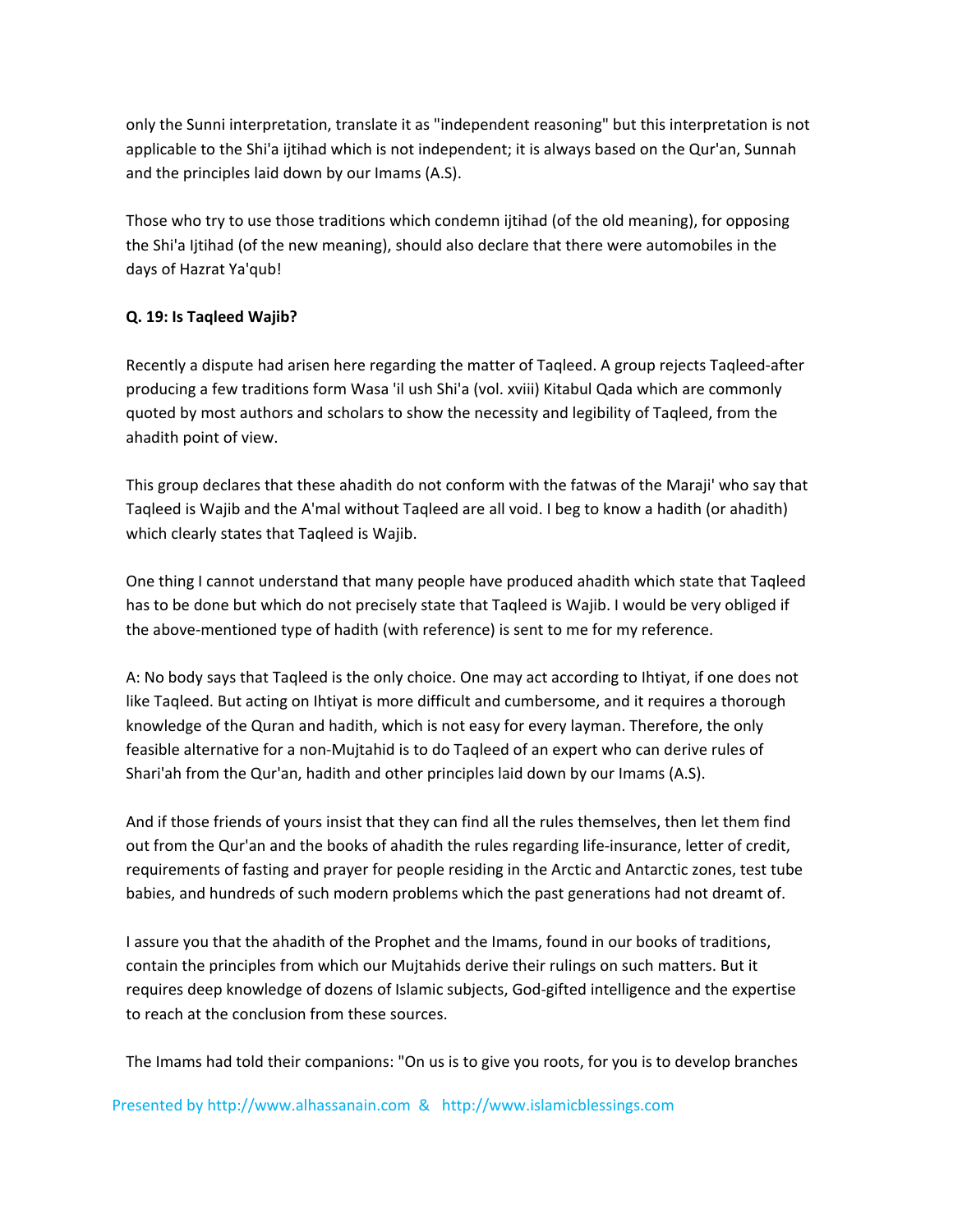from them." This wording is of our 6th Imam (A.S) and incidentally is one of the authorities which have established the institution of Ijtihad.

If a man has not studied medicine and on falling ill starts using medicines without consulting a doctor, every well‐wisher will warn him that he might create more health problems for himself. May be if the medicine he takes tallies with his symptoms, he will be cured. Otherwise, his sickness might increase and might even result in death.

This is the dictate of common sense indeed. You go to an architect when you want to build a house, to an advocate for legal advice, to a doctor for treatment.

Likewise, you go to an expert in Fiqh for the rulings of shari'ah. Even if there were no ahadith to this effect, reason says that we must do Taqleed.

You should know that the institution of Ijtihad was established by our Imams (A.S). I have mentioned above one hadith of Imam Ja'far as‐Sadiq (A.S). Imam Hasan 'Askari (A.S) has said: "Whoever among the Fuqaha' (Experts of Fiqh; Mujtahideen) protects himself (from sins), opposes his desires and obeys his Mawla (Allah), the general public should do his Taqleed."

Our present Imam (A.S) ordered his Shi'as in the beginning of his Minor Occultation: "As for the problems taking place, refer them to the narrators of our ahadith, because they are my hujjat (proof) on you and I am the Hujjat of Allah." Imam Ja'far Sadiq (A.S) was asked a question concerning two Shi'as who have some dispute with each other, what should they do?

He said: "They should find among you someone who narrates our hadith, has studied our Halal and Haram and knows our commandments, and they should take him as arbitrator, because I have made him Hakim (Judge) over you; and if he gives a judgement and (one party) does not accept it, then he in reality scorns the order of Allah and rejects our (words); and he who rejects our words is kafir and rejecter of Allah's (words); and he is on the boundary of associating something with Allah."

The word, wajib, is not used in more than half of the ahadith describing a wajib act. Usually it is, "You should do this." Study the verse l55 of Surah al‐Baqarah and see what expression has been used for Sa'yi in Hajj and 'Umrah. It only says: "So whoever performs Hajj of the House, or 'Umrah, there is no blame on him if he goes round them both." Isn't Sa'yi a wajib rukn of pilgrimage?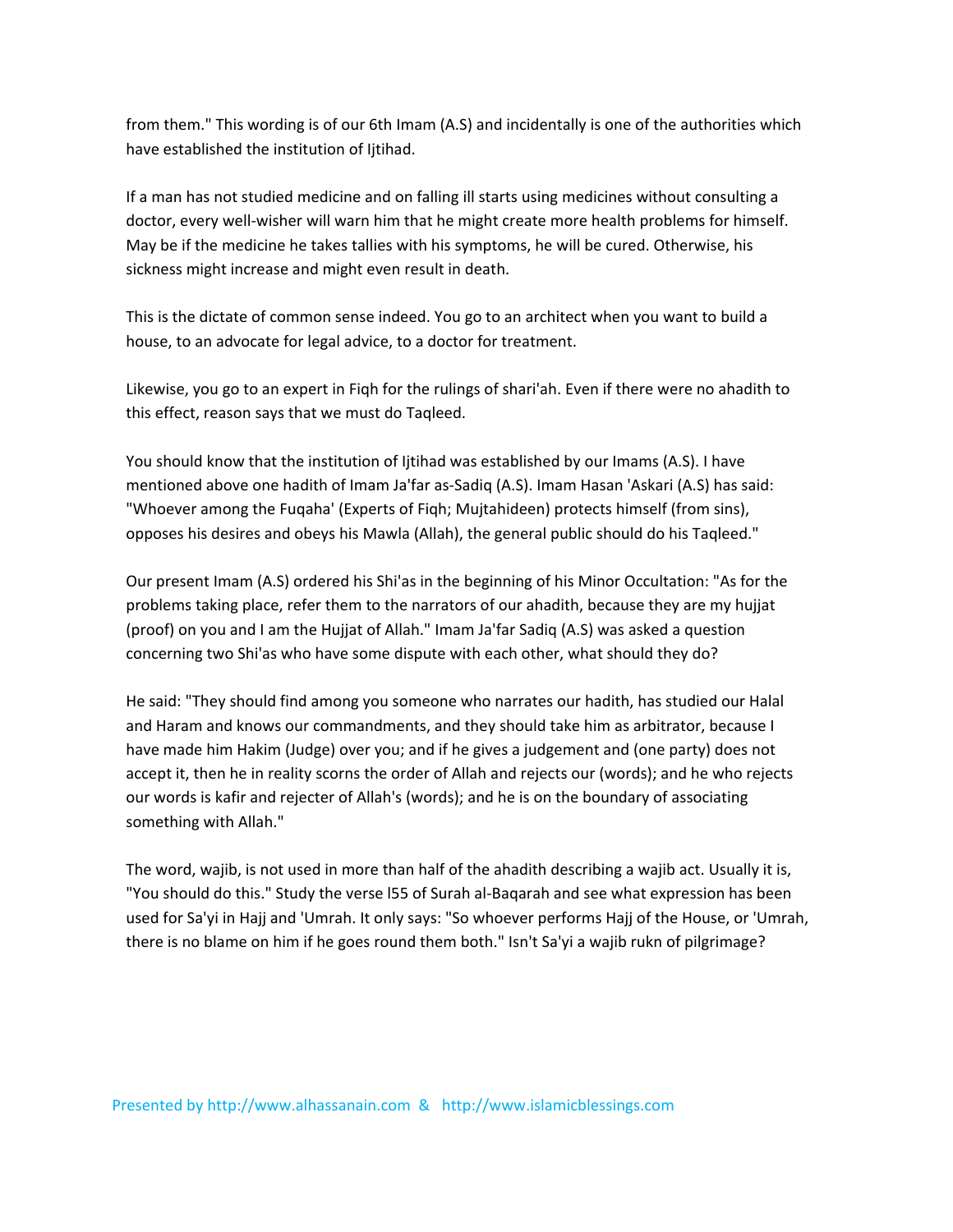# Q. 20: Selection of an A 'lam

How is an 'Alim declared to be an A 'lam? Who are the present Maraji ‐e‐Taqleed and who is the most learned of them?

A: There are probably hundreds, if not thousands, of eye specialists in your city, Bombay.

Yet if one asks a knowledgeable friend where one should go for a complicated case, the friend will name only 3 or 4 doctors. Who elected them to become top-most eye-specialists? You will say: They were not elected; but their intelligence, knowledge, experience and continuous study have brought them to the fore‐front. The same is the case with mujtahids.

At present, Ayatullah al‐'Uzma Muhammad Fazil Lankarani (Qum) and Ayatullah al‐'Uzma Sayyid 'Ali Sistani (Najaf) are considered to be A'lam. This word in Shi'a terminology means, one who has got top‐most expertise in deriving the rules of shari'ah from its approved sources.

# **Q. 21: Mothers of 'AwN AND Muhammad:**

Who was the mother of 'Awn and Muhammad (sons of 'Abdullah ibn Jafar) who were martyred at Karbala? Their ages?

A: 'Awn's mother was Hazrat Zainab (daughter of Amirul Mu'mineen 'Ali A.S); and Muhammad's mother was Khawsa' (from the tribe of Wa'il). First, Muhammad went to the battle‐field, fought and killed ten warriors; finally he was slain by 'Amir ibn Nahshal. Then 'Awn went forth and killed 3 riders and eighteen foot. He was slain by 'Abdullah Ibn Battah at‐Ta'i.

It is difficult to say how old they were in Karbala However, the age given for them in the marthiyas (i.e. 9 and 10 years) is definitely incorrect. They could not be so young. See Bihar‐ul‐anwar, vol. 45 for more details.

# **Q. 22: Children of Amru'l‐Mu'mineen:**

How many children Amir 'l‐mu 'mineen 'Ali (A.S) had got? Were there more than one Zaynab and Umm Kulthum?

A: There are various reports about the number of his children, varying from 25 to 35. 3 sons were named Muhammad (the eldest of them was Hazrat Muhammad Ibn al‐Hanafiyah); 2 sons were named 'Abbas (the eldest of them was the standard‐bearer in Karbala). There were two Zaynabs,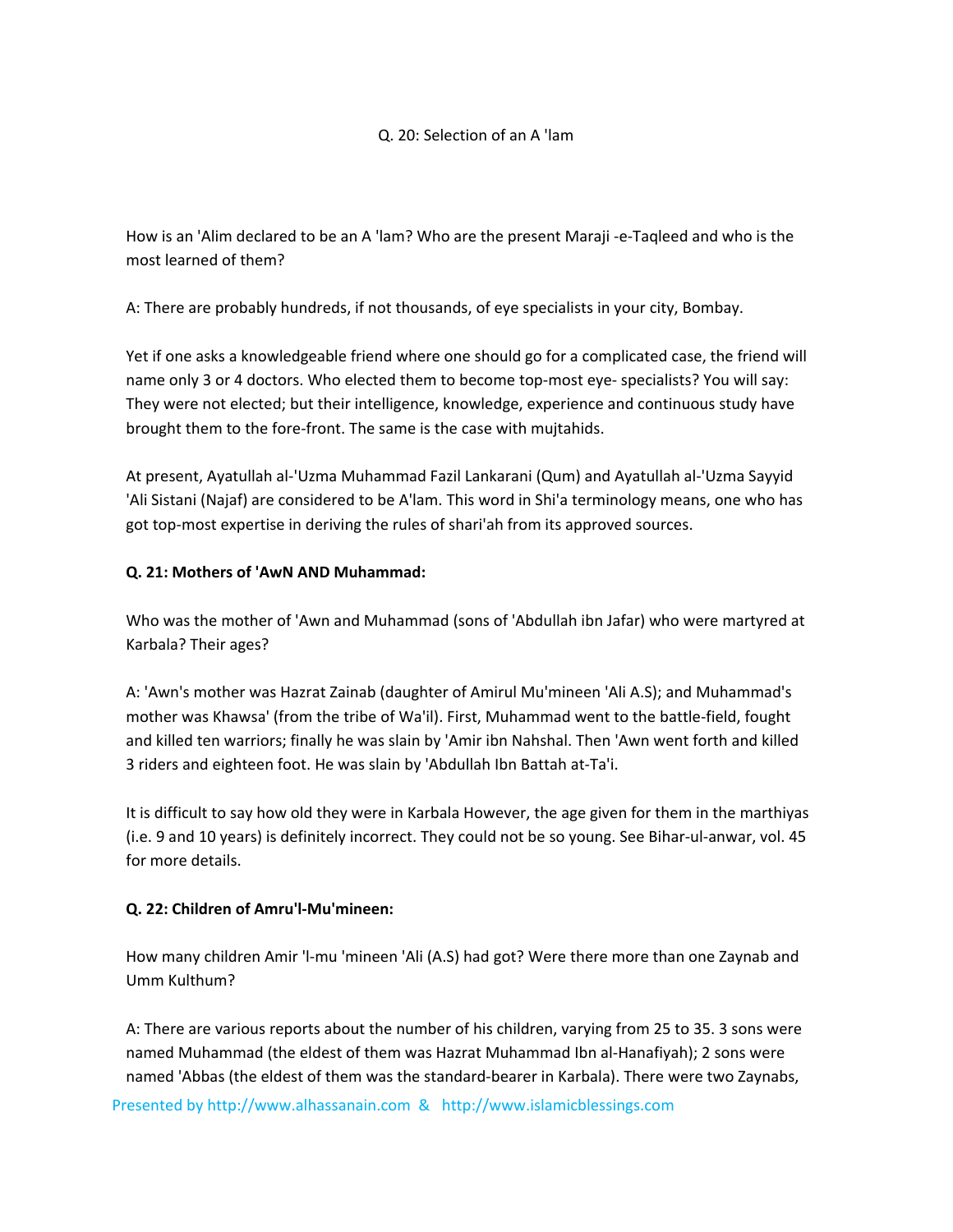two Umm Kulthums and two Ruqayyahs.

The eldest Zaynab and Umm Kulthum were the daughters of Bibi Fatimah (A.S); Zaynab (the younger) was the daughter of Umm Sa'id, and the younger Umm Kulthum's mother was a slave‐ girl.

For more details see Biharul anwar vol. Manaqib of Ibn Shahr Ashob and other relevant books.

# **Q. 23: False claimants of Prophet hood:**

How many false claimants of Prophethood and Imamate (Mahdaviyat) have appeared yet?

A: It is difficult to get at their exact number. However, there have appeared scores of false prophets and Mahdis.

# **Q. 24: Where is Imam Husayn's head buried?**

A: Got your cable on 18th July, and sent the following reply the same day.

Hassanali, SG IMGI Georgetown, Guyana, In Karbala in same grave, Letter follows Saeed Akhtar. When Yazid released the family of Imam Husain (A.S) from prison, Imam Zaynul Abidin (A.S) took from him the head of Imam Husayn (A.S) and brought it to Karbala where he buried it with the body in the same grave Although there are some reports mentioning Damascus, Medina, and even Egypt as the place where the holy head is buried, but they are not authentic, and our scholars do not accept them.

## **Q. 25: WHEN DID ISLAM REACH ZANZIBAR?**

When was Islam first introduced to Tanzania -particularly to the Islands of Zanzibar and Pemba? A: According to oral traditions, which have been recorded by the westerners, it may safely be said that Islam reached here by end of the first or beginning of the 2nd century of hijrah.

# **Q. 26: About Bilal Muslim Mission:**

When was Bilal Muslim Mission established and who were its founding fathers? A: Bilal Muslim Mission was established in December, 1964. Many dedicated Muslims shared the honour of establishing it.

Important among them were Haji Ali Muhammad Jaffer Sheriff, Mulla Asghrali M. M. Jaffer, Haji Mohsin A.M Jaffer, Haji Muhammadali Meghji (from Kenya) and Haji Hassanali M. Ladak, Haji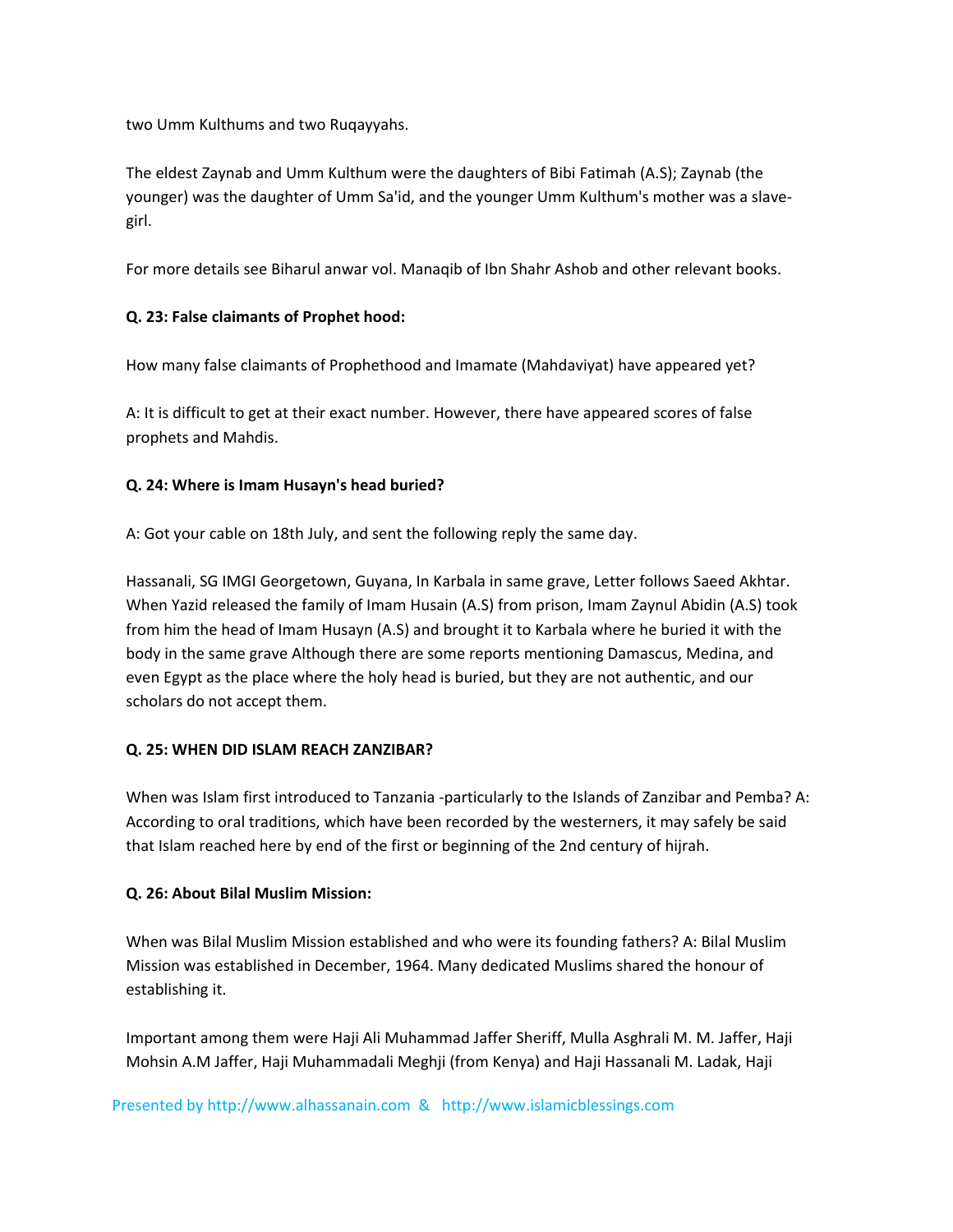Hussain Nasser Walji, Haji Fidahussein Abdullah Hameer, Haji Ahmed Hussein Sheriff and the present writer (from Tanzania).

#### **Q. 27: Islamic Activities in Tanzania:**

What kind of Islamic activities are going on in the mainland of Tanzania?

A: I confine my reply to my Mission's activities only.

(a) (a)We publish two bi‐monthly magazines in English and Swahili languages.

(b) We publish religious books in the English and Swahili languages. So far about 80 books and booklets have come out.

(c) We run an Institute of Higher Islamic Studies in Dar es Salaam.

(d) We run scores of Qur'anic schools for smaller boys and girls.

(e) We conduct 3 types of Correspondence Courses in English and Swahili which are benefiting the Muslims throughout the world.

(f) We have established a charitable public dispensary.

(g) We regularly hold free Eye‐Camps in villages and small towns.

#### **Q. 28: Islamic Cure for Aids:**

A friend says that Islam is the religion till the Day of Judgement and the solution of every thing till then. So what is the Islamic cure for AIDS?

A: Islam, as a religion, contains every thing which is required for spiritual upliftment of humanity. It is not a hand‐book for medical profession or mathematics. It gives rules and regulations which govern everyone including the doctors and mathematicians. But it does not teach the doctors how to treat cough and malaria, or the accountants how to multiply or subtract.

However, as these rules and regulations oblige a person to live a clean and moral sexual life, it prevents one from getting infected with AIDS. Here the saying, "Prevention is better than cure" proves true.

And the Prophet (S.A.W) had given prior warning to those who would indulge in unlawful sexual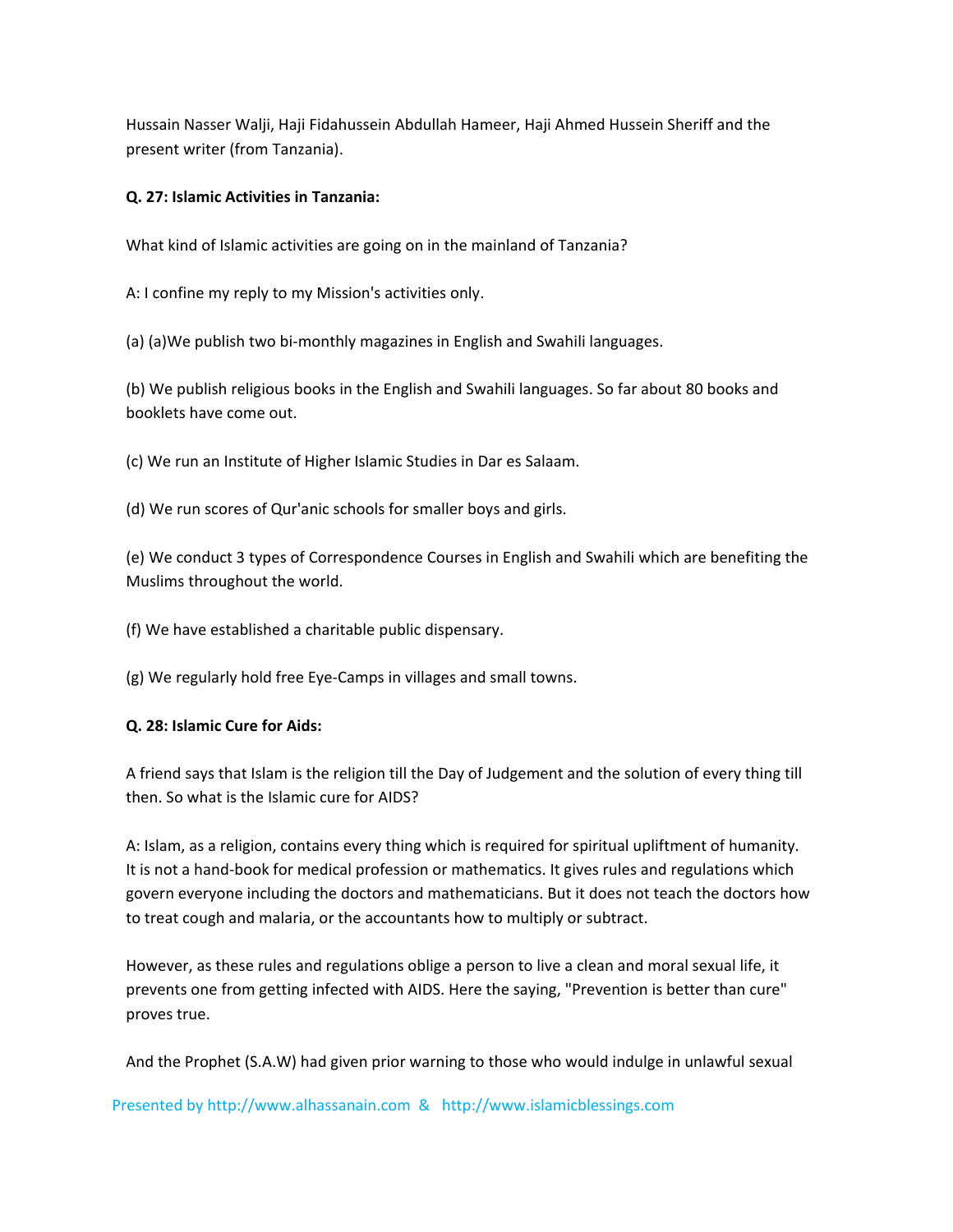intercourse, when he said, inter alia, in a hadith: "When fornication spreads, it will surely bring such new diseases to the people which their forefathers had not known."

# **Q. 29: Root cause of Children 's indicipline**

The children are disobedient and even insulting to their teachers, elders and parents. Is this due to general human‐right awareness, or level of intelligence having generally gone up amongst the younger folks?

Or are parents so naive and / or less informed than the children? For example, when we studied psychology 30 years ago the definition of Psychology was that it was a study of mind. Nowadays the definition of Psychology is the scientific study of the processes of the mind and the behaviour of the body, both positive and empirical.

A: I think the basic problem is not of human-rights awareness or enhancement of intelligence level etc. Certainly these are contributing factors; but I think the basic trouble lies somewhere else. The Muslim society in your City is built on materialism. Showiness, pride, extravaganza, rat‐race for worldly gains, all these combined together are tearing the moral fabric to shreds.

Wealth is the alpha and omega of their ideal ‐ whether it comes from lawful means or unlawful ones, makes no difference. And the haram money, entering through food into their blood system, first dims the spiritual light in the heart and finally darkens it completely. It affects the relationship of elders with the younger generation in many ways:‐

(a) The children are deprived of moral guidance and training from their early age.

(b) They see their elders indulging in all types of un ethical dealings in their offices and businesses.

(c) In this way, the children are given practical training of keeping the religion and moral values confined to the compounds of mosques, husainiyas and, to a certain extent, homes.

(d) The children thus develop a dual personality; and the elders lose respect in their eyes, and even if at times they are told by these elders to behave in moral ways, the words sound to them hollow and hypocritical.

As the parents and elders have forfeited their moral authority, is it strange that the children are behaving in the way you have mentioned.

You know the U.S.A. better than I do, and also about the moral decay of its black community. But I am reading since last many years in the official reports of many government departments that the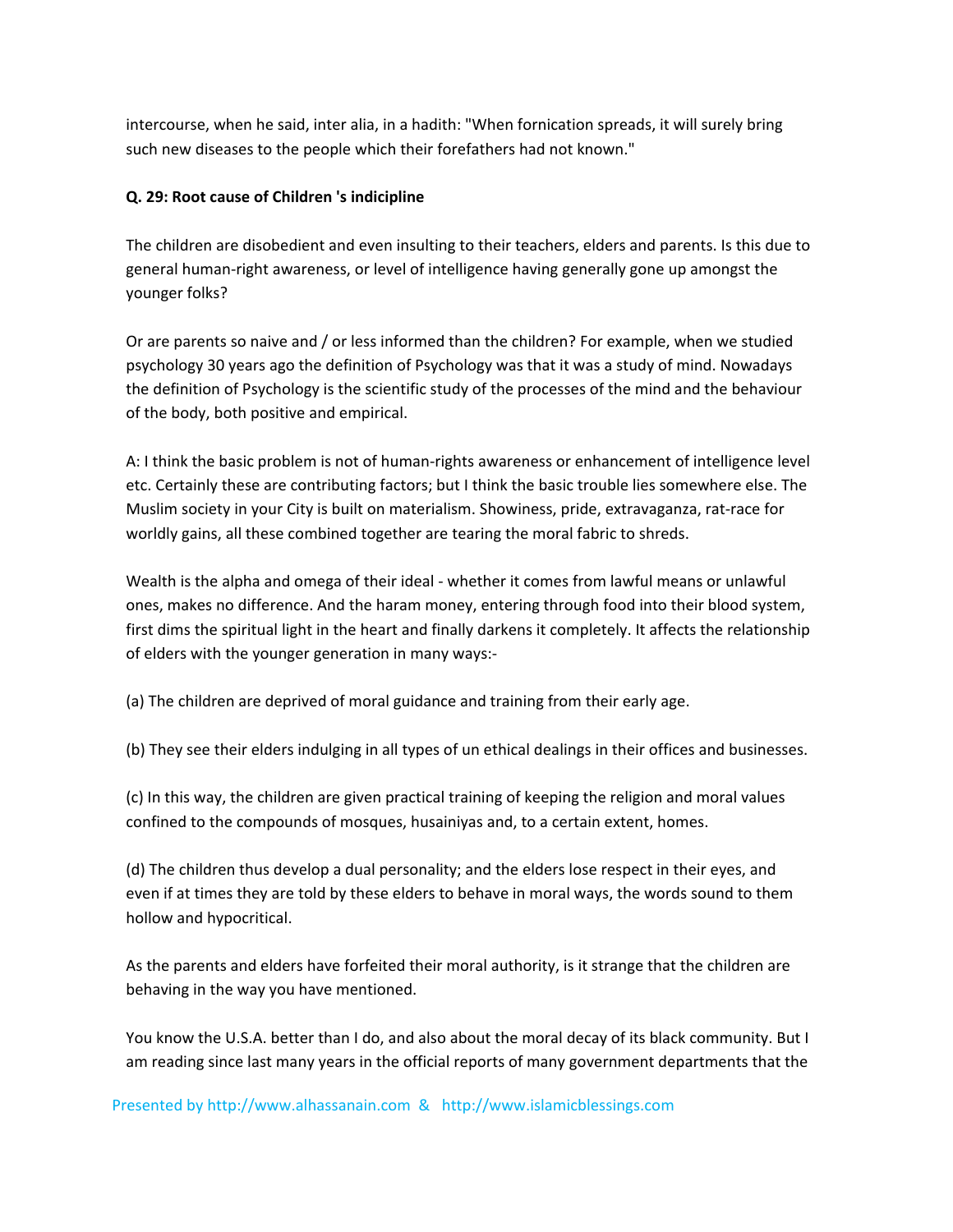blacks who have embraced Islam, have turned their localities into law‐abiding, well‐disciplined areas, free of drugs and crimes. And this acknowledgement comes from those who have declared Islam as their enemy No. 1.

It clearly proves that Islam ‐ if accepted sincerely ‐ can transform a totally rotten society into a healthy, dynamic force, vibrating with moral rectitude and spiritual sublimity. Even those prisoners who have become Muslims, have been transformed into model ones. Why can't we, the born Shi'as and Muslims, achieve the same result with our Islam?

Q. 30: Love Letters

Our children accept that boys and girls should not freely mingle; yet they assert that if keeping within the bounds of shari 'ah they wrote to each other and communicated their feelings, what is wrong with that??!! In other words love letters do not matter! Can you please look into the same and with your wealth of ahadith etc. can we give them some beneficial advice on this issue?

A. Before deciding whether there is anything wrong in love letters or not, let us ask them how these "feelings" began in the first place. Was it not because they had been looking at each other with lustful eyes? These youths must know that there is hijab of eyes as well as of the dress. Allah Subhanahu wa Ta 'ala says:

"Say unto the believer men that they cast down their gaze and guard their private parts; that is purer for them. Verily Allah is well‐Aware of what you do. And say unto the believing women that they cast down their gaze and guard their private parts, and their display not their zinat…."(Qur'an, 24:30‐31).

The believer men must cast down their gaze and believer women must cast down their gaze. None is allowed to look at the opposite sex, unless he or she is within the prohibited degree (mahram). As the man is required to struggle for earning the livelihood, he is not told to hide his body (except to a certain extent). Still he is obliged to cast down his gaze; and not to look at a Ghair Mahram woman.

Woman can easily keep herself covered and hidden because her sphere of activity is her home; therefore, she was told to cover her entire body, as well as cast down her gaze and not to look at a Ghair Mahram man.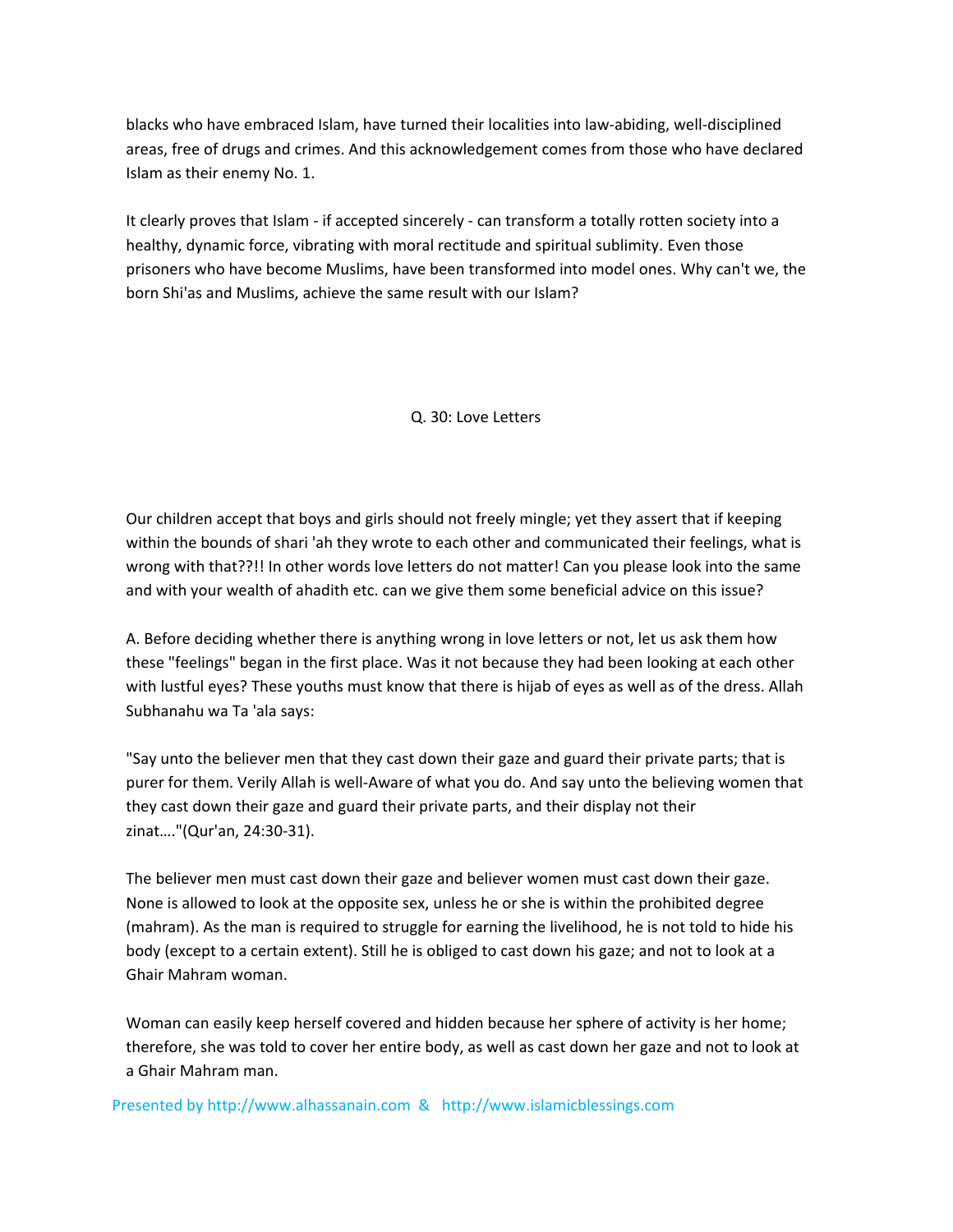There are many ahadith which say that:‐

"Glance is a poisoned arrow from the arrows of Shaitan".

"Beware of glance because it sows lust in the heart of the glancer, and enough is it for a mischief."

Another hadith says that the Holy Prophet (S.A.W.) said:

"Whoever fills his eyes looking at a women unlawfully, Allah will raise him on the day of resurrection with nails of fire driven in (his eyes), until judgement is given concerning the whole mankind; then he will be ordered to be driven into the Fire."

Numerous Ahadith declare that the glance after the 1st glance is an arrow of Shaitan; and is Haram. Our boys and girls should ponder on these verses and traditions, in order to realize that wearing hijab or scarf is not a licence to look freely at the opposite sex. So, before getting such feelings for each other, they have already crossed the limit of shari'ah. It is this phenomenon about which the mujtahidin have said that it is definitely wajib for a woman to cover her face and palms if there is a possibility of someone looking at her with lustful eyes. This is fatwa, (not Ihtyat) and all the mujtahidin are unanimous in this matter.

Now comes the second step, and that is "talking to each other" Verbally or in writing. A few authentic ahadith from the Ma'sumeen (A.S)

1. When women wanted to enter into the fold of Islam, the Prophet (S.A.W) Used to make it a condition of bay 'ah that "they should not talk with any man except their mahram." (Da'a'imu'l‐ Islam).

2. 'Ali (A.S) said that the Prophet (S.A.W) had prohibited that a woman should talk to anyone (other than her husband or her mahram) more than Five words it becomes necessary. (Man La Yahduruhu 'l‐Faqih; Da'a'imu'l‐lslam)

3. Imam Ja'far as‐Sadiq (A.S) said: Talking with women is among the traps of the Shaitan. (Da 'a 'imu 'l-Islam).

4. 'Ali (A.S) said: "Verily there are five things which follow (other) five things, and these five must throw (the culprit) into the Fire:.... and whoever indulges in joking with young girls and boys, will fall into fornication; and the fornicator is bound to enter the Fire.(Mustadrak).

Talking or joking aside, Islam seriously discourages men to do salaam to women. There are several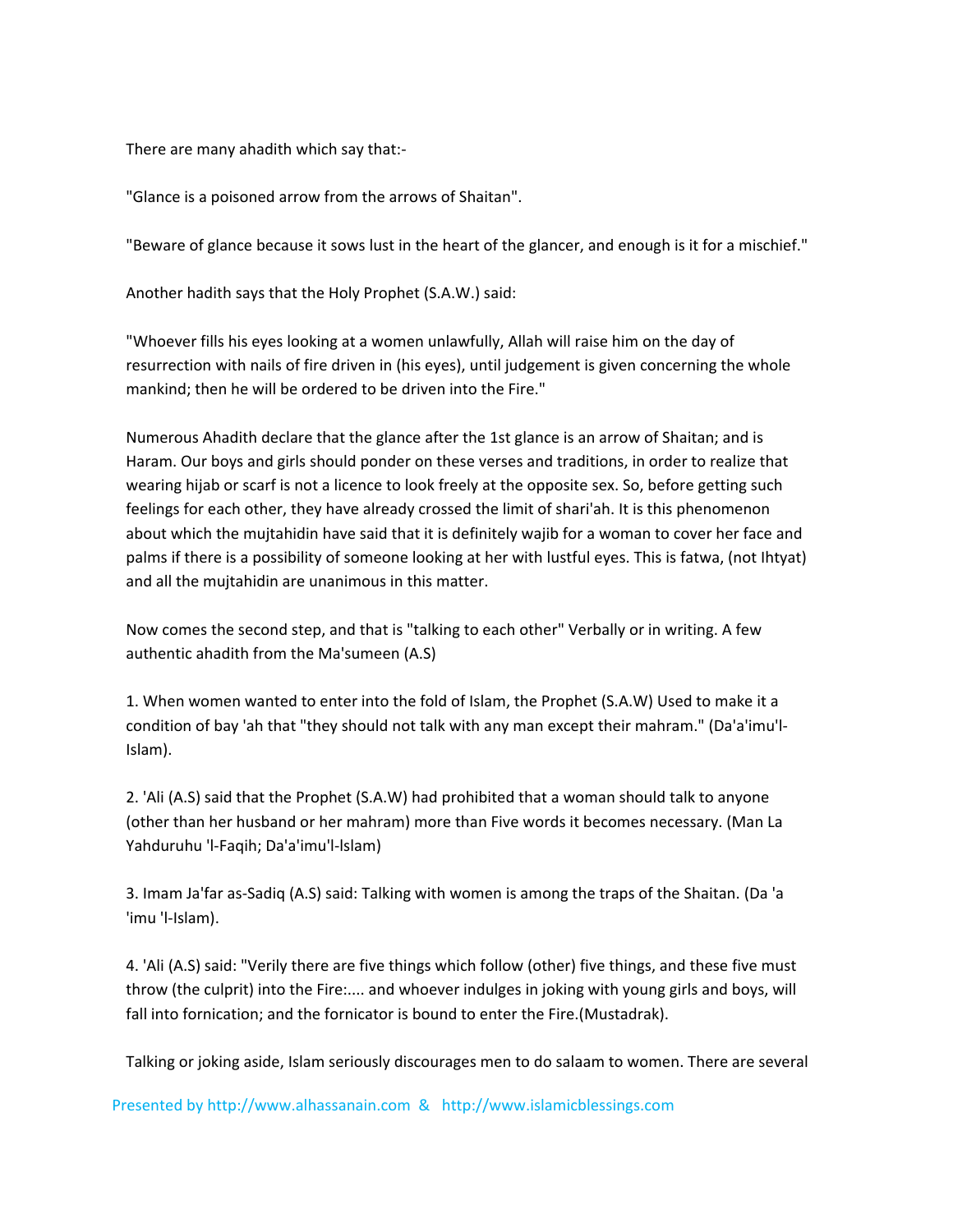ahadith in Al‐Kafi, Man la yahduruhu 'l‐faqih and other books which say that it is makruh for men to do salaam to women, more so if they are young.

Looking at this matter in the light of our present day social and family environment, this business of love‐letters may create real problems, if the parents or guardians of the boy or the girl, when approached by them to agree to, and bless their marriage, refuse to do so. The scenarios that may follow this refusal are easy to imagine, but none of them is pleasant.

# **Q. 31: Non‐alcoholic beer!!**

The sale of non‐alcoholic beer is in fashion here. And when one of my friends visited one such store, he was told he could get alcoholic one too but from the inside of the store! So the objection may not be for the sale of non‐alcoholic but the step two of inducing the customer to taste the alcoholic as well!

A: It is the same hypocrisy about which I have written somewhere else and it has come from Mecca and Medina, so it has the sanction of the Wahhabi Islam!! May we ask those Khalids, Fahds and Ben Baz's, why was it necessary to use the name "beer" for a non- alcoholic drink? Was it not to make the name, beer, familiar to the Muslims? And once they have taken the first step, it should not take them long to go further ahead and take the second and then the third steps.

It is narrated by Ibn Majah (one of the Sihah Sittah) that the Prophet said: "There will be some groups of my Ummah who will drink liquor and call it by some other name."

# **Q. 32: Selling Liquor in obedience of parents:**

Zayd's father has a grocery shop which also sells alcoholic drinks. Zayd feels guilty about this and knows pretty well that it is haram and the income is haram also. He has tried to convince his father but to no avail.

He then decided to pull out of the business, but then the father and mother said that they were not pleased with him, and the mother said that she would not waive her milk‐right and that the very God they are disobeying by selling liquor has said that you must obey parents! I tried to reason with Zayd that obedience of parents is only in compliance of God's command and not to disobey Him; but he is either not convinced or cannot decide due to parental emotional pressure.

A: Obedience to parents is wajib to a certain extent, no doubt. But parents do not have this right independently by their own authority. It is bestowed on them by Allah. Quite obviously Allah's order super cedes all others' orders. As I have mentioned in my book, Family Life of Islam: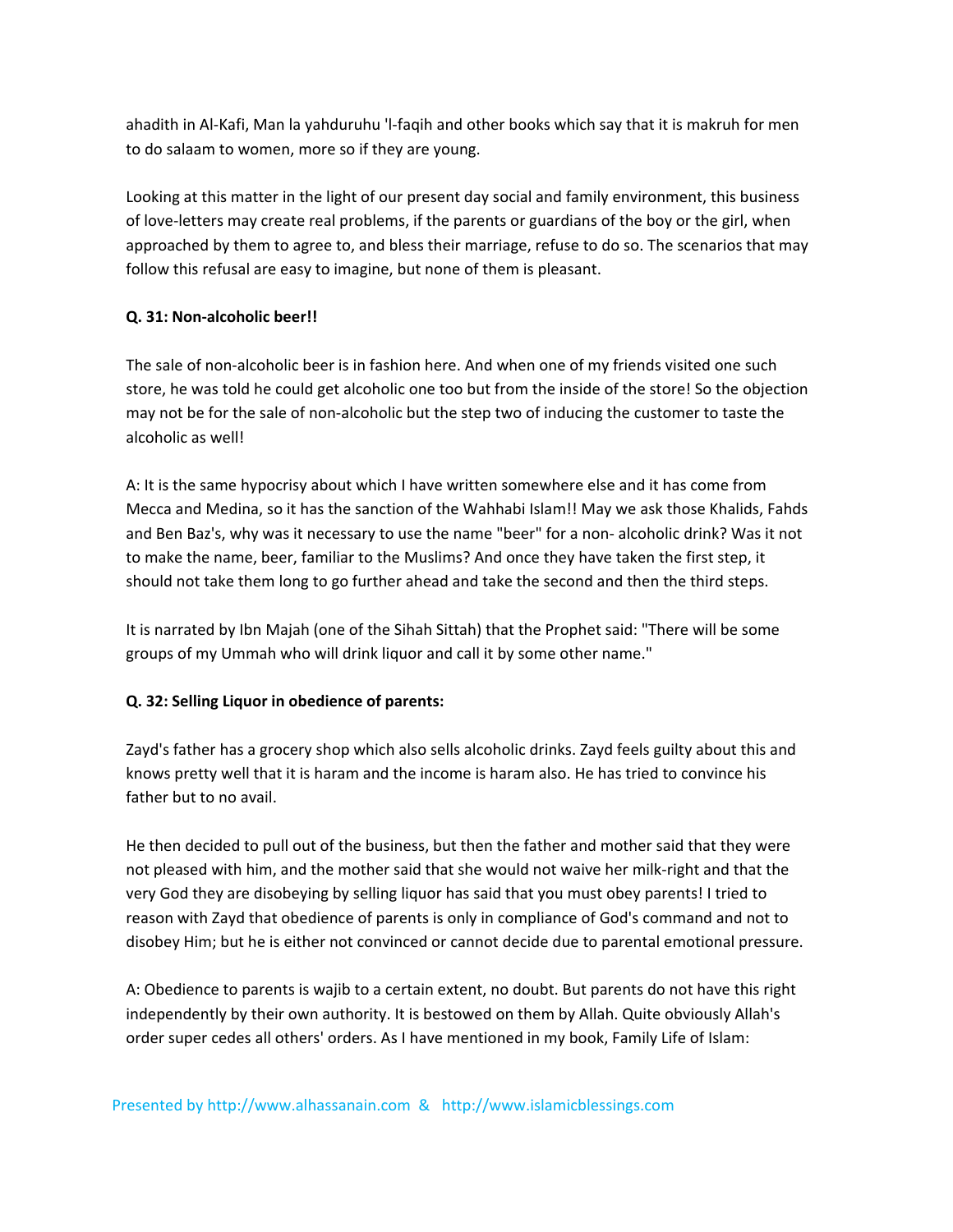"The Almighty Allah is above all rulers and superiors: therefore, His commandments can never be superceded by any other rule, regulation or order. But the superiority of parents is derived from the superiority of Allah; their authority is based upon the command of Allah. Therefore, if ever they give any order which is against the Law of Allah, it must be ignored and disobeyed." Allah says in the Qur'an:

"And we enjoined on man (to be good) to his parents:.......And if they strive to make you join with Me things of which you have no knowledge, obey them not; yet bear them company in this life with fairness" (Surah Luqman, vs. 14‐15)

The same order is repeated in verse 8 of Surah'Al‐'Ankabut.

If one commits a sin or crime following an order of his superiors or elders, it does not absolve him from responsibility of that crime. Even the worldly powers do not accept the plea, "I committed this crime because my parents, or elders or superiors had ordered me to do so." The Nuremburg trials of the Nazis testify to this principle.

As for Islam, there is the laid down principle that, "A creature is not to be obeyed in disobedience of the Creator." (Nahjul ‐balagha) Numerous traditions to this effect are found in Shi'a and Sunni collections of Ahadith. Biharu 7 Anwar has a whole chapter in which so many traditions of this meaning have been collected.

A similar plea was offered by Shimr for murdering Imam Husain (A.S). He was praying to Allah for forgiveness. Someone said to him: "How can Allah forgive you when you had participated in murdering the son of the Messenger of Allah?" Shimr said: "Woe unto you! What could we do? These our ulul-amr ordered us to do a work and we obeyed them; had we disobeyed them we would have been in a worse position than this" Will Allah accept this excuse of Shimr?

Remember, on the Day of Judgement no relative, be he a father or a son, can take the burden of any sin of his relative on his own shoulders. In fact, the relatives will purposefully avoid each other. Allah says:

"The day on which a man shall fly from his brother and his mother and his spouse and his son; every man of them shall on that day have an affair of his own which will occupy him." (Surah 'Abas, verses 34‐37)

Not only that. On seeing the chastisement of the hell, the juniors will curse the elders and the elders will refuse to accept any responsibility of their followers' sins and crime. But this reciprocal cursing will not be of any use to any group. See for example the following verses: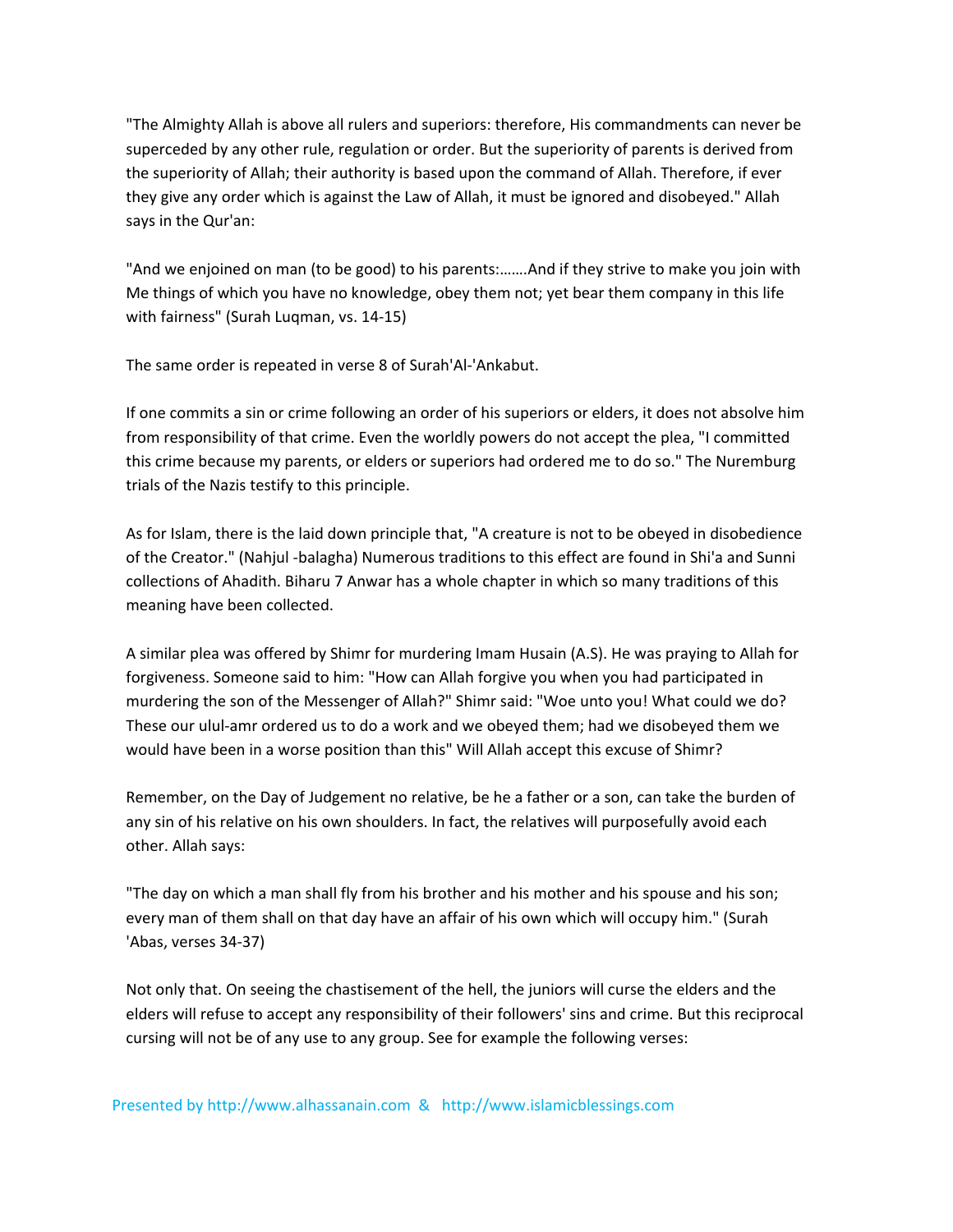"And they shall say: O our Lord! Surely we obeyed our leaders and our elders, so they led us astray from the path; O our Lord! Give them a double punishment and curse them with a great curse." (Surah al‐Ahzab, vs. 67‐68)

"When those who were followed (e.g. the parents in your question) shall renounce those who followed (e.g. the son) and they see the chastisement and their ties are cut asunder.

And those who (had) followed shall say: O were therefore us a return (to the world), then we would renounce them as they have renounced us. Thus will Allah show them their deeds to be intense regret to them, and they shall not come fourth from the fire." (Surah al- Baqarah, vs. 166-167).

As for the mother's threat not to waive her milk‐right, it is just a balderdash. A woman has a right to demand from her husband wages for breast-feeding his child, and the husband has a right to appoint some other woman for this purpose, if the mother's demand is higher than the prevalent rates.

Therefore, if the mother has any milk‐right, it is on her husband, and not on the child. (You will find some such statements in poetries, but it is just poetic licence. It has no legal standing.)

I pray to Allah to guide the parents as well as the son to the right path, and make them Muslims in reality.

# **Q. 33: Marriage with Sister‐in‐law?**

Zaid's sister‐in‐law (wife's sister) is divorced and staying with him and his wife. Islamic rule is that he cannot marry his wife's sister unless due to some reasons. His problem is that his wife's sister is in love with him and this was brought to his attention by his wife, who does not object even if laid wishes to marry her.

Zaid is getting more inclined towards her; but at the same time, he does not wish to commit any sin. Can he marry her or do mut 'ah marriage with her?

A: I was shocked to receive the above letter. Marrying two sisters at one time is absolutely haram (unlawful). There is no question of there being or not being a "reason". It is forbidden in the Qur'an and is not lawful in any circumstances in any sect of Islam.

Now one may appreciate why Islam forbids a woman to come with open face before her brother‐ in‐law, and why a man is forbidden to look at his sister‐in‐law's open face. If people remain within the boundaries of Shari'ah, such fitnah and mischief will never occur.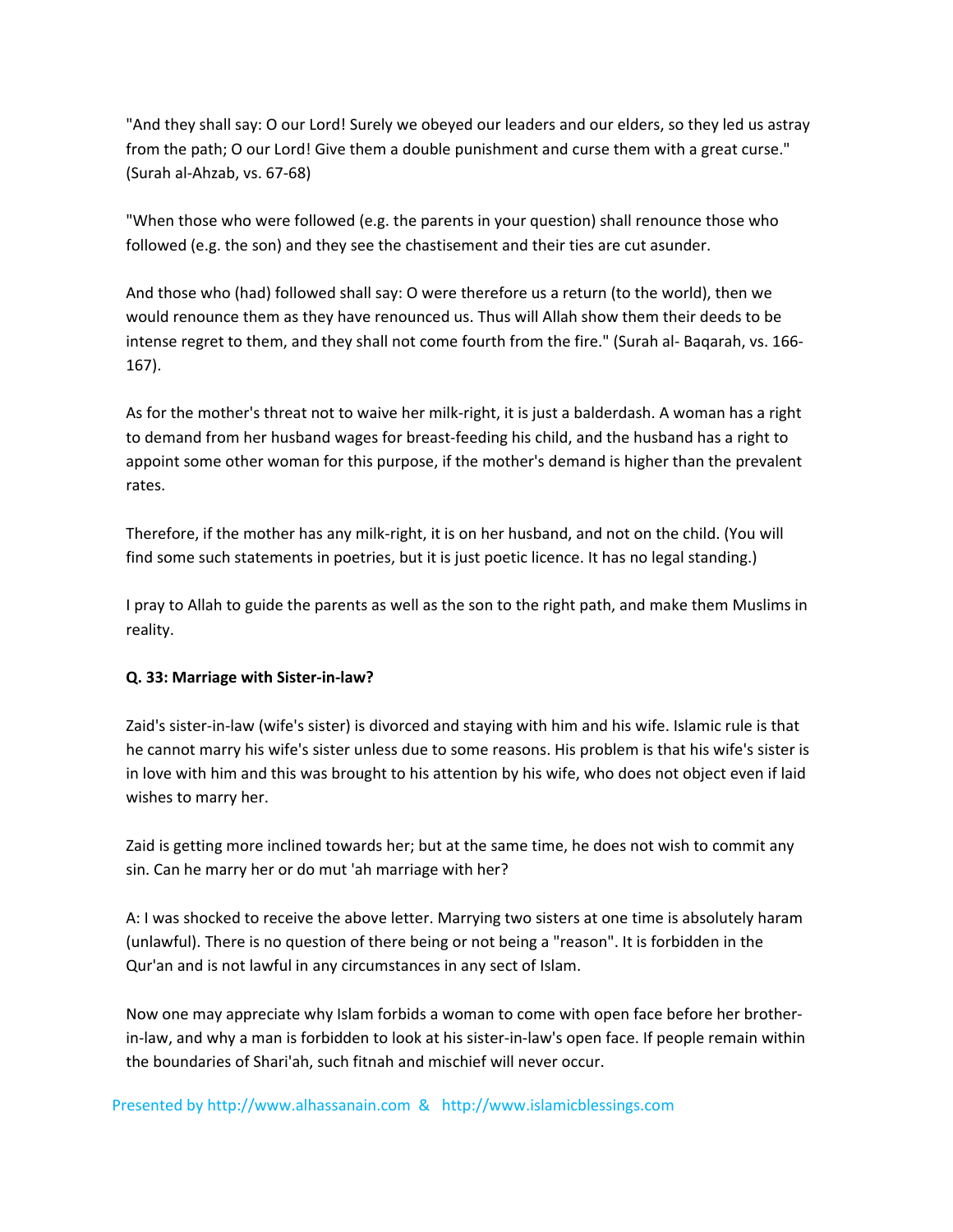I most sincerely advise Zaid to at once turn this woman out of his house, who is not averse to breaking the home of her own sister. For God's sake, terminate all contacts with her. May Allah give Zaid tawfeeq to follow Islam and not to be tempted by the Satan. It is Satan who is using his sister-in-law as a trap to ensnare him.

## **Q. 34: Music At Jama 'at's Musafirkhana**

The caretaker in our Musafirkhana gets a nominal salary plus free accommodation including water and electricity. He has a video/TV of his own. However, he sometimes watches Indian film programmes in which there is music and other obscene scenes which are against our Shari 'ah. It has also come to our notice that guests go to his room to view such programmes.

Although this is a personal and private affair as claimed by him, but such un‐Islamic activities are held wiihin the precincts of our Musafirkhana which is run according to Shari 'ah. Also electricity bill is paid from the revenue of our Musafirkhana. Please give your guidance on this issue.

A: Let us suppose somebody openly uses the Musafirkhana premises for drinking liquor and giving it to other Mu'mineen. What will be your reaction if, on being told not to do so, he replies that it was his "personal and private affair"?

In fact it is not a personal and private affair because the sin is committed openly. If someone openly neglects prayer, then it is not his personal and private affair, and it becomes wajib on everyone whose words would be effective to advise, exhort (and, if possible, compel) him to pray. To order good and forbid evil is wajib on every person.

It is regardless of the fact that the said sin is committed in Jama'at's premises. The Jama'at has a right and a duty to make sure that its properties are not used for anti‐Islamic activities.

Add to this the fact that electricity is provided by the Jama'at. So in a way the Jama'at is helping in it.

And finally, when he turns his room into a cinema-hall, then it becomes "Fasad fil ard" (spreading fasad, evil, mischief, in the world), which is another major sin and also a capital crime in Sheri'ah. May Allah give him light to see the reality.

# **Q. 35: 'Aq of parents:**

Can a child who has been disowned ('AQ) by his father during the latter's lifetime inherit from his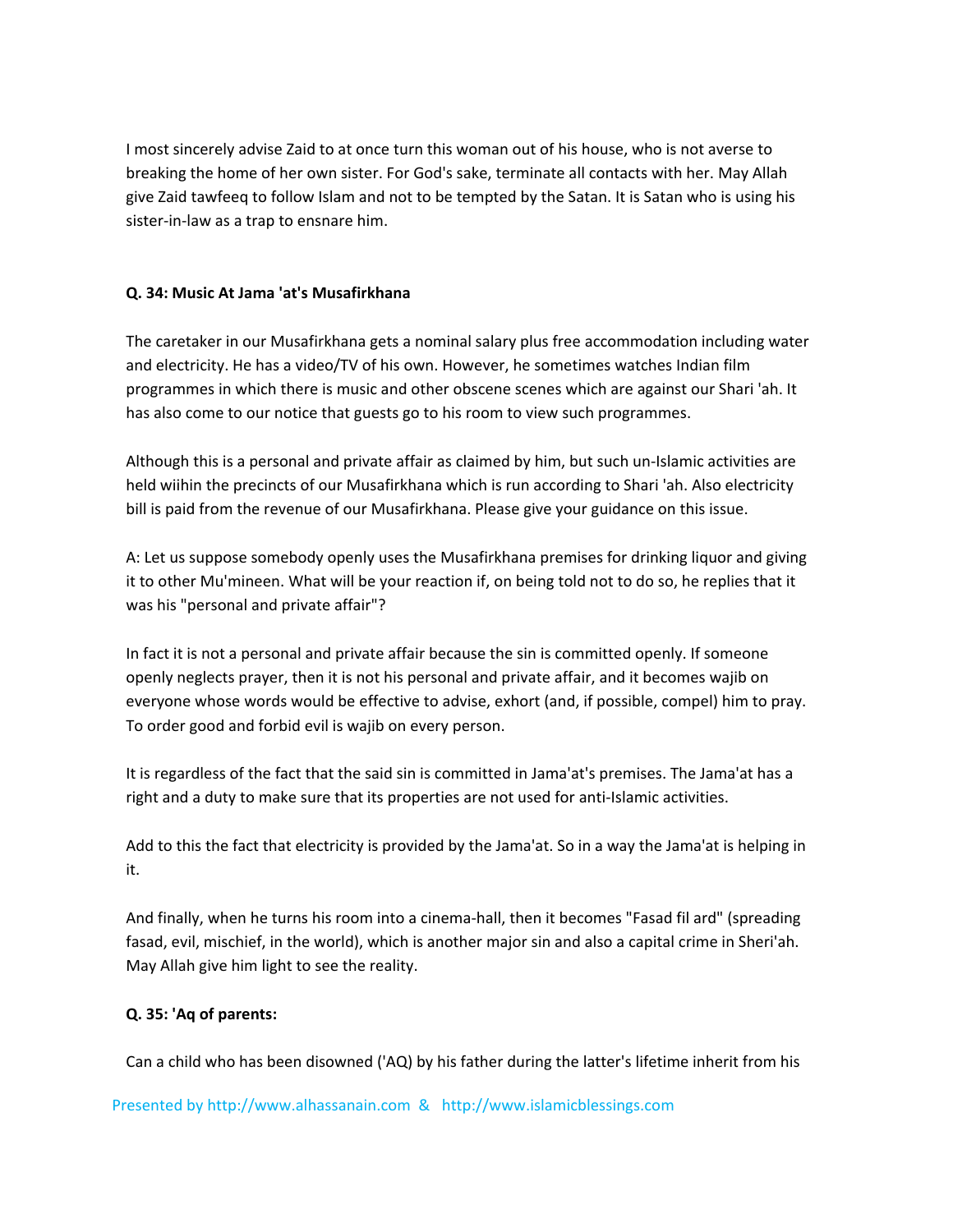deceased father's estate?

A: Certainly. There are only 3 situations in which an heir is debarred from inheritance:

- 1. If the said heir has killed the deceased;
- 2. If he is Kafir or
- 3. a slave.

Also a child of Li'an is excluded from the estate of his mother's ex‐husband. There appears to be a widespread misconception in Indian society about this business of making 'Aq. 'Uquq means "to be disobedient, disrespectful, undutiful." If a child is disobedient, he will be written by the angels as a disobedient child, even if a parent does not say so even once; and if he is not disobedient, then in the eyes of God he is "not 'Aq" even if his parents declare so with drum beats.

In any case, this is a matter concerned with a child's felicity or otherwise in Akherah; it has no effect on his right of inheritance. Of course, if one makes a will debarring any heir from inheritance, and that heir gives his/her assent to it, it will be enforced because of the heir's voluntary assent and acceptance.

# **Q. 36: A CHILD OF MUT"AH MARRIAGE:**

Is a child born from Mut'ah marriage entitled to inheritance from his father or mother upon his/ her death?

A: Certainly. A legitimate offspring inherits both parents, whether he is born in the so-called "permanent marriage", or in mut'ah marriage, or from a slave girl.

# **Q. 37: EXECUTOR OF WILL:**

If a single trustee is appointed to execute the will by the deceased and he refuses to act, who is entitled to appoint a replacement?

A: The question is confusing. Probably you mean an executor of the will, and not a trustee of a waqf. In our shari'ah, wasiyyat is of two kinds: (1) Tamlikiyah, which involves property or money matters, and (2) 'Ahdiyah, which conlerns other matters, like where he should be buried and things like that.

The former requires acceptance by the executor, but not the latter. Of course, there is a lot of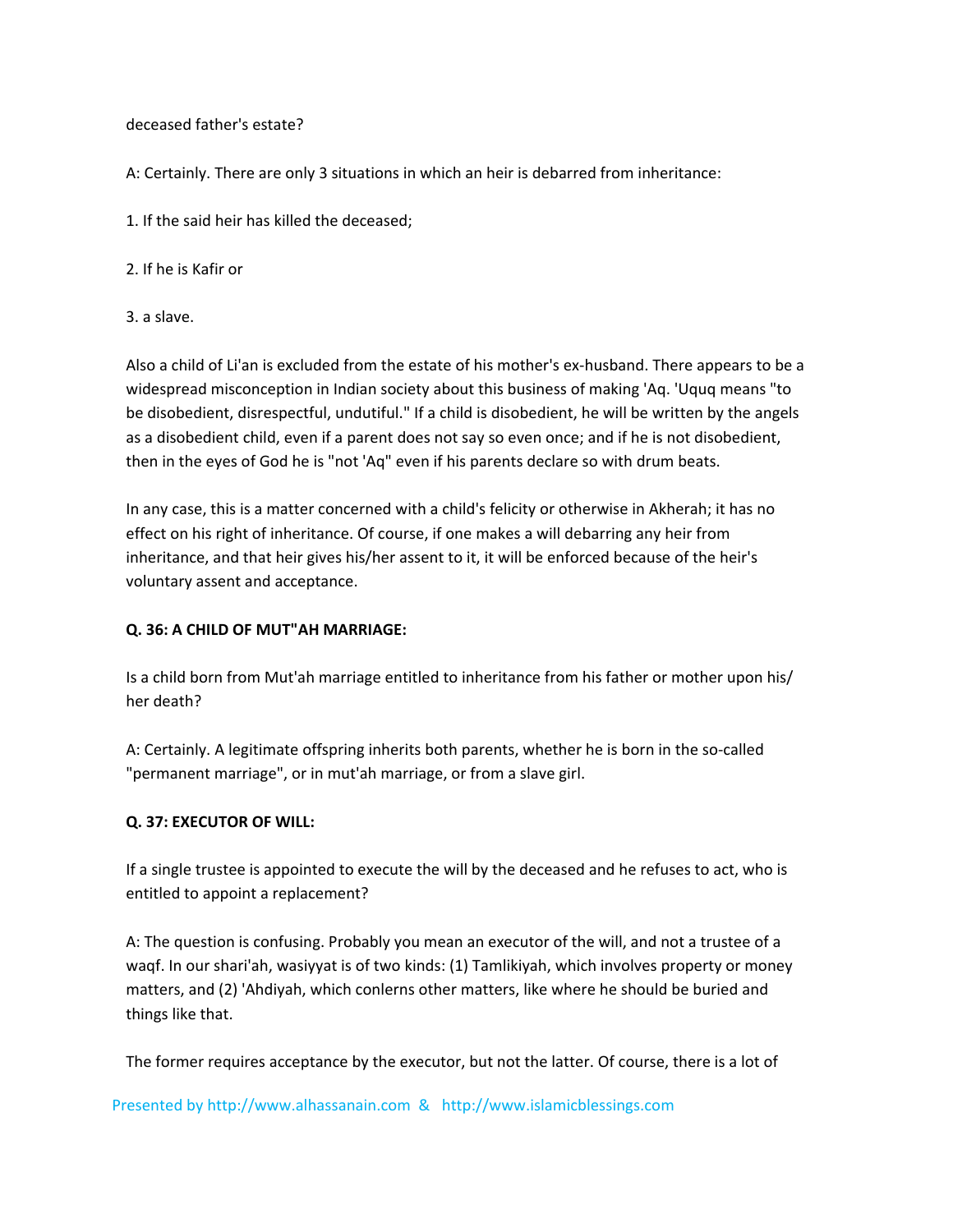detail involved which cannot be given here. However, if the appointed executor refuses the appointment, the mujtahid has the authority to appoint someone in his place. If the executor does not reject, but is lethargic in discharging his duties, or feels difficulty in acting alone, the mujtahid may appoint someone to assist him or to supervise his work

#### **Q38: VALIDITY OF A CERTAIN WILL:**

A deceased has mentioned in his will that a certain person should not be allowed to attend his funeral. Is the will in order? What if the said will is made against the eldest son? Who should then be asked about arrangements of funeral etc.?

A: A person certainly has a right to do such a wasiyyat. So far as its implementation is concerned, it is easy in places where funeral arrangements are made and controlled by the family. But in societies like the Khoja Community, where every thing is done by the Jama'at, and the funeral time is announced publicly, one has to choose the lesser evil.

I mean, the heirs have to decide whether informing the person concerned would cause (or increase) fitnah and friction or not. Avoiding friction is always more preferable. As for the permission of the eldest son (in the situation mentioned in the question), the mu'mineen may ask him together with the other heirs. It will be more in conformity with Ihtiyat.

## **Q. 39: ABOUT SUSPICION AND ACCUSATION:**

What does Holy Qur 'an and Hadith say on: (a) Accusation, (b) suspicion and (c) Tuhmat, i.e to accuse /suspect someone of doing wrong without any proof at all. A: Suspicion: "To suspect someone of doing wrong without any proof." It is "haram ". Allah Ta'ala says:

"O you who believe! avoid most of suspicion, for surely suspicion in some cases is a sin; and do not spy nor let some of you backbite others. Does one of you like to eat the flesh of his dead brother? But you abhor it; and fear Allah, surely Allah is Oft-returning (to mercy), Merciful". (Qur'an, 49:12)

The Ma'sumeen (A.S) have said that if you find your mu'min brother doing or saying something which can be interpreted in seventy ways, sixty nine of which are bad and only one is good, you should give it that one good meaning, and ignore the other bad interpretations.

Accusation: If it is untrue then it is called Tuhmat, which is even worse than ghibat (backbiting) which has been so severely condemned in the above-mentioned ayat In one particular case (i.e. slandering a married mu'minah lady of adultery without producing four witnesses) it is also a crime for which the slanderer is punished with eighty lashes If the accusation is true, then it is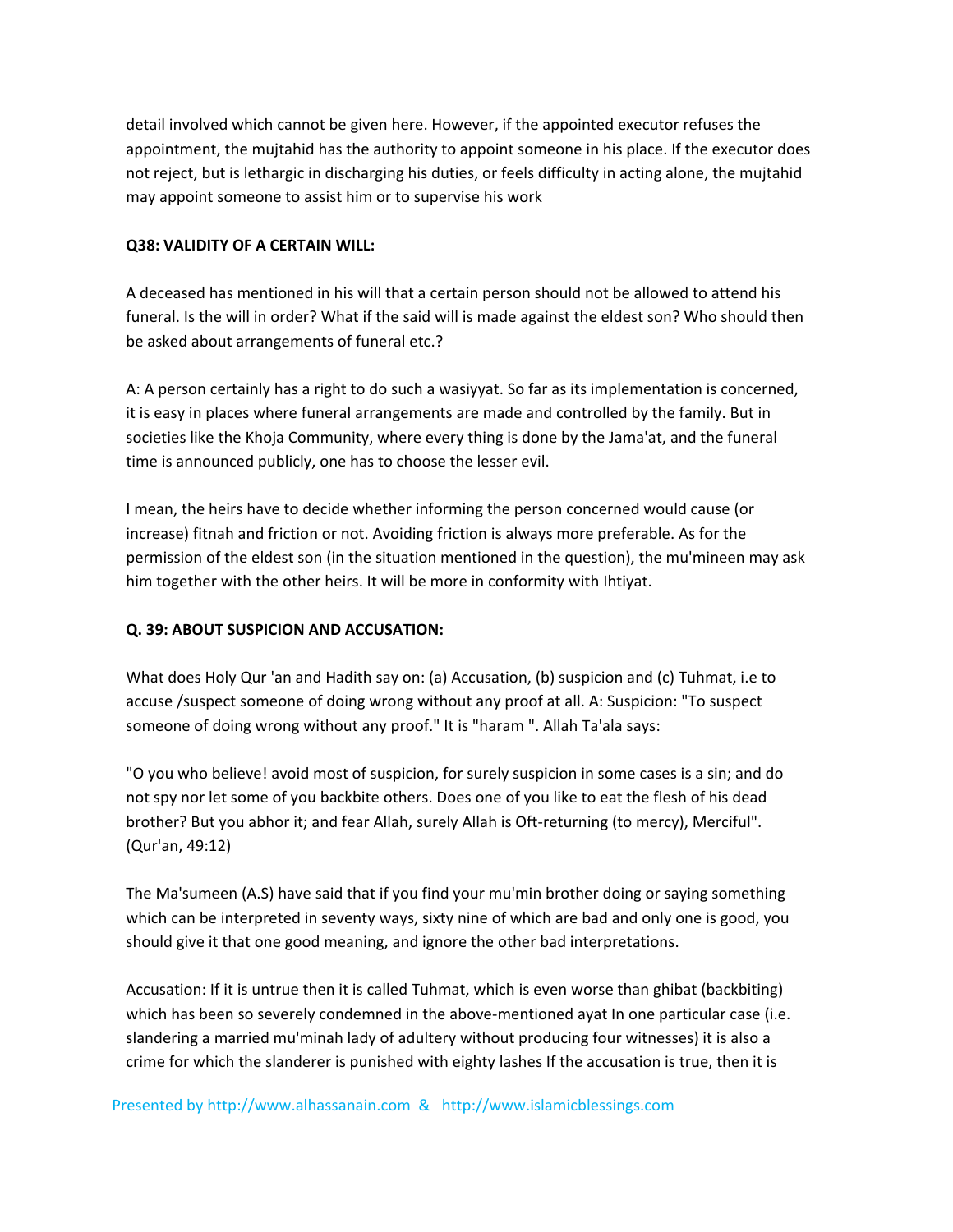called ghibat, the gravity of which has been mentioned above. But in some cases it is allowed, as for example,

when giving evidence before a Qadi of Shari'ah, informing a guardian of misdeeds of his ward (when the intention is the reform of that ward) or giving advice to someone, if asked for some important matters: Let us say, when someone sends matrimonial message for a girl and the girl's guardian asks you about that person's suitability. Details may be seen in Minhaju's‐Saliheen (Vol. 1) of Ayatullah al‐Khoui.

Q. 40: Jama 'at 's meeting in Husainiya

Are Jama'at's meetings allowed to be held in Imambara? A: Yes.

# **Q. 41: Using Obscene language:**

Is bad /filthy words and language allowed to be used in Husainiyah?

A: Such language is not allowed anywhere. In fact, if one uses such language in sacred places like masjid or Imambara, its sin will increase.

## **Q.42: Helping Sunnis ' Projects:**

We being Shi'as, is it allowed for us to give assistance to our Sunni brothers' Mosque. Assistance like roofing of the portion used for prayers, providing them water supply, any repairs, providing mats etc. ?

A: Yes, you may assist the mosques of the Sunnis, as explained by you. But it should not come from Khumus, Zakah or Wajib Sadaqah.

## **Q. 43: USING SADQA MONEY FOR GENERL WELFARE:**

Presently there is an outbreak of Meningitis in many parts of Tanzania. Can Sadaqah money be used to buy vaccines in order to be injected to the public or to school students? We are not Sure, that all those who are going to be injected are poor or not. Majority to be injected will be Africans.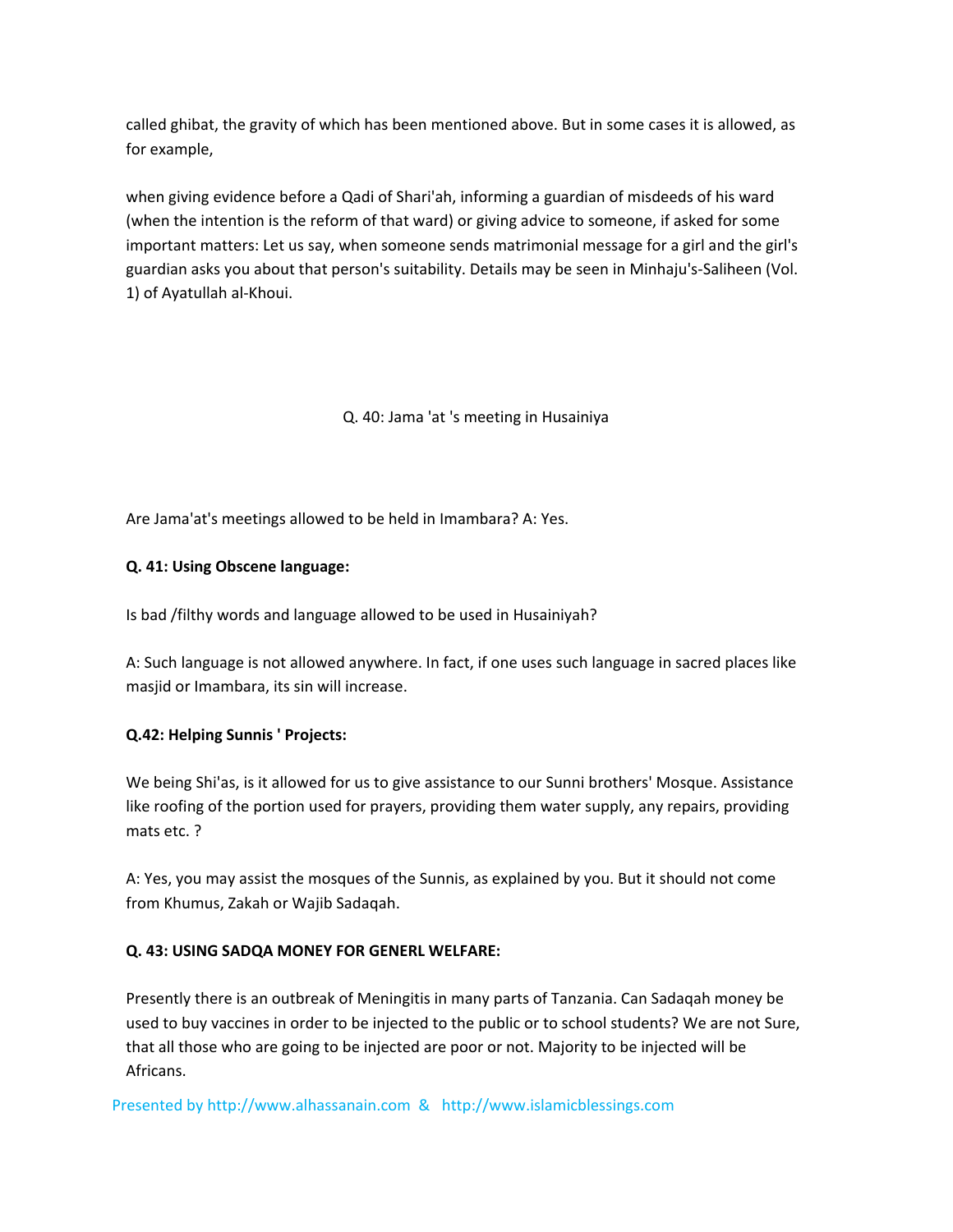A: The reply is the same as above. Helping fellow human beings is highly recommended.

# **Q. 44: CATEGORIES OF HEIRS AND THEIR SHARE:**

Parents, brothers, sisters, wife and children survive a dead Muslim. What are their shares in inheritance? In what manner it changes in the absence of one or the other group of relatives?

A: In Shi'a shari'ah, blood relatives are divided in 3 categories; First: Parents and children. When there are no children at all, then their children take their place.

Second: Grandparents (both paternal and maternal) and brothers and sisters. When there are no brothers and sisters at all, their children will take their place.

Third: Paternal and maternal uncles and aunts. If there is none, then their children. Husband and wife will inherit each other with all the above mentioned three categories.

As long as there is even one person of first category, the second and third categories will get nothing. In the absence of the first, the heirs of the second category will inherit. And if there is no one in the second category too, then the heirs of the third category will inherit.

Now in your question, brothers and sisters will get nothing in the presence of parents and children.

If there is only one heir in the first category (only father, or mother or a son or a daughter) he/she gets the whole estate. If there are only the parents, the mother gets one third and the father twothirds. If there are the children only, a son gets twice the share of a daughter.

If there are both parents, wife and children, then the shares will be as follows:‐ Father, 1/6; mother 1/6; wife 1/8; and the remaining 13/24 will be divided among the children, a son getting double of what a daughter gets.

If there are only brothers, sisters and wife, the wife gets 1/4; and the residue is divided among the brothers and sisters.

If there are only brothers and sisters, the estate is divided as in case of children (a brothers getting double of a sister). Of course, there are many details involved. Why not look into an English book of Masa 'ill

## **Q. 45: DOES A GRANDCHILD INHERIT IN PRESENCE OF A SON OR A DAUGHTER?**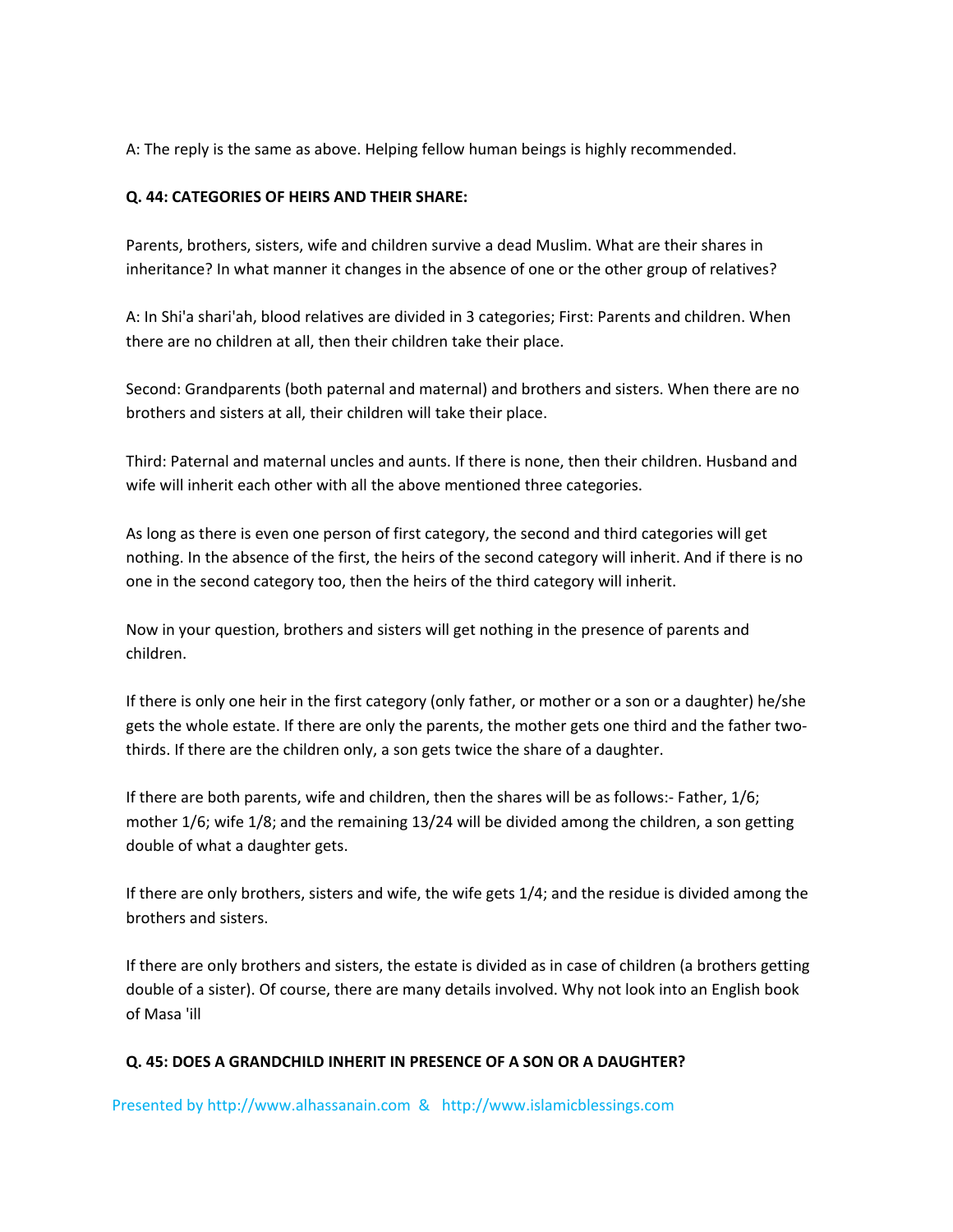A son dies in the life‐time of his father. The father has other sons and daughters. After the death of the father, would the children of the deceased son inherit along with their uncles and aunts?

A: No. Nearer heirs exclude the remoter ones from inheritance. Sons and daughters, being nearer to their father, exclude his grandchildren from inheritance because they are one degree removed. However, it is very much emphasized that the grandfather should give them a part of his estate through wasiyyat or gift; it would be in keeping with the obligation of Sila‐e‐Rihm, and in accordance with the Islamic mercy.

## **Q. 46: Distribution of deceased's estate:**

Mr. A. was drowned.

Beneficiaries of his estate are as under:

- 1. Father (died after one month).
- 2. Mother
- 3. Wife
- 4. Son ‐ (underage, minor)
- 5. Daughter
- 6. daughter ‐ (Underage, minor)
- 7. Daughter ‐ (Underage, minor)

Distribution of Cash/Bank balances was made as under:

Principal amount, after paying the Khums due, wasdistributed as under:‐ Estate of the Father 1/6th

Mother 1/6th Wife 1/8th After that, the balance was divided among the children, 2/5 going to the son, and the 3 daughters getting 1/5 each

During his life-time, the said Mr. A had bought a plot and started constructing a house for his own residence. The work was in progress when he died. The work was was completed after the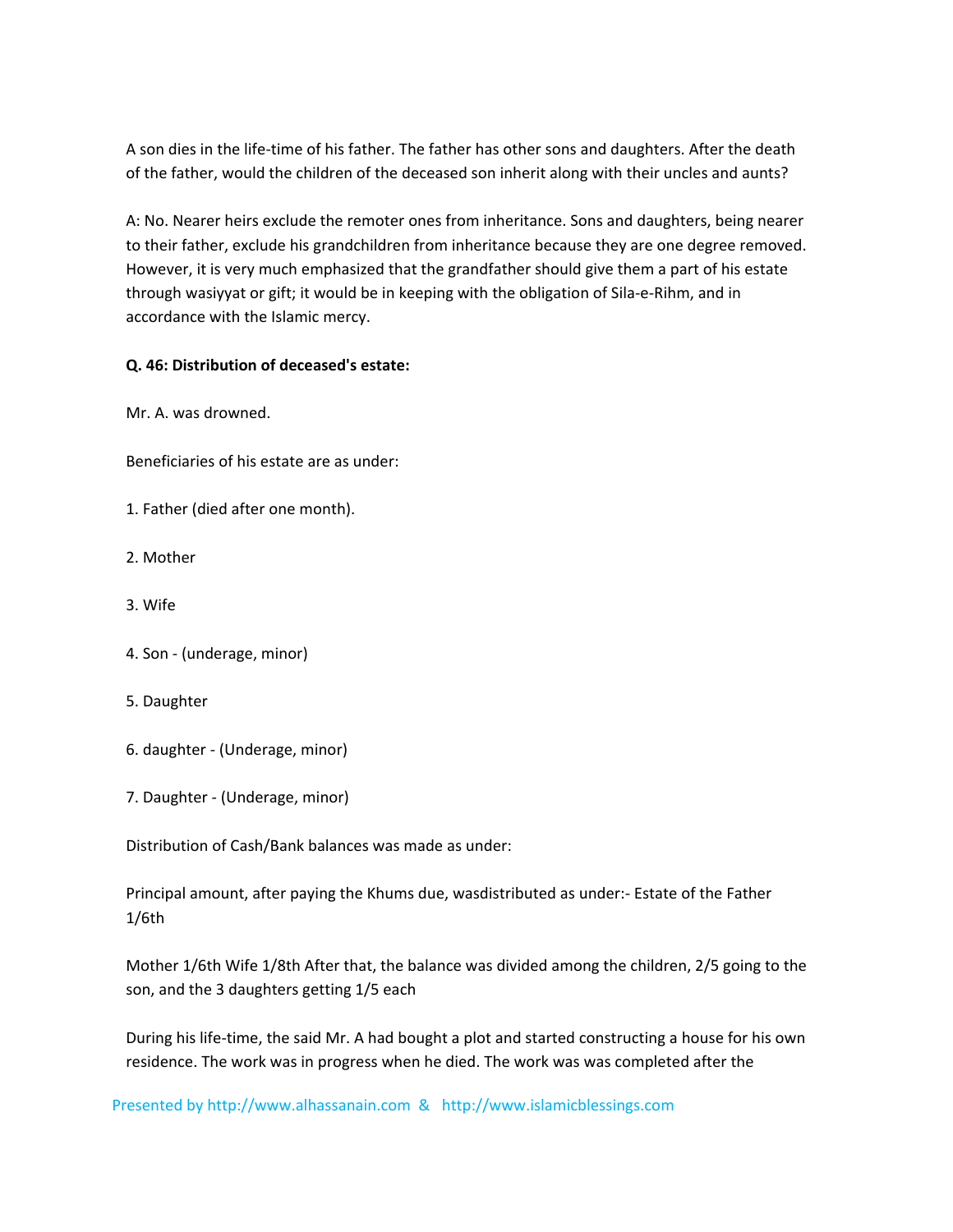deceaseds father died.

After the construction was completed, the deceased's family decided as under:‐ (a)To stay at the ground‐floor of the house.

(b)To give on rent the 1st floor to one of the brothers of the deceased. Now The following questions are to be resolved: Can the family of the deceased stay in the said house without paying any rent?

A: One‐sixth of the portion of house built up in the deceased's life had vested to the late father of Mr. A and now proportionately belongs to the heirs of the said father. Therefore, those heirs' consent must be obtained for this purpose. Also the wife should get consent of the remaining heirs to stay in that house.

# **Q. 47: Concerning the above:**

How can the distribution of the said property be made in the light of the fact that the property cannot now be sold?

A: If it cannot be sold, then all the heirs of the late Mr. A as well as the heirs of Mr. A's late father will jointly be its share-holders, according to their appointed shares. Q. 48: Protection of the minors ' shares:

Concerning the above estate, since one son & two daughters are still minors, how can their respective shares be protected.The deceased's father, during his lifetime, had decided to appoint one of the brothers of the deceased to be his appointed trustee to act as the guardian of the children of the deceased but could not put it down in writing as he was in hospital at that time.Can the intended "appointed" trustee be the guardian of the children? If not, who can be the guardian?

The wife of the deceased has no objection to the appointment of the said trustee. A: If the grandfather had already appointed someone to act as guardian of his minor grandchildren, then the said guardian will look after their interest until they attain majority and rushd (maturity of mind). Verbal appointment is enough; writing is not essential. However it should be kept in mind that "intention to appoint someone" is not the same as "appointing someone".

What I have written above applies to the situation where the late grandfather had "appointed" one of his sons as the guardian, executor of the will, for his minor grandchildren.

However, if he had only shown his intention without saying "I appoint my son,.............,as guardian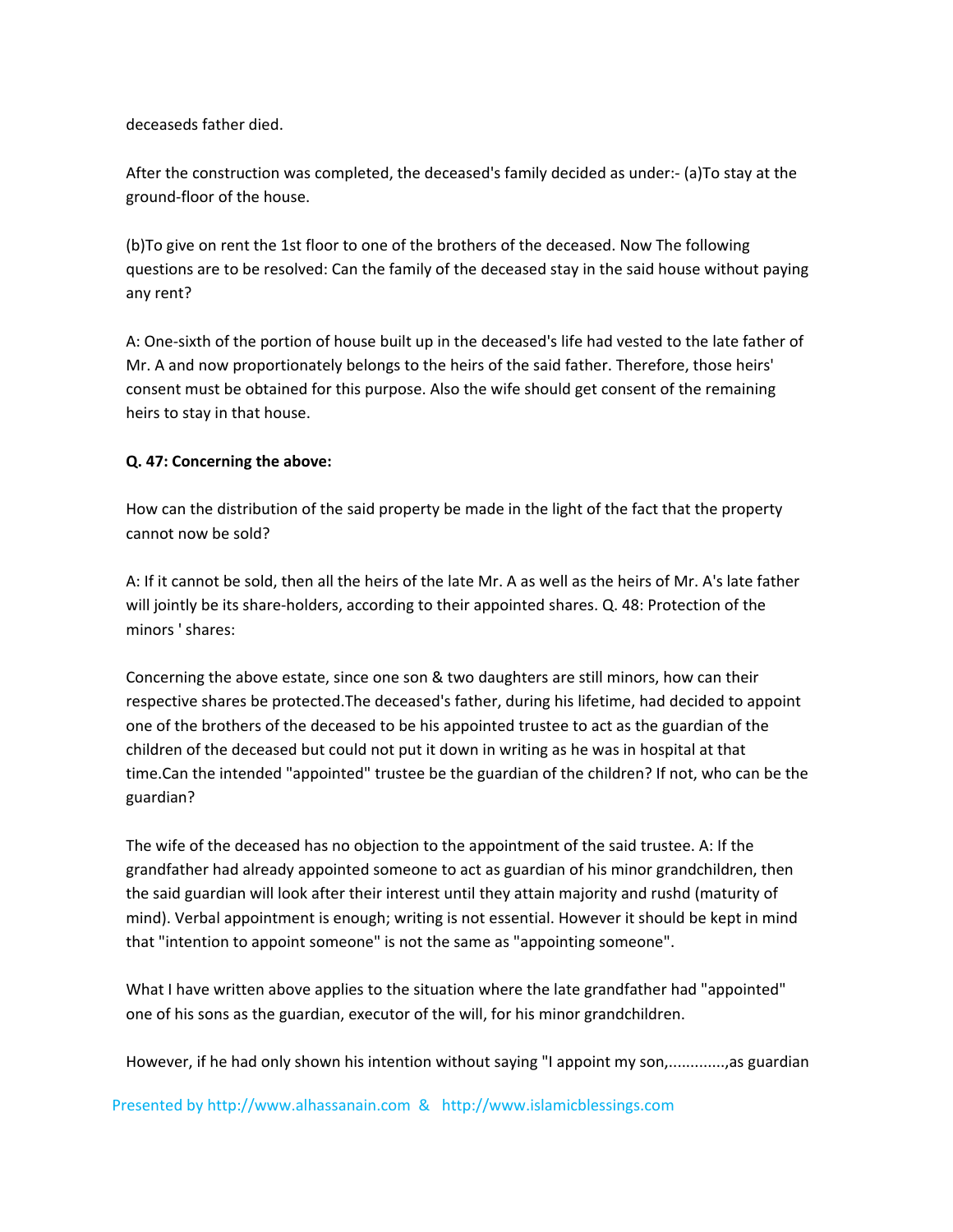for my minor grand‐children," then the Mujtahid or his Wakil has authority to appoint a guardian. In the case mentioned in the question, if the mother of the minor children agrees to the intended appointment, then I do not see any difficulty in his appointment, and it may easily be given consent to by the Mujtahid or his Wakil, if they are approached

# **Q. 49: Expenses concerning the minors ' shares:**

In the above situation, what sort of expenses can be disbursed against the minors' respective shares till they attain the age of majority?

A: Only the expenses necessary to keep the property in good repairs, and to meet the legal expenses like site tax etc. should be proportionately debited to the minors' shares. Purchase of decorative pieces or expenses of guests' entertainment should not be charged to their shares. The expenses incurred in their education, up-keep and health care may be taken from their shares. So may be the marriage expenses (simple Islamic one, not the lavish extravaganza which is seen in marriage ceremonies nowadays).

Q. 50: Taxes recognised in the Shari 'ah:

Which Taxes are recognised in Islamic Shari 'ah?

A: Islam has imposed the following taxes in a Muslim's wealth and/or earnings:

- 1. Zakah (including 'Ushr),
- 2. Khumus,
- 3. Khiraj of agricultural land,
- 4. Various types of Kaffarahs,
- 5. Various kinds of prescribed fines imposed by a Qadi of Shari'ah,
- 6. Fitrah.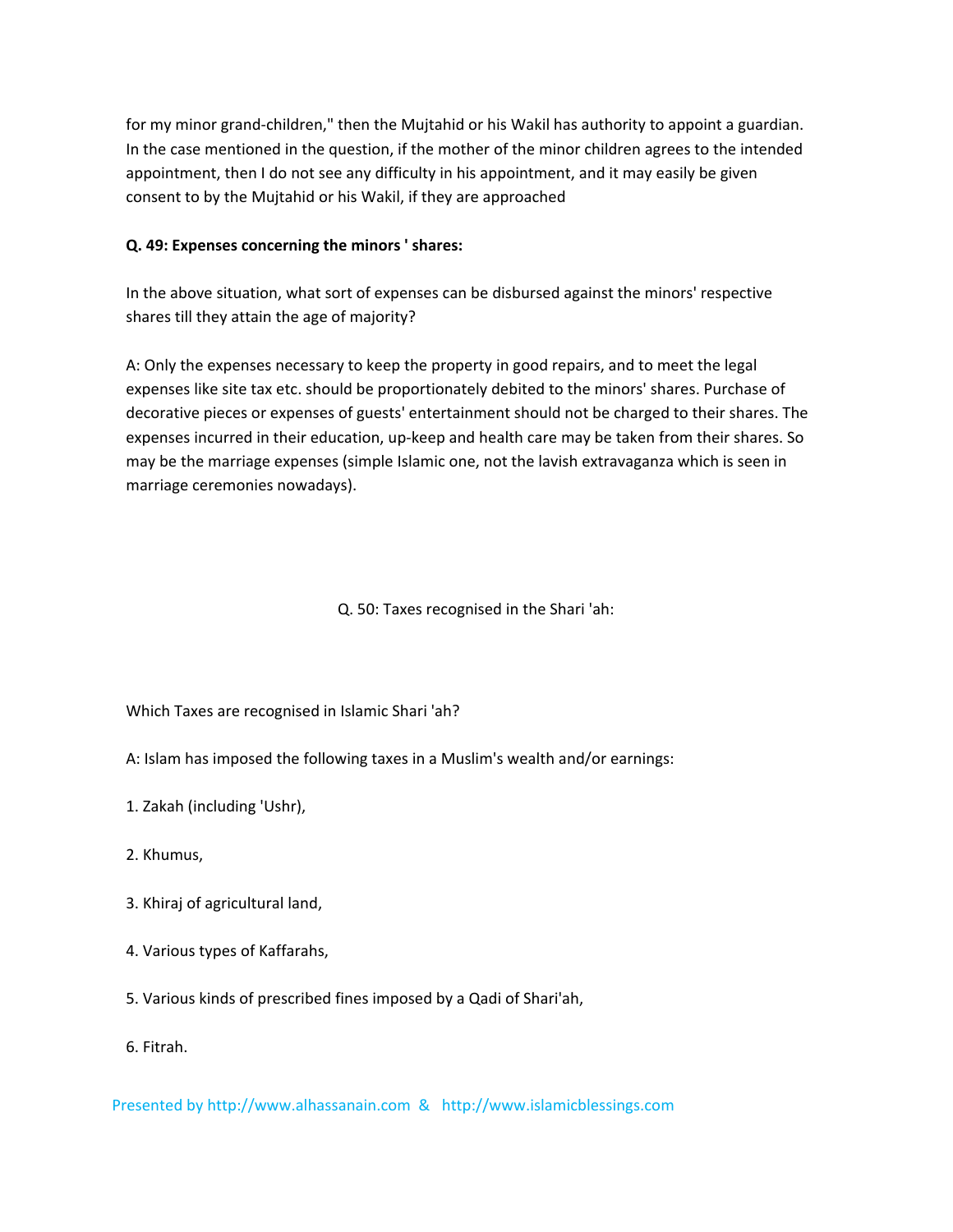Apart from these compulsory payments, there are voluntary offerings like Sadaqah, Khairat etc.

An Islamic government may urge the Muslims to contribute for some specific projects related to security of state or common welfare, But normally it is a voluntary exercise; although in cases of emergency it could be imposed by force.

# **Q. 51: Any other Income or wealth Tax?**

Is there any other Income Tax recognised by Islam?

A: The only Income Tax recognised is Khumus, and only Wealth Tax is Zakah (including 'Ushr). No other such tax is recognised by the Shari'ah.

# **Q. 52: Customs Duty and Sales Tax:**

Are Customs Duty and Sales Tax recognised in Shari 'ah?

A: No. The whole Earth belongs to Allah, and man‐made artificial boundaries (resulting from the un‐Islamic concept of nation‐states) are not recognised in Islam. Consequently all the rules and institutions based on that concept (Immigration, Passport, Visa, Customs, Restrictions on export and import etc.) go against the Islamic spirit although in present days even Muslim countries follow this system based on nation-state concept since the 18th century of the Christian Era.

# **Q. 53: A voiding Income Tax and Customs Duty:**

In view of the replies to the preceding three question, will it be OK if one avoids paying proper income tax or customs duty? Especially if it is a non‐Muslim government?

A: No. According to Ayatullah al‐'Uzma Sayyid 'Ali Sistani it is not allowed. Let us say, you are on a visit to Canada. Your written or verbal application for visa constitutes an implicit undertaking on your part to obey the law of the land. And an agreement has to be fulfilled and implemented, even if the 2nd party is a non‐Muslim or an atheist. The same applies if you are a citizen of the country, because citizenship entails an explicit or implicit agreement to uphold the constitution and obey the laws.

# **Q. 54: Cheating a bank or shop**

Also, is it OK if we cheat a non‐Muslim bank or steal from a non‐Muslim shop or company?

A: Again No. The reason given above applies to this case too. You have agreed to obey the law of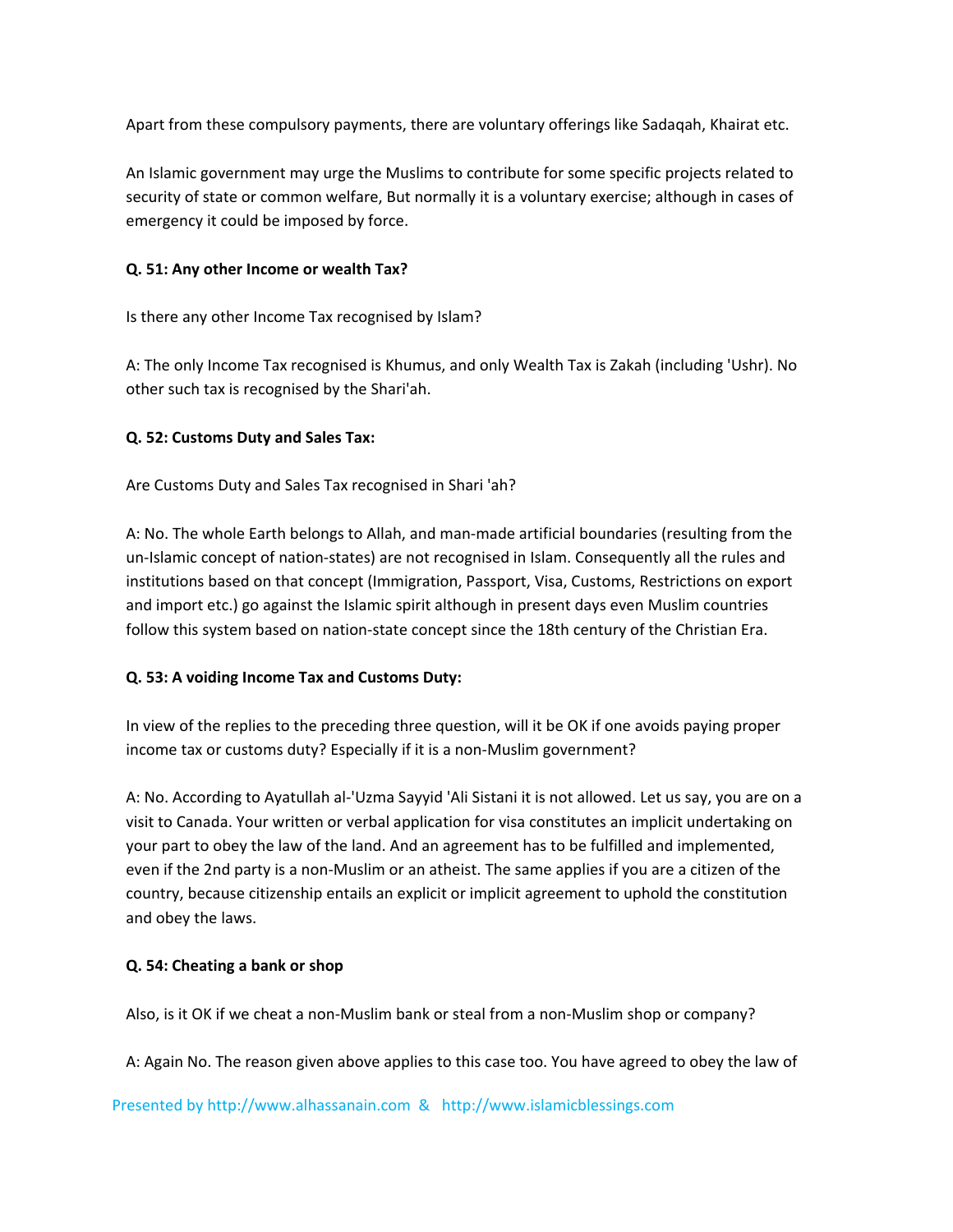the land; and no country would allow you to cheat its financial institutions or to steal from companies, shops or individuals.

## **Q. 55: Selling a worn out freezer:**

The Jama 'at possesses one deep freezer which is in a very bad condition and not properly working. It was given by one Mu 'min a long time ago on either donation or wakf basis. Under such circumstances are we allowed to sell this property as after sometimes we wont get a good price due to its condition.Fortunately, a Mu 'min from Dar es Salaam has donated a new deep freezer for the Jama'at. We would like to know the Islamic Shari 'ah for it.

A: In the circumstances mentioned in your question, you may sell the said deep freezer. The price thus realized should be used for a similar purpose; it should not be treated as a general income of the Jama'at.

## **Q. 56: Concerning a disused cemetery:**

There is a cemetery in our locality, and the Mo 'mineen of the locality still bury dead in its eastern and western ends. Although no fresh corpse has been buried in its middle part since about last 70 years,

yet there are still signs of the old graves.

The above middle part of the land has turned now into a playground and fun‐place for youngsters: also the government has occupied one part of the said portion by installing a tube‐well for Water Supply to the locality and other adjascent villages and is going to construct a pump‐shed too: and the adjacent peasants have made encroachments too. Now the Shi 'a youths of the village have started construction of a school building here in which both the general and religious subjects shall be taught. The plinth of the school building has already been constructed which has involved an amount of about Rs. 20,000/ = up till now.

Now in order to make sure that there is no obstacle from the Shari 'ah point of view, we raised the issue with Ayatullah al‐ 'Uzma Aqae Khoui, who has favoured us with the ruling to go ahead subject to the condition that the cemetery does not come under the ambit of Waqf (Copy enclosed for ready reference). Now we are in dilemma whether the said cemetery may be called Waqf of not; because there is no information regarding the said piece of land except that:‐

1. The land in question had originally been a Common Land not owned by anyone. (The extract of Patwari record, showing the said land as Shamilati Deh i.e. a common land, customarily known as common grazing field/ pasture, is enclosed.) It is besides the fact that there is no evidence that it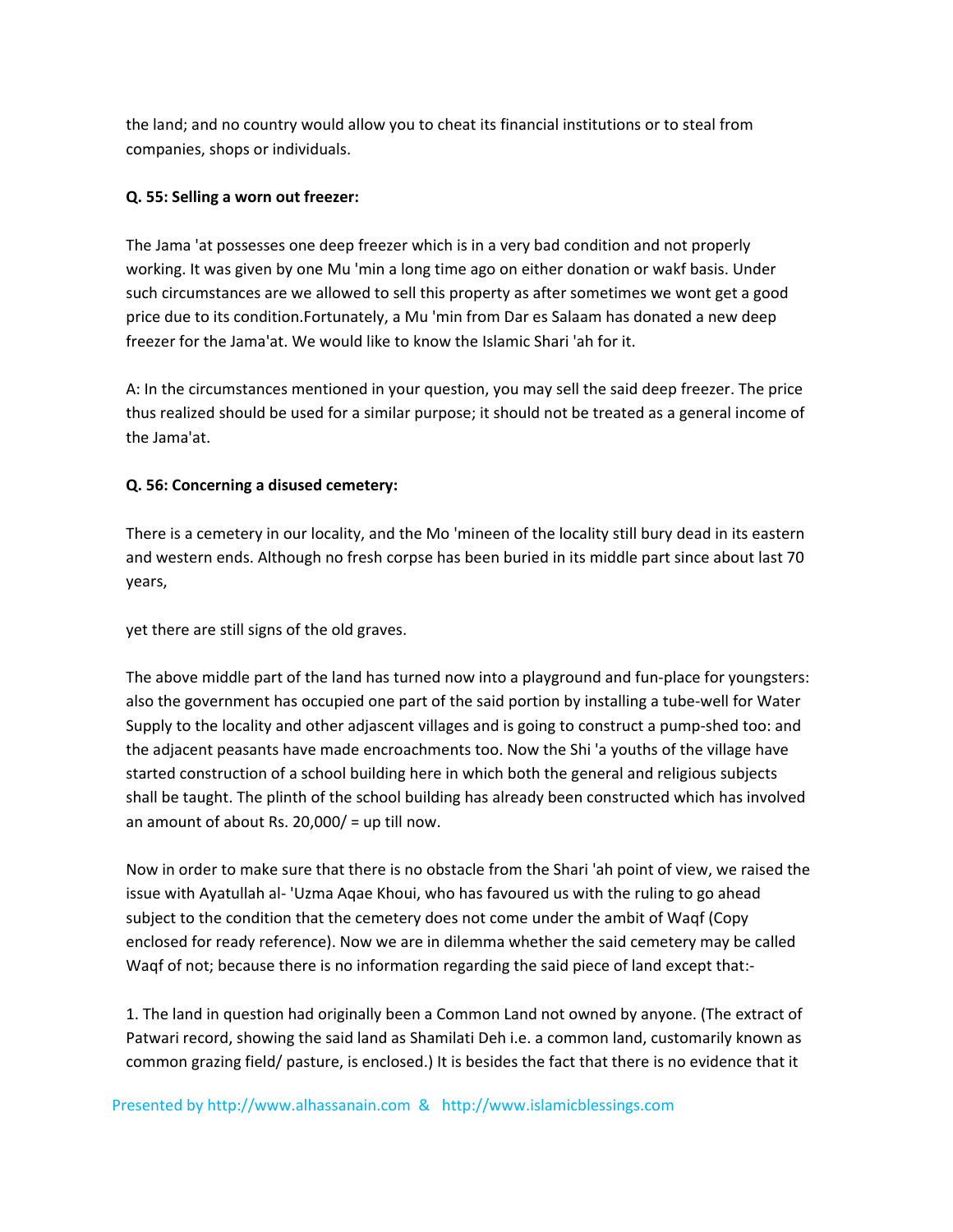has ever been anyone's personal property or otherwise which was endowed for the purpose.

2. Our ancestors later used the land for burial.

3. There are signs of old graves almost all over the land and process of burying is still going on in its eastern and western ends as mentioned above.

4. The land in question is widely known as cemetery.

Meanwhile, we have received a fresh issue of "Al‐Tawhid" (English) from Tehran which contains an article with regard to Waqf by 'Allamah Muhammad Jawad Maghniyyak (Copy enclosed for your perusal). The worthy 'Allamah has Elaborated the issue of cemetery in detail and has made it clear that such type of cemetery which has originally been a common land is not to be reckoned as Waqf.

We may humbly request your gracious-self to kindly guide us and make us aware about our "Shari 'ah obligations " on this issue. We couldn't further correspond with Aqae Khoui as there is no communication facility available at present and also it usually takes a lot of time to get any reply from him, when the matter is of great importance for us and needs immediate settlement.

A: Your letter with enclosures has been sent to me by the World Ahlul Bayt Islamic league (London). It appears from your explanation and the attached papers that the said plot (used as cemetery) was not a Waqf. The plainned school for secular‐cum‐religious education may be built, if the builders strictly adhere to the conditions laid down by Ayatullah al‐'Uzma as‐Sayyid al‐Khoui in his reply. And Allah Ta'ala knows better.

## **Q. 57 On Various hair‐do 's:**

My wife plaits hair using the artificial hair which they call "Rasta":

- (a) Is this permissible
- (b) Will her ghusl‐ hayd or Janabah be OK with her plaited hair intact?
- (c) What about the current feminine hair fashion which they call "Curl"?
- (d) What about bleaching of skin?

A: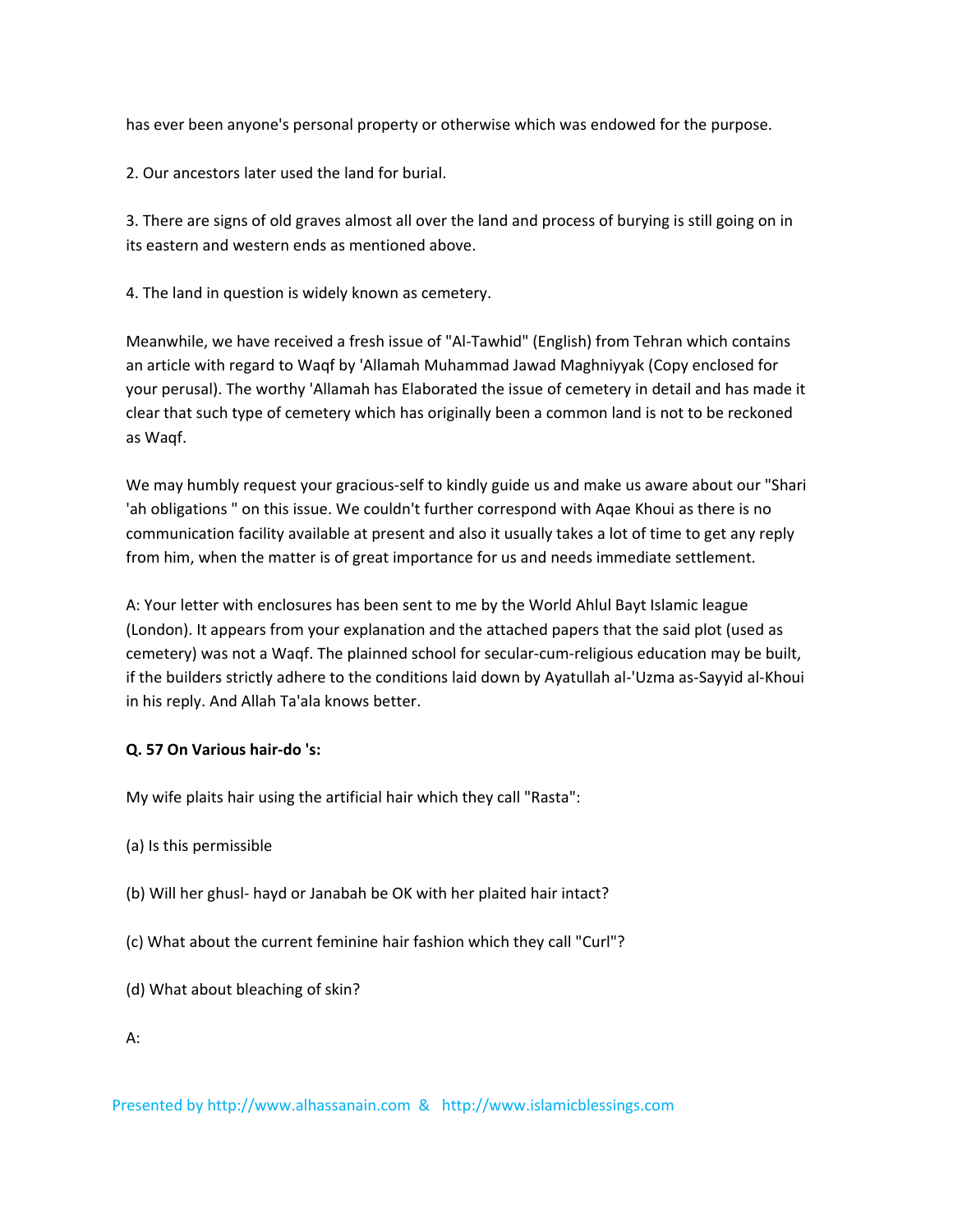(a) No harm, if the hair used is not of a Kafirah woman.

(b) If water reaches every part of the head skin, then it is O.K. Washing hair is not necessary in Wajib Ghusl.

(c) No harm.

(d) There may be harm from medical point of view; but from shari'ah point, there is no difficulty.

## **Q. 58: Using water is harmful:**

Since delivery of my child 5 months ago, if I use water (hot or cold) for wudhu etc., I get internal troubles. How should I pray?

A: you should do Tayammum in place of wudhu or ghusl (as and when necessary) and perform your prayers.

## **Q.59: Wudhu after Ghusl‐e‐Janabat:**

Is it not permissible to perform wudhu after Ghusl Janabat?

A: It is not allowed, according to Ayatullah al‐'Uzma Gulpaygani. As for Ayatullah al‐'uzma as‐ Sistani, he says that Wudhu is not required after Ghusl‐e‐Janabah.

Q. 60: How the Prophet (S.A. W) used to pray?

How did the Holy Prophet (S.A. W) used to pray in sajdah, Quiyam, etc.?

A: As we the Shi as do. Our method of prayer comes from our Imams who had inherited it from the Prophet (S. A.W).

# **Q. 61: Should Salaam in prayer be said loudly or in WHISPER?**

When I'm in Salah, during Salaam at the end of prayer do I say it quietly or loudly? A: In dawn prayer it is said loudly; in other four prayers, in whisper. The custom is that you recite the salaam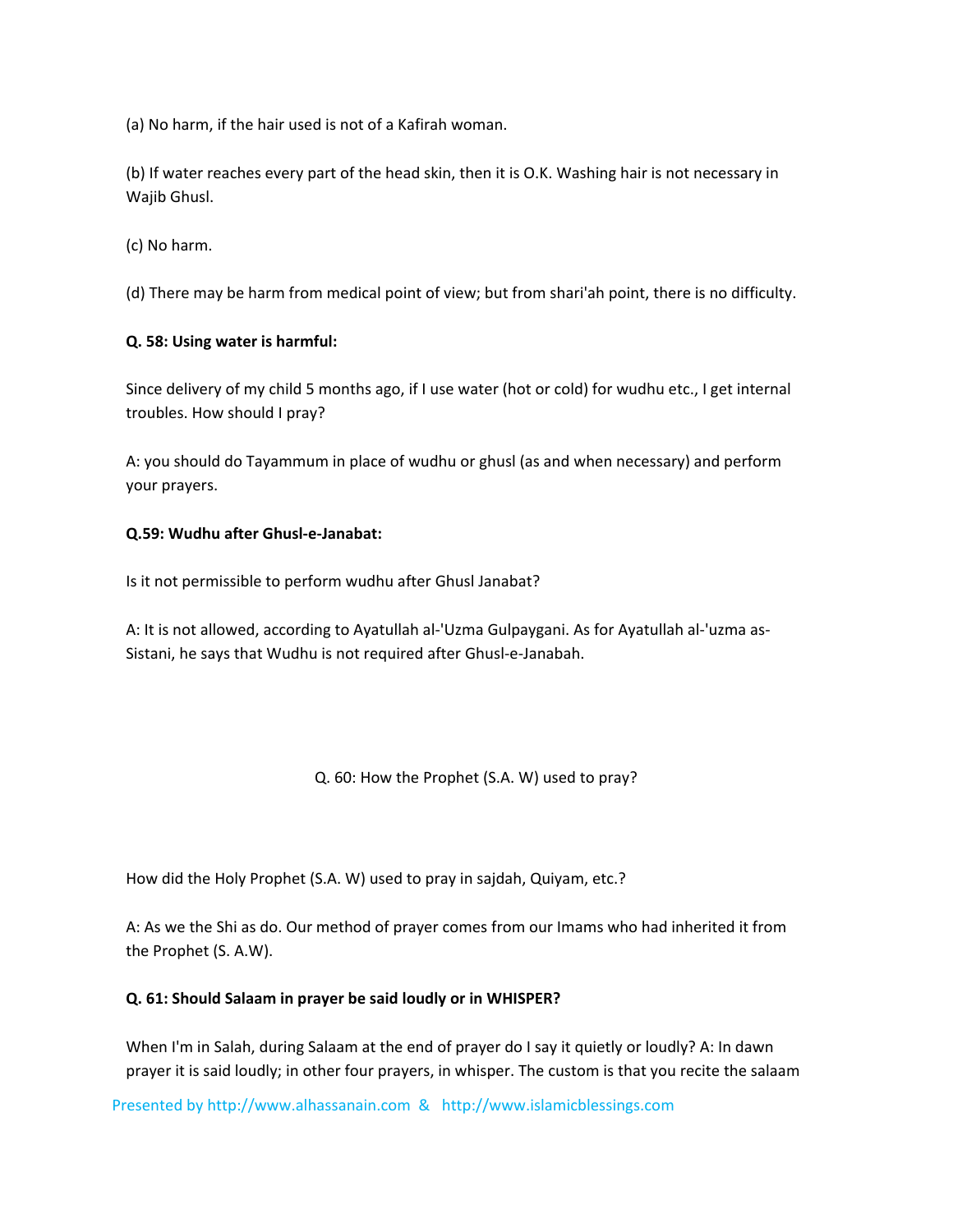in the same voice which you used for the last rak'ah of that prayer. Also the dhikr of ruku' and sajdah, should be recited in the same voice as used before ruku'.

## **Q. 62: This refers to your reply to my earlier question**

That dhikr of Ruku' and Sajdah etc. in each rak 'ah should be recited either loudly or in whisper according to the voice used before ruku'. Now, should I say salam (at the end of salah) loudly and then the ma'moom repeats it, or I just keep them totally silent in all prayers?

A: Your previous question did not mention congregational prayers. What I had written was about furada (individual) salah. In congregational prayer, the Imam should recite dhikr of ruku' and sajdah, as well as tashahhud and salaam in normal loud voice. (He should not "shout").

# **Q. 63: PRAYING BEHIND A WOMAN:**

If in a community no male Muslim has learnt about Islam, and there is a Muslim lady well‐ versed in Qur 'an etc., can she lead the males in prayers?

A: She may lead a congregational prayer of the ladies only; but if even a single man stands behind her, she can not be the Imam of that prayer.

# **Q. 64: Praying in a Sunni mosque:**

I go to a Sunni mosque for praying. The Imam does not hate the Shi 'as. Can I pray behind him? And how?

A: There is no objection if the Imam does not show any hatred towards the Shi'as. When you want to pray behind a Sunni Imam, you must recite Surah al‐Fatiha and the other surah in the first and the second rak 'ahs in whisper.

# **Q. 65: Why 3‐time prayers?**

The difference in time: why do Sunnis pray 5 times separately and the Shi 'as 3 times? A: You have used wrong wording in the question. The prayers of' Asr and 'Isha are not prayed simultaneously with Dhuhr and Maghrib respectively. They are prayed after Dhuhr and Maghrib. Thus we do not pray "3 times"; this also is "5 times".

You should have asked: Why do we pray 'Asr and 'Isha soon after Dhuhr and Maghrib? The fact is that even the Sunni books record that the Prophet (S.A.W) some times prayed 'Asr soon after Dhuhr and 'Isha soon after Maghrib, in order to give his Ummah some latitude in this mater.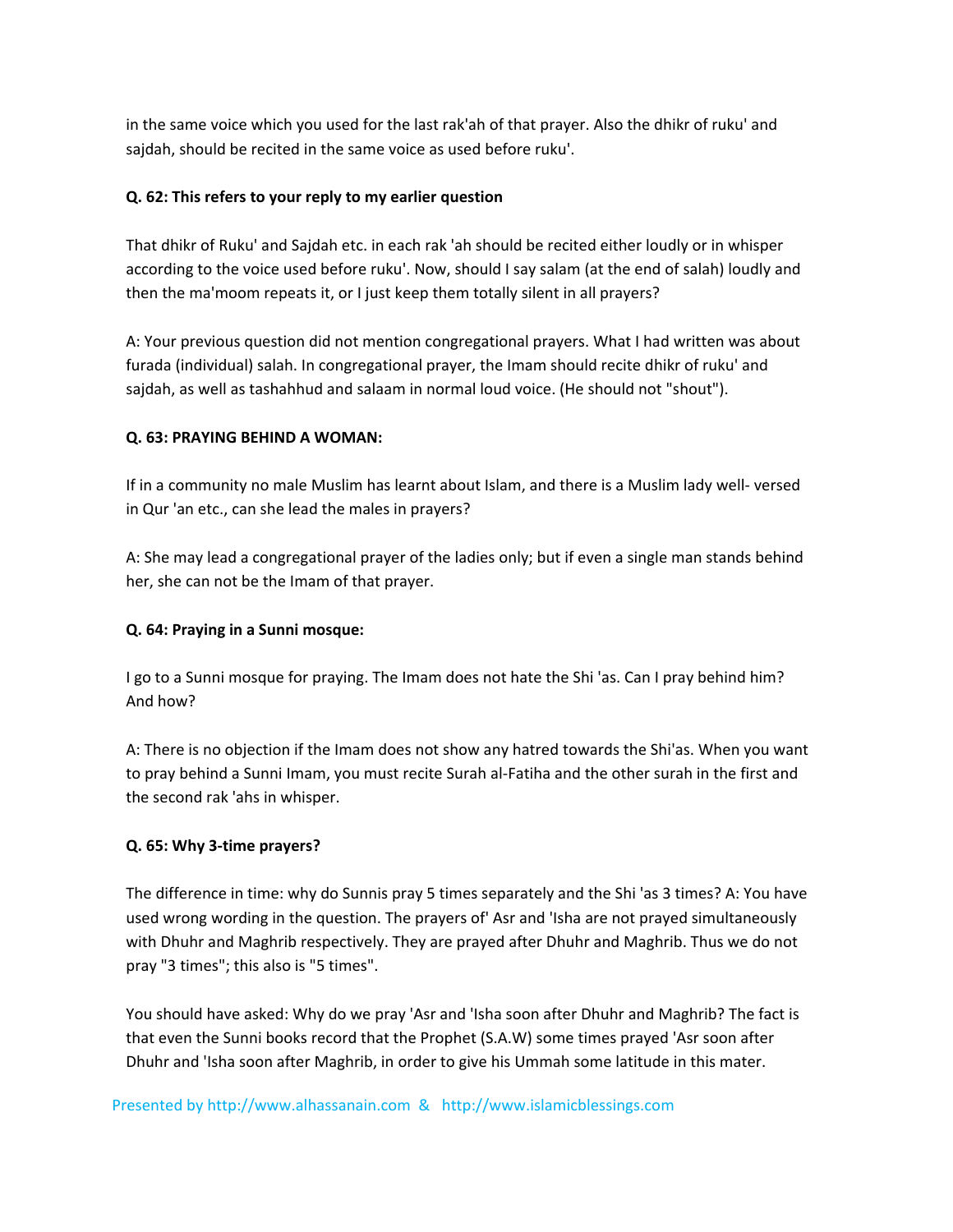However, it is more rewarding to pray each prayer in its fadhilat time. For description of Fadhilat times, read "Elements of Islamic Studies".

#### **Q. 66: PERFUME IN PRAYER**

Can we use perfumes in prayers? If i put perfume and then go to the mosque, am I allowed to pray with it?

A: Yes. Using perfume for prayers is highly recommended and brings more reward.

## **Q. 67: THE FIRST MOSQUE BUILT:**

Which was the first mosque built by the Holy Prophet (S.A.W)?

A: The mosque of Quba, a few kilometres outside Medina, where the Holy Prophet (S.A.W) had stayed for more than 14 days waiting for 'Ali (A.S) and Ahlul Bayt. He built there the mosque which is extolled in the Qur'an as the "mosque founded on piety (taqwa) from the very first day". (Qur'an, 9:108).

# **Q. 68: RECITING SHAHADATAIN IN FUNERAL PROCESSION:**

In this part of the world when the Muslims carry a dead‐body for burial, they loudly recite the Shahadatayn. Some people say that it is not allowed because it is an innovation. What is the truth?

A: It is true that it is an innovation. But it is wrong to say that every thing started after the Prophet (S.A.W) is unlawful. One should see whether a particular "innovation" is good or bad; whether it conforms to the demands and nature of Islam or not, and then should decide accordingly. In this case, Reciting La Ilaha Illallah, Muhammadun Rasulullah, is not bad at any time. Why should it be considered unlawful in a funeral procession?

# **Q. 69: WHEN AND BY WHOM WAS THE SYSTEM OF WASHING THE FEET IN WUDHU INTRODUCED?**

At what stage of Islamic history and by whom, the form of Wudhu (especially washing the feet) was changed?

A: It appears from some Sunni writings that it was changed by 'Umar. The famous Sunni scholar, Shah Waliullah Muhaddith Dehlavi (the father of Shah 'Abdul 'Aziz Muhaddith Dehlavi) has written in Izalatul 'l-Khifa' (vol.2, p. 84): There are many masa'il concerning which conflicting traditions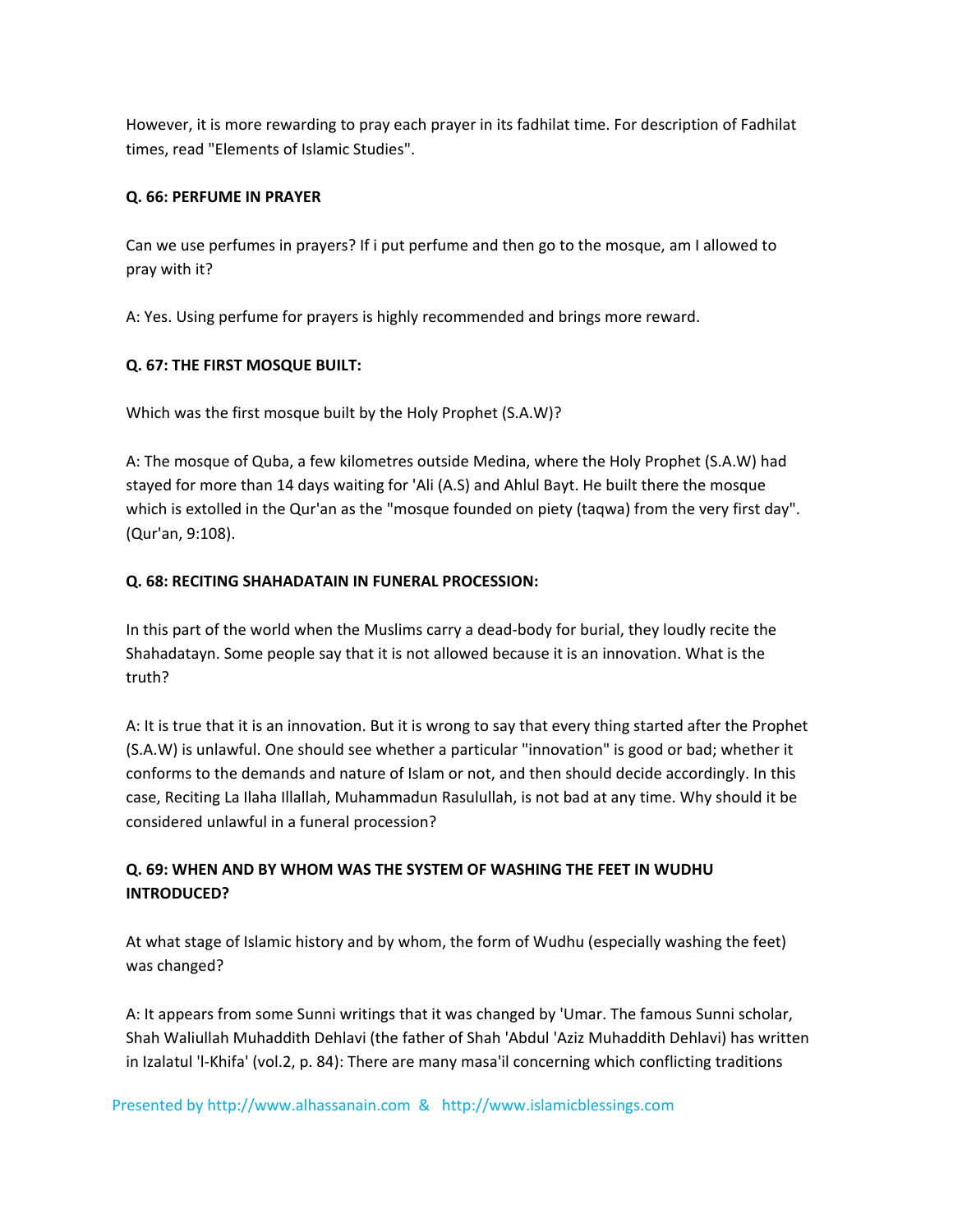have been narrated, and Hazrat ('Umar) Farooq found practical adjustment (for them),and the mujtahids follow the same practice, like................ the mas 'alah of washing the feet (in Wudhu) and the mas 'alah of mut'ah."

The Sunni traditions mention the names of some of the companions and tabi'in who did not follow the system prescribed by 'Umar. The list includes not only 'Ali (A.S), 'Abdullah ibn 'Abbas, Anas ibn Malik, but 'Abdullah ibn 'Umar also, apart from 'Ikrimah, A'mash and Sha'bi. (Tafseer Ad‐ Durru'l‐Manthur, vol. 2, p.263). But obviously the Sunni mujtahidin could not leave the Sunnat of 'Umar.

Q70: Reciting Surah Without Bismillah in Sunnah Prayers

In sunnah prayers, can we recite the sura without Bismillah? For example, whenwe recite Surah Qul Huwallah seven times in the prayer of the Night of Destiny? A: No. Bismillah is a part of every Sura (except Surah 9). If you drop it, you have not recited Qul Huwallah completely.

## **Q71: DROPPING BISMILLAH IN QUR'AN KHWANI:**

Can we drop Bismillah in Qur'an Khwani, especially when time is short? A: It is a must in the beginning of the Surahs (except the 9th Surah) as mentioned above. For other parts it is not necessary, although highly emphasized. If time is short, you may recite it, even in whisper, just before your turn to recite Qur'an comes.

## **Q. 72: FOLDING ARMS IN PRAYERS?**

By whom and in which period of Islamic history was the folding of arms in prayers introduced?

A: It appears from some reports that when Iranian prisoners were brought before 'Umar, they stood before him with folded hands. On being asked the reason, they said that it was their custom to stand before the elders with folded hands. 'Umar said: Then we too should do the same when we stand before Allah in prayers. That was the beginning.

But as I will explain later, the idea was not accepted in Medina there are some pointers which show that it had caught up in the early days of Mu'awiyah's governorship in Damascus. When Anas ibn Malik, a companion of the Prophet (S. A. W), went to Syria, he wept and said: "I do not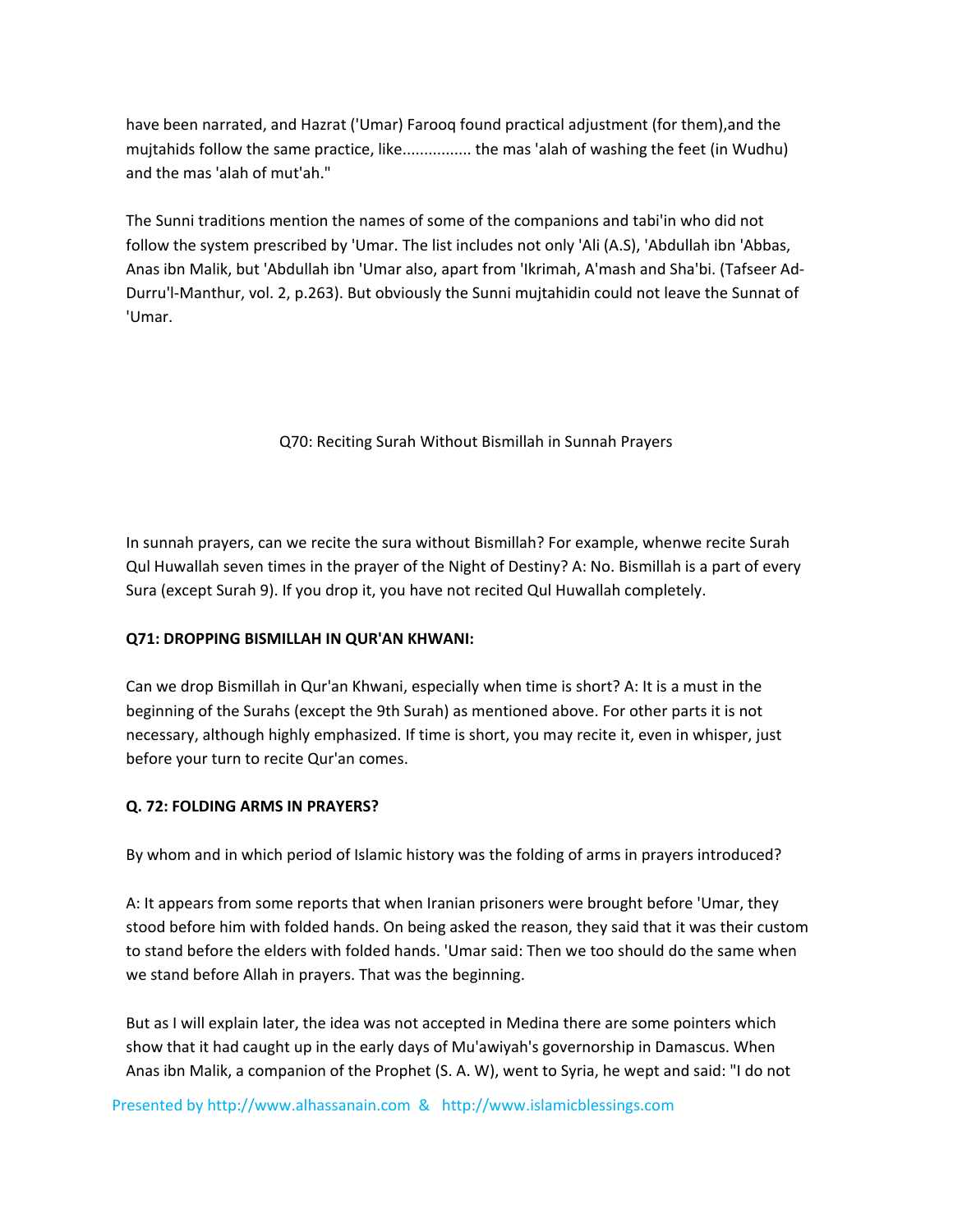see here anything which I used to see in the days of the Prophet (S.A.W), except this prayer, and that too is disfigured." (Sahih al‐Bukhari).

Then there are these four Imams of the Sunnis. Look at their fatwas concerning this matter; and you will see the truth yourself.

1. Imam Malik ibn Anas (died 179) lived in Medina.He orders his followers (the Malikiyah) to keep their hands open, saying that it is the way the people of Medina pray, and they must have learnt it from the Prophet (S.A.W).

2. Imam Abu Hanifah (died 150 A.H) and Imam Ahmad ibn Hanbal (died 241 A.H.) lived in Iraq and they ordered their followers to keep the hands folded.

3. Imam Shafi'i (died 204 A.H.) was born in Mecca, studied in Medina and then shifted to Iraq and finally to Egypt. He gives his followers choice of folding the hands or keeping them open.

Have you noted the connection between their places of residence and their fatwas? The man who lived in Medina kept the hands open; those who lived far from Medina folded their hands and the one who lived in both places allows both customs. It make us believe that the custom of folding the hands in prayer was invented far from the city of the Prophet (S. A. W).

## **Q.73: SAYING 'AMEN' IN PRAYER:**

I notice that we the Shi'a do not say "AMEN" after al‐Fatiha. As you know, I was previously a Sunni. Now what I want to know is: Did one of the first 3 Caliphs introduce this system? Or did this bid'ah come in Islam from the Ummayads or Abbasids?

A: It is not definitely known when this custom was started and by whom. But there are traditions from the Imams of Ahlul Bayt (A.S) which say that saying "Amen" after Surah al‐ Fatihah in prayer is bid'ah. One such tradition from Imam Ja'far as‐Sadiq (A.S) says:

"When you are (praying) behind an Imam and he finishes Surah al‐Fatihah and completes it, you should say, "Alhamdu‐Lillahi Rabbil 'Alameen", and do not say "Amen". (Al‐Kafi and Tahdhibu 'l‐ ahkam). It indicates that saying "Amen" had become established by that time, i.e. in Umayyad period.

By the way, the Sunni book, "Naylu 'l‐awtar " quotes Imam Malik (the leader of the Malikis) as saying that the Imam should not say "Ameen" in those prayers which are recited loudly.

## **Q. 74: KADHALIKAALLAHU RABBI**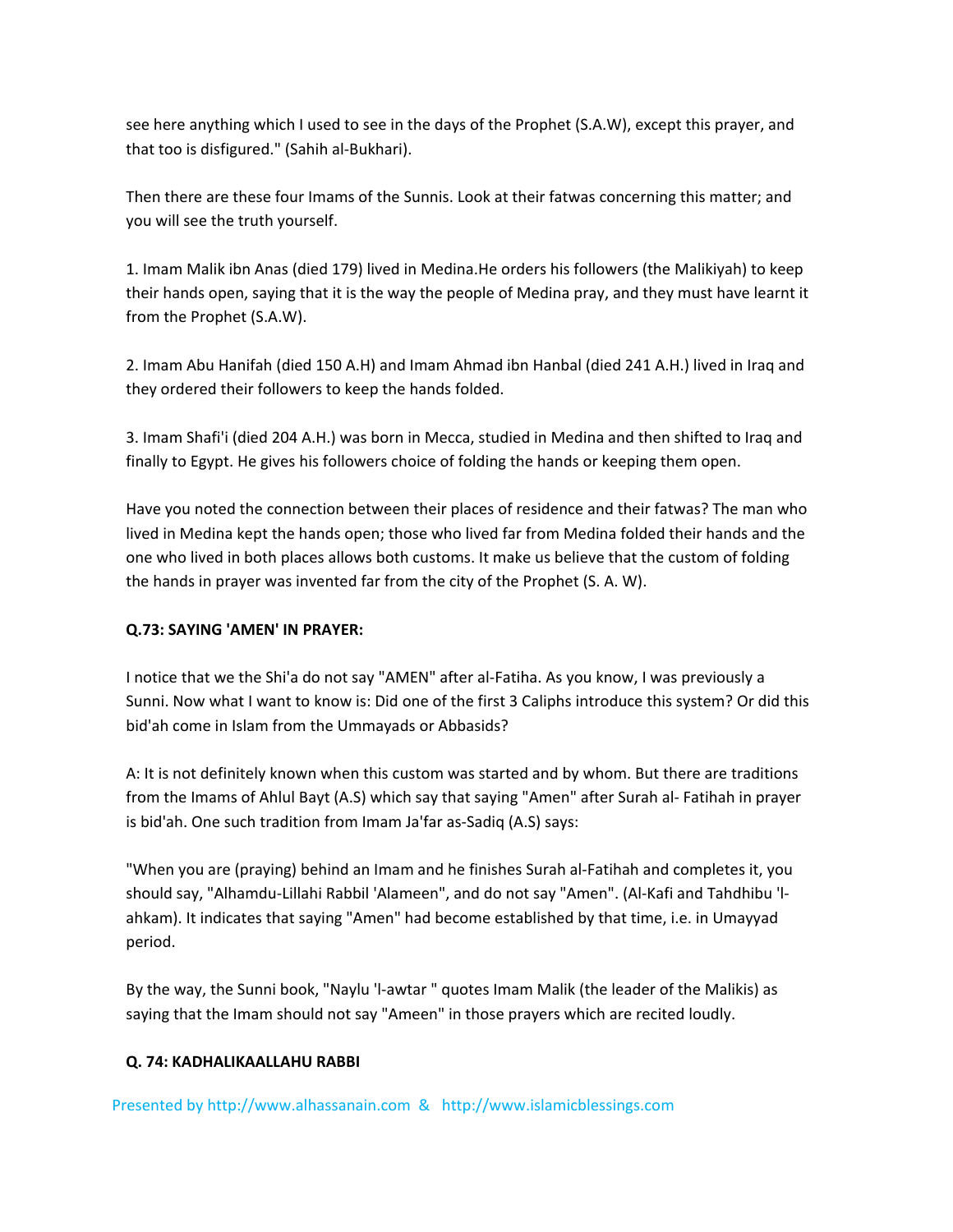We say, Kadhalikallahu Rabbi, (Even so is Allah, our Lord), after Surah Qul Huwallah, in prayer. Is it correct? This sentence is not in the Qur 'an.

A: According to ahadith, it is mustahabb to say it after surah Qul Huwallah, whether in prayer and at other Occasions. Likewise, it is mustahabb to say, "La bi shayin min 'alayika Rabbi ukadhdhib" (None of your bounties do I reject, O my Lord!) after every Fa bi ayyi'alayi Rabbikuma tukadhdhiban (Which then of the bounties of your Lord will you deny?) in Surah ar‐Rahman. These are not parts of the Qur'an; they are included in the etiquette of the recital of Qur'an.

# **Q. 75: SAJDAH ON WOOLEN CARPETS**

The Iranian clergymen urge the Shi'as to offer their prayers on the woollen carpets of the Masjid un Nabi and to prostrate on the same without using muhr, for the sake of Islamic unity. Is it valid?

A: It is OK if done because of Taqiyah. However, I have seen a lot of Shi'as from Qateef and Bahrain using small mats (made of palm leaves or other such reeds) for prayer even inside the masjid of the Prophet (S.A.W), and obviously nobody can object to it.

# **Q. 76: TURNING HEAD RIGHT AND LEFT IN PRAYER:**

We the Shi 'as don't turn our heads at the end of Salah, like the Sunnis do, when they supposedly salute the angels by saying "As‐Salamu 'Alaykum Warahmatullahi wa Barakatuh" turning their heads to the right, then to the left. How did that system come into the Salah?

A: In fact it is a Sunnah of the Prophet (S.A.W) to turn fractionally one's glance (not the head) first to the right and then to the left at the time of salaam. But the Sunnis have exaggerated it to such an extent that they turn their faces completely to the sides. It appears from some unconfirmed reports that it was started during the first Khalifa's time.

One fails to understand how this custom conforms with the 'niyyat' (intention) of praying "with my face towards holy Ka'bah". They do this niyyat and then twice turn their faces away from the Ka'bah. Does that niyyat remain valid? Likewise, they do niyyat to fast from before dawn to after sunset; and then break their fast without making sure that the sun has really set. Does that fast remain valid?

## **Q. 77: ON SALAAM AND TASHAHUD**

Some times I get into a discussion about how we the Shi'as say 'alayhi 's‐salaam after mentioning 'Ali and the Imams. I know its in Sahih Bukhari from what I have read, but where is it in Shi'a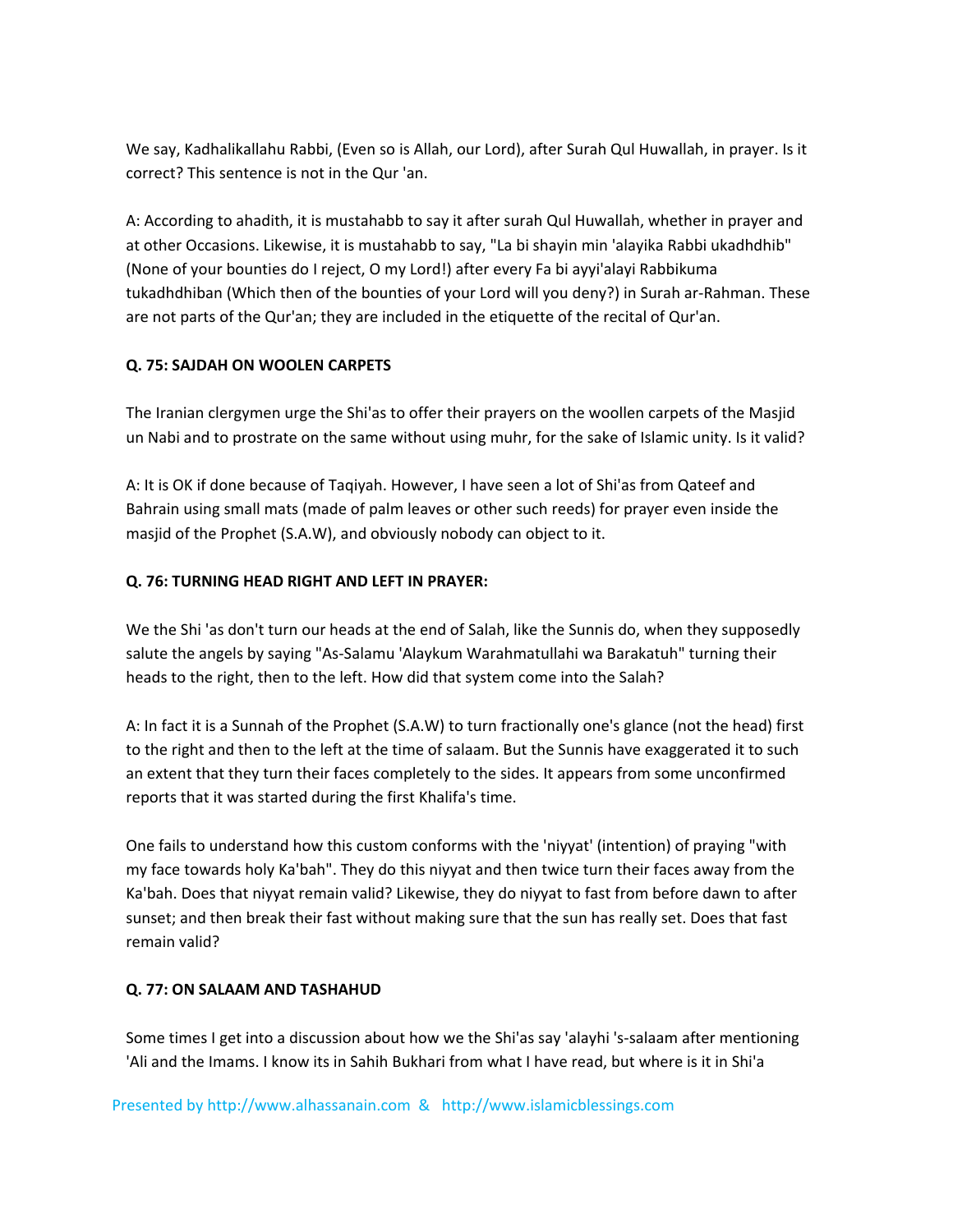books? Fakhruddin ar‐Razis Commentary on how to salute the Prophet says: "The companions came to al‐Nabi (S.A. W) and said: "How do we salute you?

O, Messenger of Allah (S.A. W)? "; and he said: "Say: O Allah, venerate Muhammad and the aal of Muhammad like Thou didst venerate Ibrahim and the aal of Ibrahim: O Allah, bless Muhammad and the aal of Muhammad like Thou didst bless Ibrahim and the aal of Ibrahim in the world; surely Thou Art praised and magnified " And when you give salam on me don't just stop there implying that Ahlul Bayt (A.S) should be included. Then a Sunni scholar said: "Why don't the Shi'a say this Tashahhud when they include Ahlul' l‐Bayt (A.S) in Salawat on Muhammad Can you explain, please!

A: We surely include Ahlu'l‐Bayt (A.S) in the Salawat. Our prayer is based on the prayer as shown and taught to us by the Prophet and his Ahlu'l‐Bayt (Peace of Allah be on him and them all). If a statement or sentence is correct it does not mean that it should be made a part of prayer.

For example, it is a fact that Muhammad (S.A.W) is the Wali of God, and His chosen and beloved friend. But what do we say in the Tashahhud? "I bear witness that Muhammad is His servant and Messenger." That's all. No other attribute or adjective is used. After that comes the "Salawat" and only that sentence is used which is prescribed for this purpose here, and which is taught to us by the Ahlu'1‐Bayt (A.S).

## **Q. 78: CORRECT PRONOUCIATION OF SALAWAAT**

Some people say in Salawat: Allahumma Salli 'ala Muhammad wa 'ah Muhammad. Is it correct?

A: The correct way according to Arabic grammar is, Allahumma Salli 'ala Muhammadin wa 'ali Muhammad.

#### **Q. 79: HOW ADHAN WAS INSTITUED?**

According to Sunni Tarikh the adhan was instituted by one of the companions hearing it in a dream... so it is said that the Prophet told Bilal ibn Raba (R.A) to go on the top of the Masjid-un-Nabi and say Adhan. It sounds as if Adhan was something the Muslims made up at the spur of the moment.

A: There are so many traditions in the Sunni books, all contradicting each other: there are so many companions mentioned in various stories that one is bound to think that each narrator had his own axe to grind ‐ wanted to promote his own favourite companion.

Adhan is an 'ibadah (act of worship); how can an 'ibadah be instituted through people's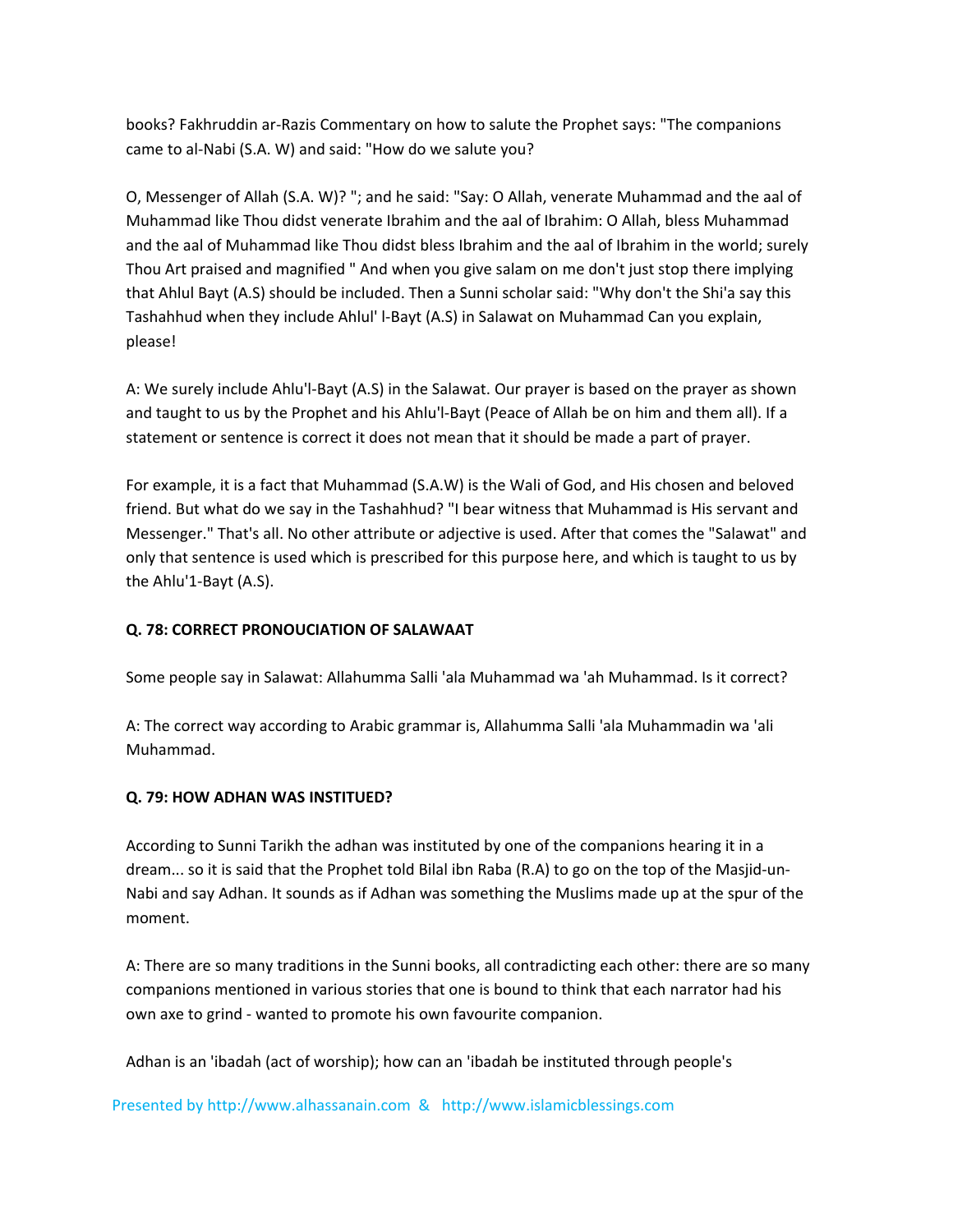consultation? Our traditions say that when the Holy Prophet (S. A.W) ascended to heaven in Mi'raj, Jibra'il said adhan and the Holy Prophet (S.A.W.) led the angels in prayer. But it will be wrong to infer from this tradition that adhan was started in Mecca.

It was not. It was started after hijrah in Medina, but its basis was that adhan of Jibra'il during the Mi 'raj. Among Sunni Muhaddithin, at‐Tabarani has narrated from Ibn 'Umar a hadith similar to what I have just narrated from our books; also Ibn Marduwayh has narrated from 'A'ishah from the Prophet a similar hadith.

Masjid‐un‐Nabi in those days was thatched with date‐fronds. (Minarets were not invented for mosques in the early days of Islam. It is a later innovation.) So, Bilal ibn Rabah (not Raba) (R.A) could not get on the top of the Mosque of the Prophet (S.A.W).

Q. 80: Changes In Adhan

I tell some brothers that the 2nd caliph 'Umar ibn Al‐Khattab took Hayy 'Ala Khayril 'Amal out of the Adhan and added "As Salatu Khairum Minanawum ". They say where is your proof? So that s why I 'm coming to you to know where is the proof in the Sunni books?

A: These are well‐known facts, although Sunni scholars keep them hidden from their followers.' Allamah Qawshaji and 'Allamah Taftazani (two authoritative Sunni scholars and theologians) have written in their books, Sharh Tajrid and Sharh Maqasid, respectively, that:

"Umar (2nd Caliph) said: 'There were three things in the days of the Messenger of Allah (S.A.W). I forbid them and make them haram (unlawful) and shall punish for them: Mut'ah (marriage) of women and Hajjut‐Tamattu', and Hayya 'ala Khayril‐amal."

Imam Malik ibn Anas has narrated in his al‐Muwatta' that during the caliphate of 'Umar the Mu'azzin came to call him for the dawn prayer and found him asleep. He said:

As‐salatu Khayrum minan nawm (Prayer is better than sleep); 'Umar woke up and ordered the Mu'azzin to include it in the Adhan of Fajr." (Kanzul ummal, vol. 4, p. 270). When 'Ali (A.S) heard it, he said: "Do not add in Adhan what is not in it." (Naylul-Awtar of Imam Shaukani, vol. 1, p. 238). But obviously, Khalifa's order was obeyed.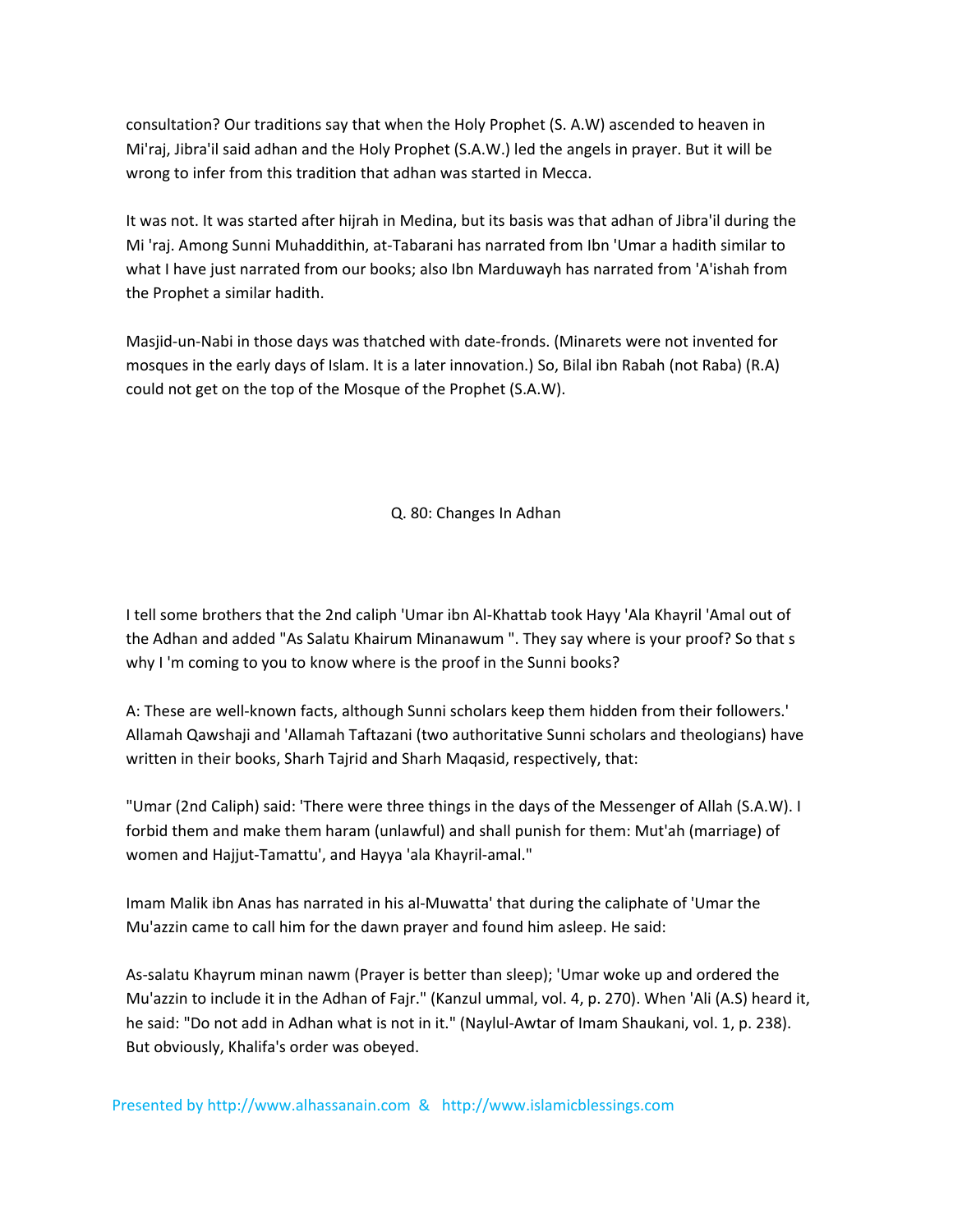Many other references can be quoted for these things, if necessary.

# **Q. 81: BID'AH IN TARAWIH**

I read in a book that the "Tarawih " prayer is bid'ah according to shia. Can you give me a short history of its institution and how it came into being?

A: Nawafil prayers are not allowed with Jama'at except salatul‐istisqa' (the salat for praying to Allah to send rain). But 'Umar, in defiance of this rule of shari'ah, made people pray nawafil with Jama'ah in the nights of the holy month, and he himself said that it was a good bid'ah! See for example the following report of Sahih al‐Bukhari (the chapter of Taraweeh):

'Abdu'r‐Rahman, son of 'Abd said : "I went with 'Umar to the Masjid in a Ramadhan night; and there were people disorganised.... Then 'Umar said: 'I think it would be ideal if I make them pray together with one reciter' (i.e., behind an Imam of Jama'at); so he thus decided and gathered them behind Ubay ibn Ka'b.... Then I went there with him another night and the people were praying with one Imam. 'Umar said: 'A good bid'ah is this.'"

'Allamah Qastalani writes in Irshad as‐Sari (Commentary of Sahih al‐Bukhari): He called it bid'ah, because the Messenger of Allah had not prescribed it for them nor was it in the days of the (first caliph) Siddiq (R.A), nor was it for the early parts of night, nor to this (fixed) number."

Imam as‐Suyuti (in Tarikhu 'I‐Khulafa) Muhammad ibn Sa'd (in at‐Tabaqat) and others have clearly counted the Taraweeh among the things started by 'Umar. 'Umar started it in Ramadhan, 15 A.H., the second year of his caliphate.

# **Q. 82: SPECIAL NAWAFIL FOR THE MONTH OF RAMADHAN:**

Do we Shi 'as have special prayers during the Holy month of Ramadhan other than the Wajib 5 prayers?

A: According to our traditions, there are 1000 rak'ah prayers (i.e. 500 prayers of 2 rak'ah each) spread over the 30 nights of the holy month. The details are as follows: From 1st to 20th night: 20 rak'ah every night (8 rak'ah after Maghrib and 12 after 'Isha) Total: 400 rak'ah.

From 21st to the end of month: 30 rak'ah every night (8 after Maghrib and 22 after 'Isha) Total: 300 rak'ah.

19th, 21st and 23rd nights: 100 raka'ah each night Total: 300 raka'ah. Thus 400+300+300=1000 rak'ah.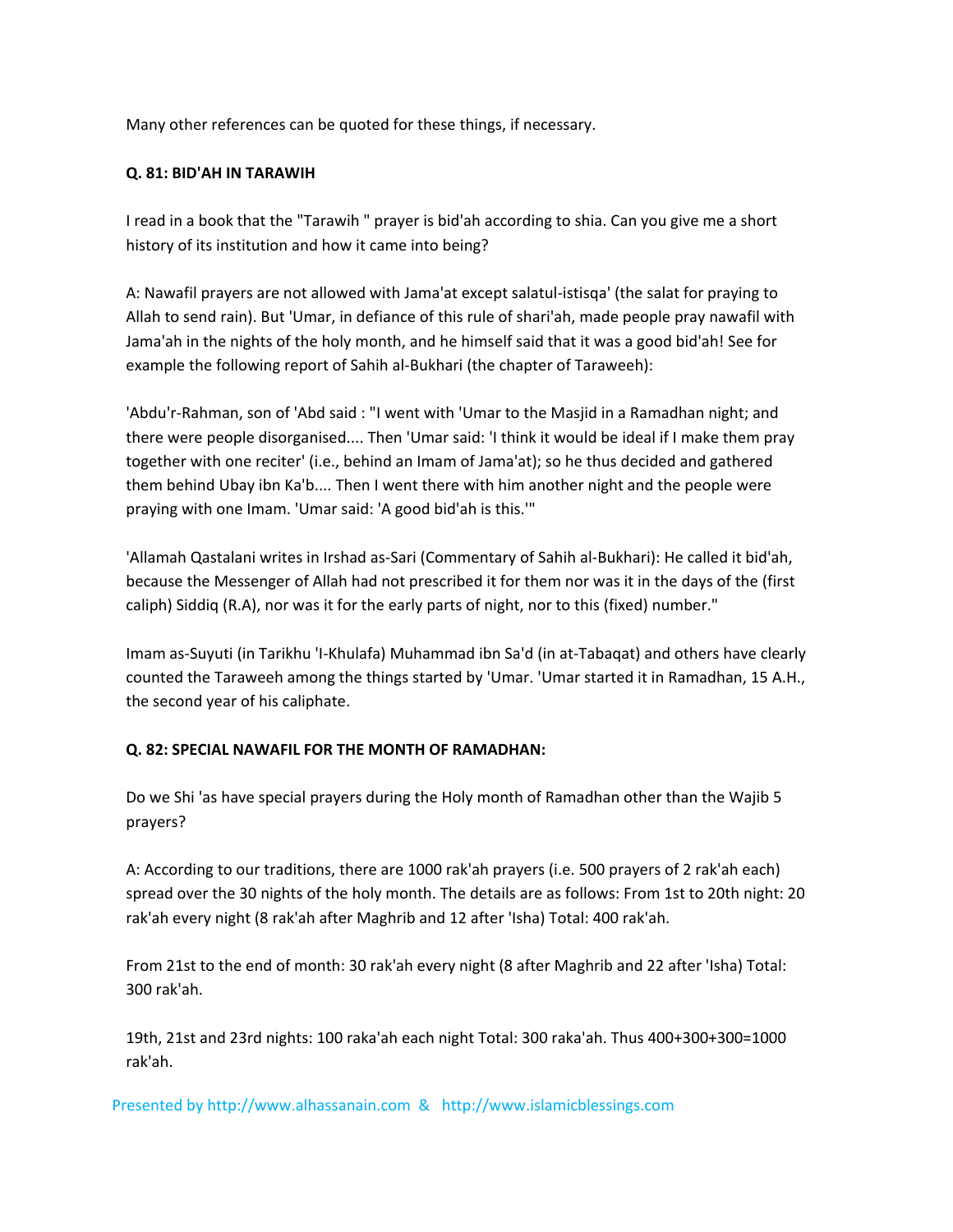It is to be prayed NOT in Jama'at because Nafilah prayer is not with Jama'at. This was the mistake made by 'Umar (in Taraweeh) that he made people pray nawafil with Jama'at.

# **Q. 83: DECLARATION OF NEW MOON BY MUJTAHID'S ORDER:**

The first date of a month is not proved by the order of a Mujtahid and it is better to observe precaution." (Mas'alahNo. 1740). Please explain for me what does this Fatwa mean.

A: It is a Mujtahid's prerogative to find out a rule of Shari'ah and make it known. But when it comes to applying that rule in practical life, his words have the same value as those of any other learned and pious person. For example, Mujtahid has the authority to give fatwa that beer is haram and sherbat is halal but if there is a glass of coloured liquid and you do not know whether it is beer or sherbet, it is not a mujtahid's job to decide its reality. It is for the man who intends to use it to make sure that it is sherbet, not beer. And even if a Mujtahid says so something about it, it has the same force as that of other knowledgeable persons.

Coming to your question, the mujtahid has the authority to describe how the new moon should be proved. But if some' Adil persons give evidence before him and he is satisfied that they have seen the moon, and thereupon he gives "order" that tomorrow is the first day of (let us say) Ramadhan, then will this order be binding on the believers? Some Mujtahids, like Ayatullah al‐ 'Uzma Gulpayegani, say that it is binding on all believers (except when one is sure that the evidence relied upon by the mujtahid was not true).

Some other mujtahids like late Ayatullah al‐'Uzma al‐Khoui (R. A) say that it is not binding, as the fatwa quoted in your question shows. However, he had said that it was better to observe Ihtiyat (precaution).

It means that in case of the month of Ramadhan, one should fast, but not with the niyyat of Ramadhan; instead one should fast with intention of Qada (if a fast is due) or Sunnat. Then if later on it was known that it actually was the first of Ramadhan, that Qada or Sunnat fast will be counted as that of Ramadhan. In case of Shawwal, one should travel out of town to the prescribed limit of "journey" and then break the fast.

# **Q. 84: IHRAM BY NADHR:**

I will arrive at Jeddah by air; the plane will fly over Qarnu 'l‐manazil before proceeding to Jeddah. Can I make nadhr to put on Ihram and become muhrim when the plane flies over Qarnu 'l‐ manazili? Or, is it better if I become muhrim when the plane lands at Jeddah? Or, should I make nadhr to became muhrim from home?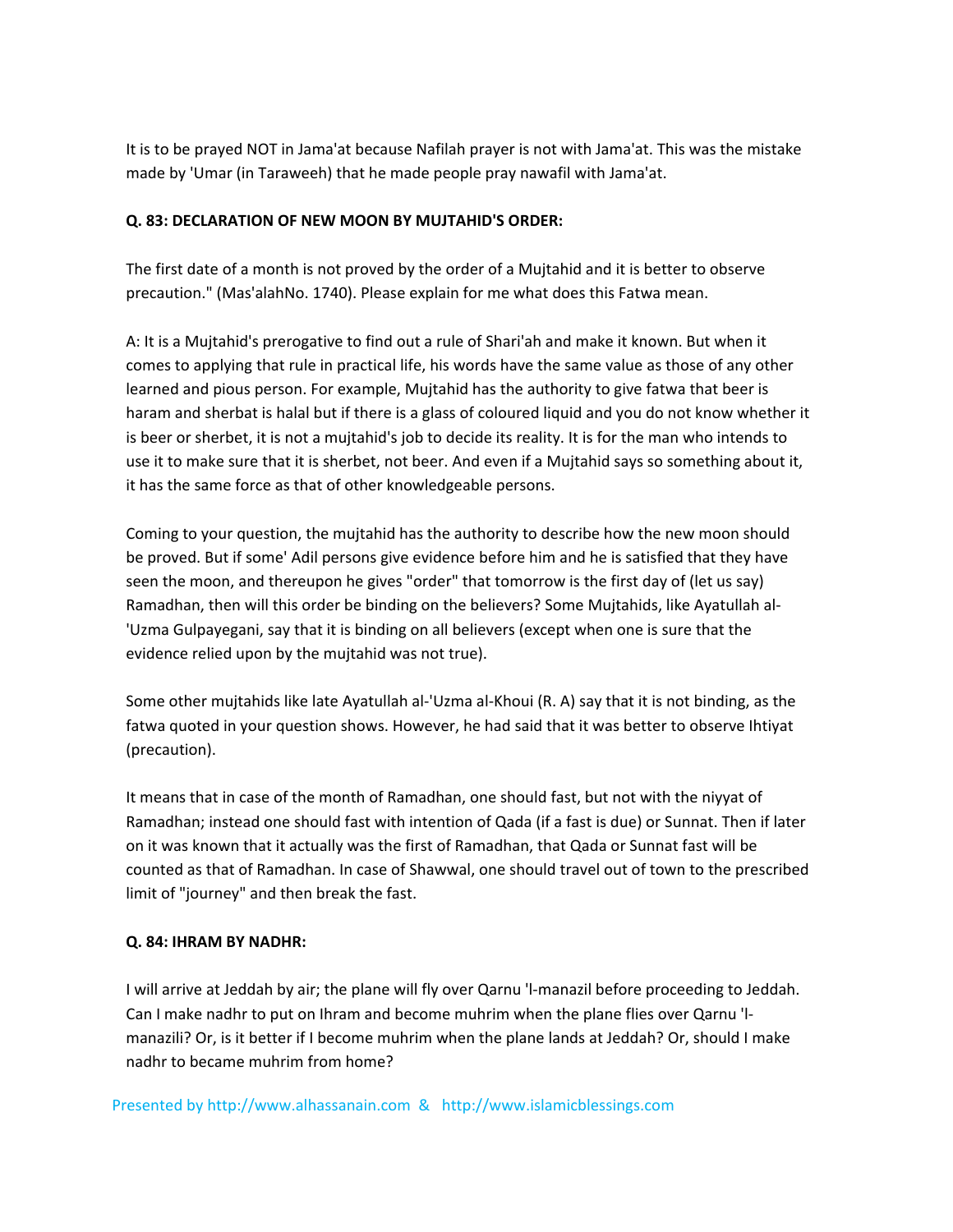A: According to Ayatullah al‐'Uzma as‐Sistani, you may make nadhr to put on Ihram and become muhrim from your home. So all your problems are solved. Of course, you will have to sacrifice one goat or sheep as Kaffarah of travelling under shadow (i.e. in plane).

This Kaffarah will be slaughtered in Mina. If you travel in closed car or bus during hajj (Mecca‐ Arafat‐Mina), that too will need another Kaffarah, which will be slaughtered after you return to your home. [Kaffarah of 'Umrah is given at Mina and of hajj in home town.]

# **Q. 85: DID THE PROPHET(S.A. W) PERFORM TAWAFUN NISA '?**

Did the Holy Prophet (S.A. W) perform Tawafun Nisa'? How is it that NOT a single reference to it is traceable in the Sunni books of Hadith, as in the case of Tawaf Qudum, Tawaf lfadah and Tawf Wada'?

A: Ash‐Sharif al‐Murtada (died 436) has written that there is no dispute that the Holy Prophet (S.A.W) had done Tawafun Nisa'. (All agree that the Prophet (S.A.W.) had done two Tawafs; and as will be explained below, the second one was Tawafun Nisa'.). As for the second part of your question, I'll quote an Arabic saying: "It is not the first glass broken in Islam". May be, the Sunni traditions have contused Tawafun Nisa' with Tawaf Wada'; but I am not sure.

# **Q. 86: GIVE ME AHADITH ABOUT TAWAFUN NISA**

In which book and chapter of hadith belonging to our School of thought is Tawafun Nisa' mentioned? Please quote me the relevant traditions.

A: There are a lot of ahadith about Tawafun Nisa' narrated from our Imams in al‐Kafi, Man la yah duruhu 'l‐faqih, Tahdhibu 'l‐ahkam, Wasa 'ilu sh‐Shi 'ah etc. I am quoting here a few short traditions for your benefit.

1. It is narrated from Abu 'Abdillah (A.S) that he said about one who performs Hajj al‐ Qiran. "Hajj al‐Qiran is not done except with driving of the sacrifice animal; and upon him is a Tawaf of the House, and two rak'asnearMaqam Ibrahim, and sa'y between the Safa and Marwah, and a Tawaf after Hajj and it is Tawafun Nisa'."

(Tahdhibu 'l‐ahkam, Vol. 1, p. 458; Wasa'ilu 'sh‐Shi'a, vol.8, p. 149). Note: This hadith of Imam Ja'far as‐Sadiq (A.S) explains that there are only two Tawafs in Hajj al‐Qiran. Remember that the Prophet (S.A.W) had done Hajj al‐ Qiran, while the others (who had not brought their sacrifice animals with them from their places) were ordered to do Hajj at‐Tamattu'.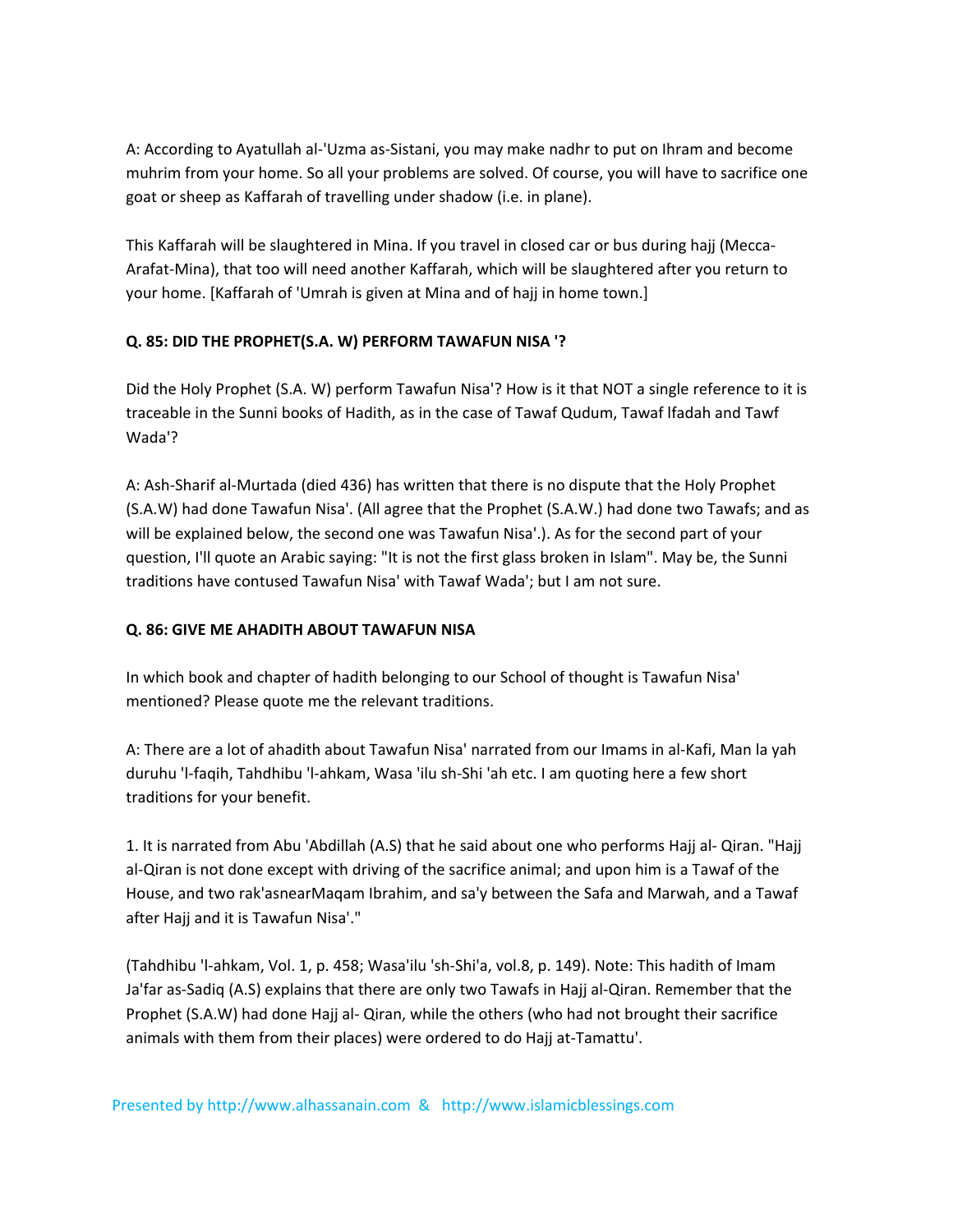And all traditions say that the Prophet had done two Tawafs: First on 4th Dhul‐hijja, on entering Mecca. He did Tawaf, prayed Salatut Tawaf and then did sa'y. Second, on 10th Dhul‐hijja after sacrificing the animals and shaving the head (Tahdhibu 'l-ahkam vol. 1, p. 576; Furu' al-Kafi, vol. 1, p. 233) 2.)

2. Abu 'Abdillah (A.S) said: "At‐Tamattu' is the best of Hajj; and it was revealed in the Qur'an and established by the sunnah. It is incumbent on one who does Hajj at-Tamattu', after arriving at Mecca to do Tawaf of the House, and pray two rak'ah near Maqam Ibrahim, and do sa'y between the Safa and Marwah; then he will do Taqseer and with it he will come out of the Ihram of 'Umrah.

And he has to do two Tawafs for the Hajj and Sa'y between the Safa and Marwah and after each Tawaf he will pray two rak'as near Maqam Ibrahim. And as for the one who does Hajj Ifrad, he has to do a Tawaf of the House, and two rak'as near Maqam Ibrahim, and Sa'y between the Safa and the Marwah, and Tawaf of ziyarah, and it is the Tawafun Nisa'; and he is not obliged to offer sacrifice or slaughter (an animal)."

(Tahdhibu 'l‐ahkam and Wasa'ilu 'sh‐Shi'a as quoted in No. 1.) Please note that there are 3 Tawafs in Hajj at‐Tamattu':

First in 'Umratut Tamattu' (followed by Salatu‐Tawaf "and Sa'y); Second in Hajjut Tamattu' (likewise followed by the Salatu‐Tawaf and Sa'y (some times it is called Tawaf‐ul‐Ifadah); Third is Tawafun Nisa' followed by Salatut Tawaf, but no Sa'y.

And In Hajj al‐Ifrad (or al‐mufrad) there are only two Tawafs like Hajj al‐Qiran, with one sa'y after the first Tawaf.

3. Abu 'Abdillah (A.S) said: It is incumbent on one who does Hajj at‐Tamattu' to do three Tawafs of the House, and he will pray two rak'as after every Tawaf, and he has to do two Sa'y (Tahdhibu 'l‐ ahkam; Wasa'ilu 'sh‐Shi'a, and Furu' al‐Kafi as mentioned above) I think these short ahadith will satisfy you.

## **Q. 87: WHY IS TAWAFUN‐NISA' WAJIB BUT NOT A RUKN?**

According to the Mujtahids, the Tawafun Nisa', even though obligatory, is NOT a pillar of Hajj,and not performing it does not invalidate the Hajj. Please clarify.

A: In Shi'a fiqh, rukn (pillar) is used for that part which, even if left by mistake, invalidates the 'ibadah. For example, ruku' is a rukn (pillar) of salah; if you leave it even by mistake, your salah is batil. But dhikr of ruku' (although obligatory) is not rukn; so if you go in ruku' and then do not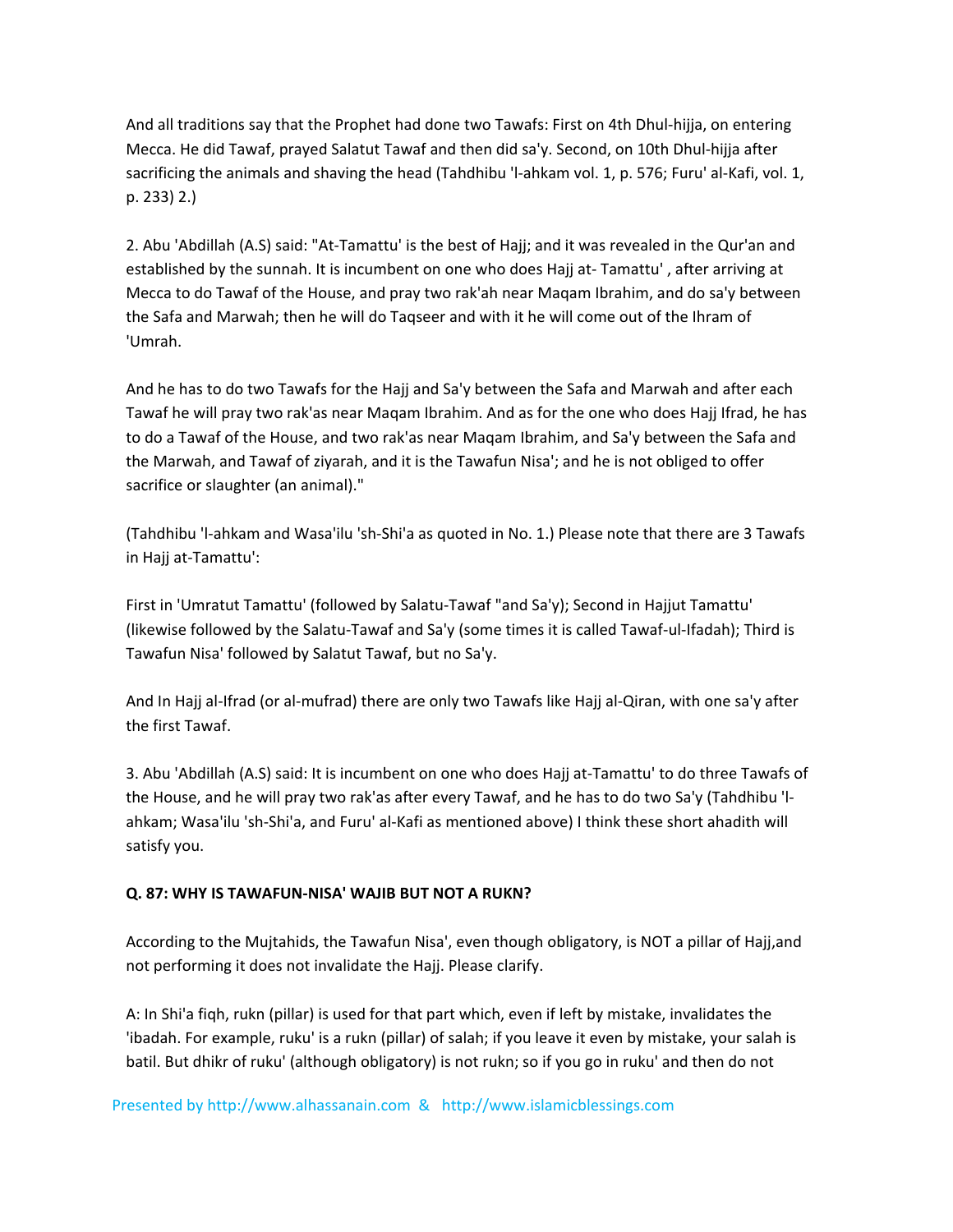recite dhikr (by mistake), your salah will be correct and you will have to do sajdah sahw for it after salah. Likewise, Tawafun Nisa' is obligatory but not rukn.

One who leaves out Tawafun Nisa', will have to return to Mecca and perform it; otherwise his/her spouse will remain haram for him/her. If it is not possible to return to Mecca, then he/she will have to appoint someone to do that Tawaf as his badal.

# **Q. 88: WHAT IF A SUNNI DOES NOT PERFORM TAWAFUN NISA '?**

According to Sunni verdict a person's marital partner becomes permissible after performing Tawaf Ifadah. On the contrary, a person who does not perform the Tawafun Nisa', his or her marital partner is not permissible according to our fiqh. Please enlighten me.

A: Your question is very vague‐ What do you want to know? The Sunnis are governed by their fiqh, and if a Sunni's hajj is correct according to his fiqh, his/her spouse will become halal to him/her, without doubt. But a Shi'a is governed by his fiqh, and he/she will have to do Tawafun Nisa' before marital things become halal for him/her.

## **Q. 89: IN WHICH THINGS ZAKAH AND KHUMS WAJIB?**

Can you explain to me in detail, please, the difference between Khums and Zakah? How do you pay Khums and how do you pay Zakah?

A: Zakah is wajib on 9 items:

- 1. Gold coins,
- 2. Silver coins;
- 3. Wheat
- 4. Barley,
- 5. Dates,
- 6. Grapes
- 7. Camels
- 8. Cows and Buffalos
- 9. and Sheep and goats.

The conditions and rates are different for each item.Khums is wajib on 7 items:

- 1. Booty acquired in Jihad,
- 2. Mines,
- 3. Things obtained by diving,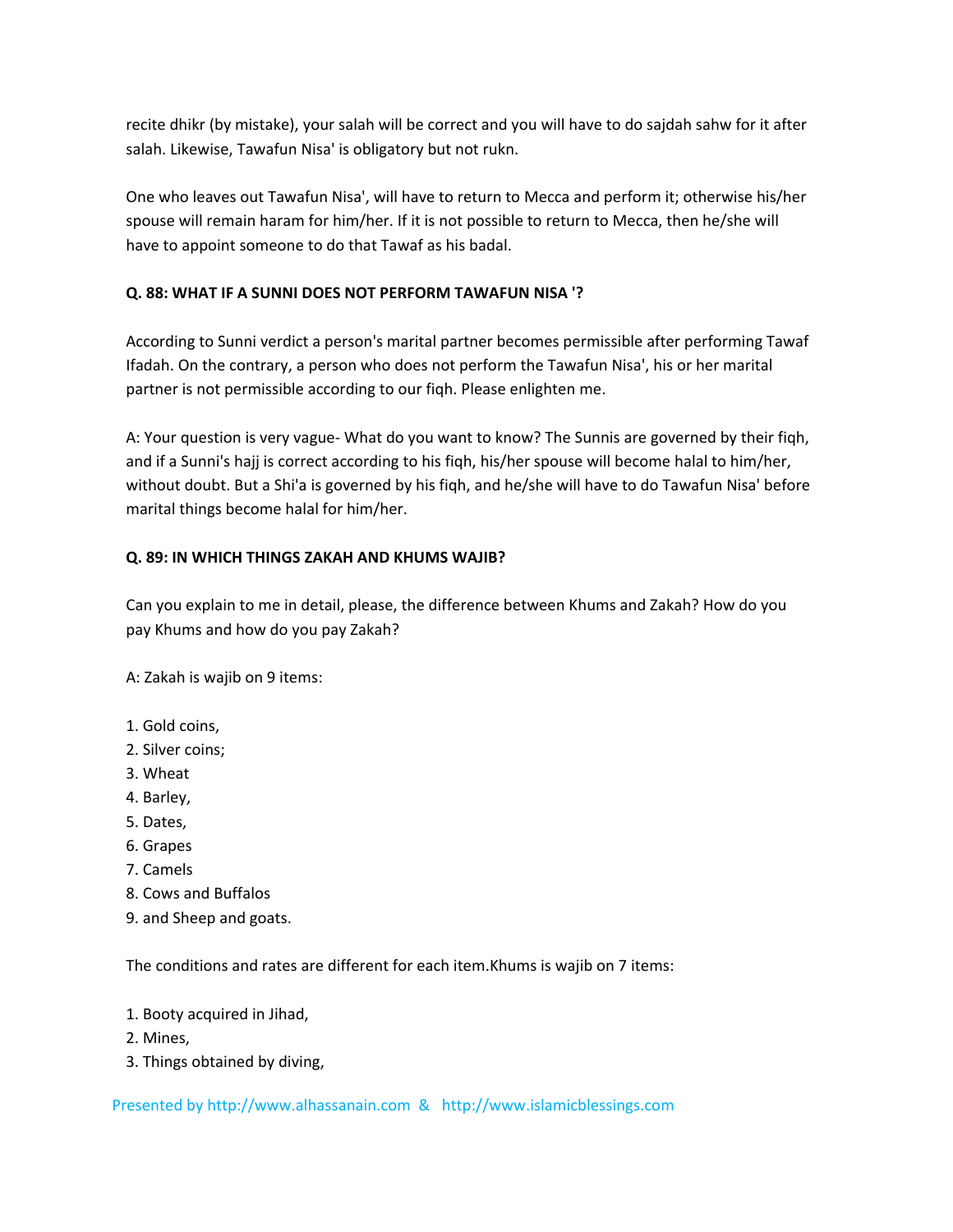4. Buried treasure,

5. A land plot purchased by a dhimmi kafir from a Muslim,

6. A Halal property in which some Haram property is mixed,

7. Saving from the year's income.

Perhaps for you the 7th item will be applicable. For the conditions and details study any English book of Masa'il of your mujtahid.

## Q90: One Has Never Paid Khums

Ahmad has not paid Khums since becoming Shi 'a because he thought that he was not subject to khums as he still owed his father some \$4000 dollars.

A: It is a misunderstanding. Ahmad should at once fix a financial year for himself. In this case, it is advisable that he should fix at the end of his year on the date he became Shi'a. Then whatever was left on that day from his domestic expenses in cash or kind, he should give its khumus.

But now that day has passed, therefore he should end his year as soon as he gets this letter's directives, and see what is left in grocery and cash ‐ even 5 ounce salt or one pound rice; and take its khumus out.

As for the debt, it does not exempt one from khumus. Let us say, Ahmad owes his father 4000 dollars and the father has put no pressure on him to pay it at once. Before the end of year, Ahmad estimates that his savings would be about 1000 dollars, and before the end of the year he pays an amount of 1000 dollars as part payment of the loan to the father. Then he does not have to pay any khumus at the end of the year because he has got no saving.

But if he delays the payment and the end of the year arrives, then he will have to pay 200 dollars as khumus before he can use the remaining 800 dollars for any thing.

Q. 91: Accounting of Khumus on a certain saving:

Since May 1993 Ahmad started saving for his Hajj expenses. He would have saved enough for his Hajj expenses by February 1995. Need Ahmad pay khumus on his Hajj expenses which amount to \$ 6950 dollars before he leaves for Mecca in May, 1995?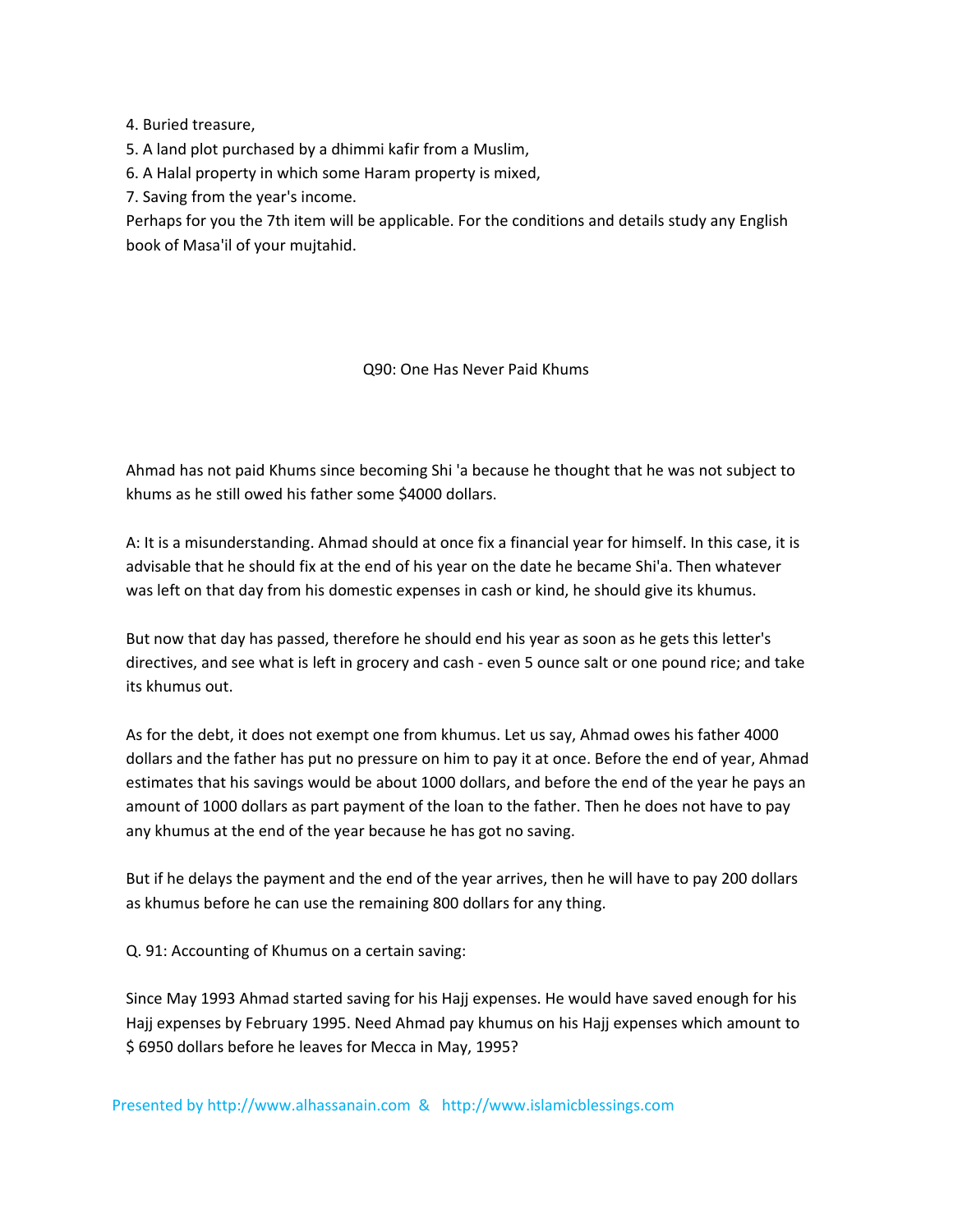A: Keeping in view the above explanations if Ahmad decides, on receipt of this letter, that his financial year will begin on 1st May every year, for example, and end on 30th April, then he will have to pay khumus on the money saved between May, 93 and April 94; but the saving between May 94 and April 95 will not be liable to khumus if he purchases his ticket and other necessary things before 30th April, 95, because it will be counted as the expenses of the year.

All this is a general explanation. You read carefully the book, khumus, of my son and then you may decide for yourself. If you feel any difficulty you may write again

# **Q. 92: IS MUT'AH LEGALIZED PROSTITUTION?**

In 'the Sunday Times' of May 12th 91, an article had appeared that a few Iranian women are against the Mut 'ah Marriage. They say that this is legalized prostitution. Please clear this matter for me. How can we answer these allegations?

A: Is not the "marriage" (in all its forms) just a legalized fornication? Don't they understand that all conditions which are necessary for a Permanent Marriage are necessary in Mut'ah (Temporary) Marriage too. Even the term, Permanent Marriage is misleading, because in Islam no marriage is "permanent". The husband can terminate the marriage by the simple device of Talaq. So where is the "permanency"?

A Sheri'ah which recognizes Talaq, cannot ridicule Mut'ah, because "Marriage +Divorce = Mut'ah."

In fact, some times mut'ah is more merciful to the woman concerned than the so-called "permanent marriage". Suppose a man is on a journey and needs a wife. If he is a Sunni he will perform "permanent marriage"; and the wife will be under the impression that she has married for lifetime. But the husband knows it is only a temporary arrangement. So when time comes for him to return to his place, he divorces her and leaves her in the lurch.

There is another question worthy of attention: If the husband had the intention from the beginning to give her divorce, was the permanent nikah valid? But if he is a Shi'a, he will tell her from the beginning that he wants to marry her only for a limited period ‐ let us say 6 months. Thus if the woman's status and conditions agree with the proposal, she will accept it; otherwise she is at liberty to reject the proposal.

Everyone will agree that the second alternative is more honest, more straight‐forward and more in keeping with the woman's dignity.

## **Q. 93: GHUSL JANABAT AND CONDOM:**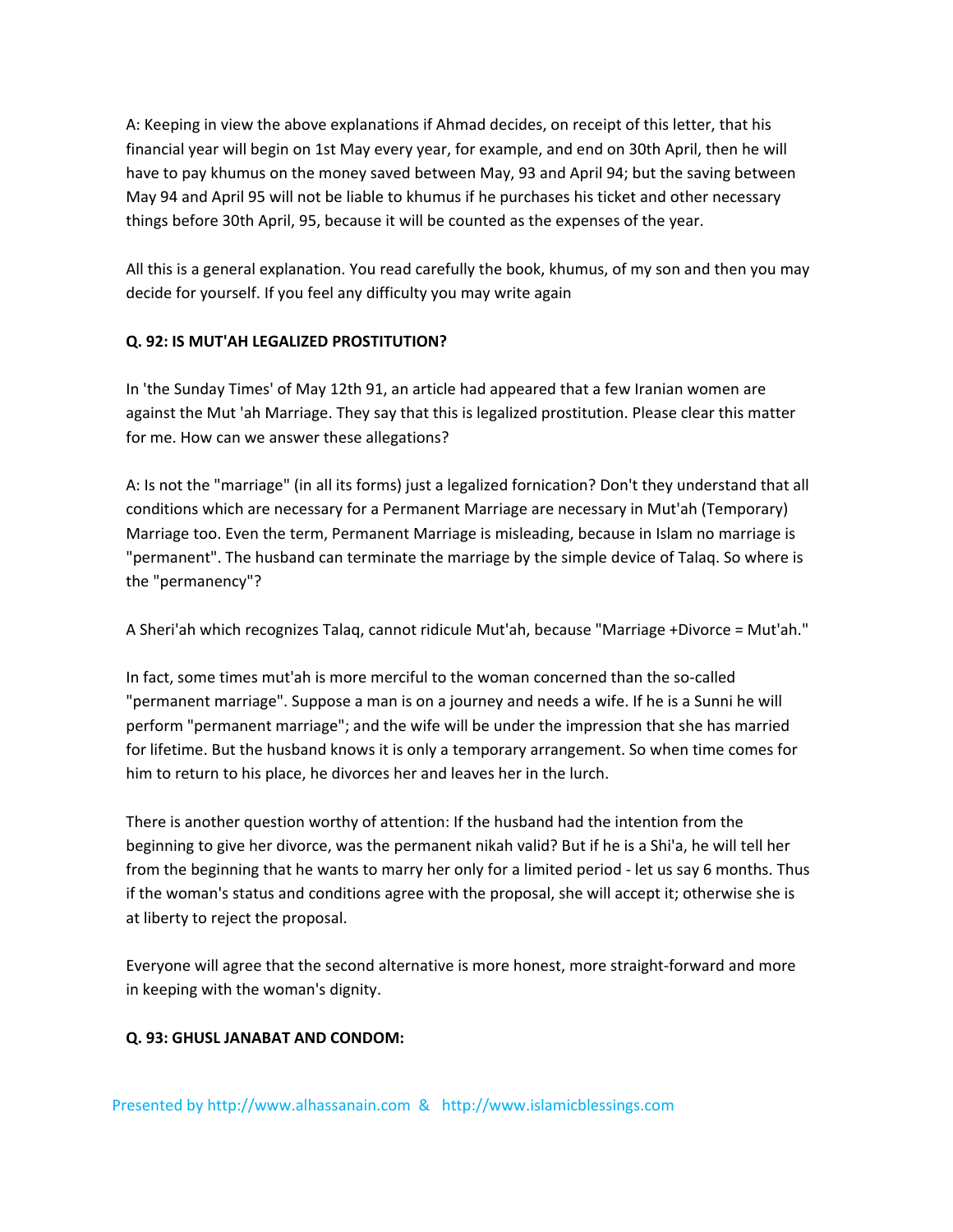If a man uses a condom during sexual intercourse with his wife, is she obligated to take Ghusal Janabat? A: Yes, undoubtedly.

# **Q. 94: IS IT TRUE THAT A CERTAIN SUNNI SCHOOL OF JURISPRUDENCE PERMITS HOMOSEXUAL ACT WITH YOUNG MEN/BOYS?**

A: Imam Abu Hanifah has said: whoever commits sodomy with his slave man or his employee and penetrates, there is no had (punishment) for him. (See Hashiyah of Sharh al‐Wiqayah by Allamah Chalapi, kitabul Hudud,, p. 212; also see Imam al‐Ghizali's al‐ Mankhul, Damascus, p. 502)

The same is the fatwa of Imam Malik. And Imam Shafi'i has said that there is no clear order in the Qur'an about it, but according to Qiyas (analogy) it is halal (lawful).

# **Q. 95: POLYGAMY AND POLYANDRY:**

If a women cannot satisfy the desires of a man he can marry once again or enter a contract of Mut 'ah. But if a man cannot satisfy his wife what can she do? Is it that men have more stronger desire than women?

A: Man has been allowed to marry four wives at one time. There is no question whether the present wife can satisfy his sexual urge or not. Therefore, your question is based on a wrong presumption.

## **Q. 96: DIVORCE UNDER PRESSURE**

Some people took me by force to an 'Alim, and pressurised me to divorce my wife; although I did not wish to divorce her, but they compelled me and I signed the divorce paper. I kept the paper for two weeks without informing my wife and then tore it up. The question is: Is that divorce valid? Is my wife divorced from me?

A: As a general rule, divorce under duress or compulsion is invalid. In the case quoted above, even if it were a valid divorce, the husband's behaviour in living with the wife and tearing the divorce paper constitutes revocation of divorce and the wife continues legally married to the husband.

# **Q. 97: IS ABORTION ALLOWED AFTER RAPE?**

If I live in a town, city or village and some unbelievers raped my wife or daughter and impregnated her is it haram to get abortion for her. How would I go about this issue?

A: The punishment in Islam for raping a woman (i.e. having sexual intercourse with a woman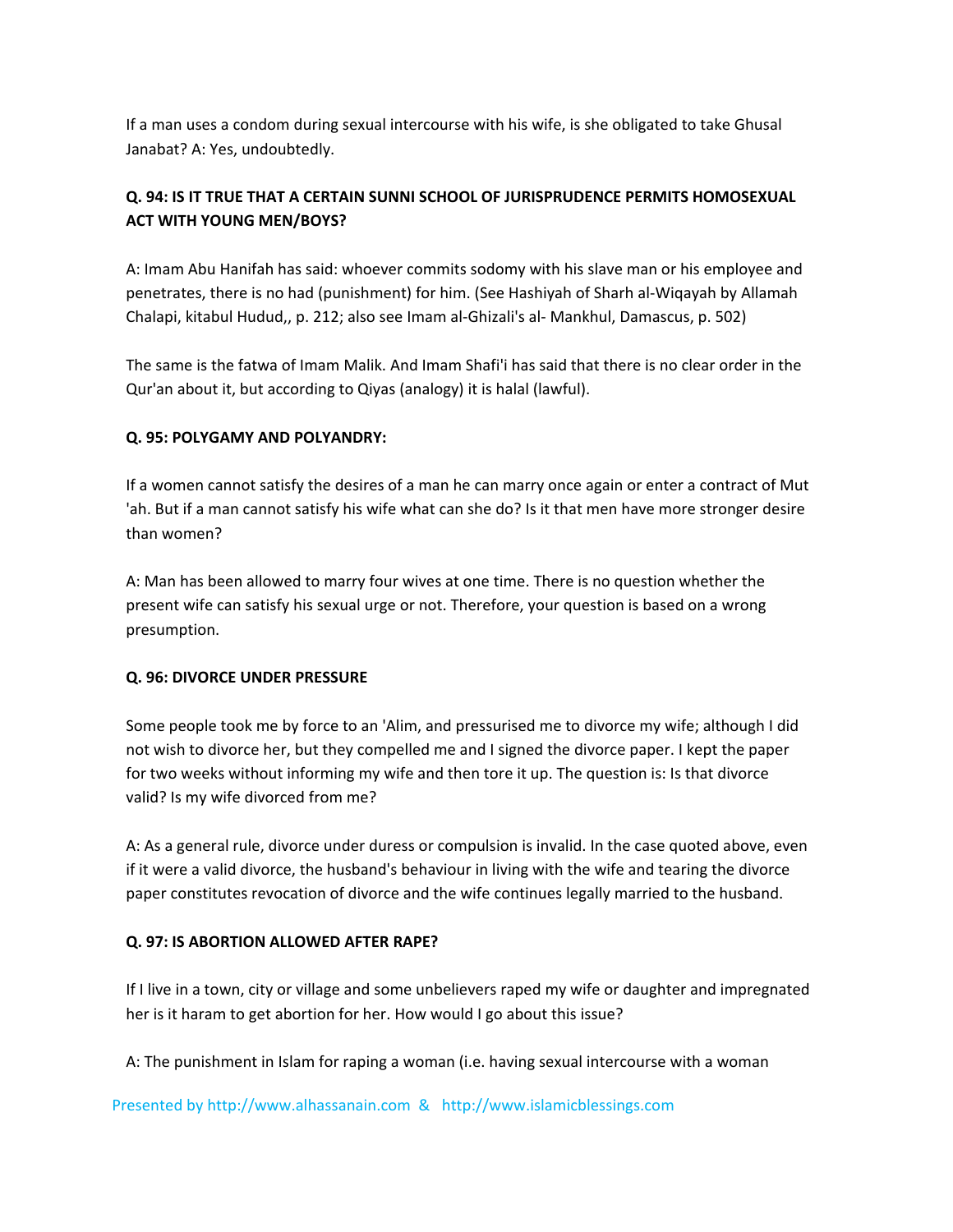other than his wife, without her genuine consent) is death; it makes no difference whether the culprit was a Muslim or Kafir. However, the sentence can be given only by a duly appointed Qadi of Shari'ah, who will look at all the evidence and then decide the case.

As for woman, it will be a sin and crime on her part to abort the foetus. The child will be affiliated to the mother and will be legitimate on her side. The mother and child will enjoy their mutual rights including the right of inheritance from each other.

The fact is that in Islam a child born out of wedlock is considered illegitimate and is not affiliated to either of the physical parents. But there are cases where it is considered a legitimate child as, for example, when at the time of its conception both parties were under the impression of being lawfully married, and then it transpired that it was not so; such a child is affiliated to both parents.

Also in some cases it is considered legitimate on the part of one physical parent, to whom it is affiliated, and illegitimate on the part of the other with whom it has no relationship, as for example in the case mentioned in the question.

## **Q. 98: ON ATHEIST**

According to the Imams (A.S) and the Prophet (S.A. W) what is my responsibility concerning (zanadiqah) atheists? Do I exile him from Muslim land or send him back to Allah by sword?

A: No, sir. You are not to take the law into your hands. As for this particular matter, you should remember that there were a lot of atheists under the Muslims' rule all over Asia, Africa and Europe, but they were not banished or killed.

## **Q. 99: JIHAD IN SUPPORT OF OPPRESSED MUSLIMS:**

I 'm aware that Jihad is haram in the absence of the Imam (A.S), except in defence of life and property. What if Mu 'minun live in a country and the leaders have killed Mu 'minun in large number in another country? What should I do? Just sit and watch? Or should I prepare to fight "Fi-Sabilillah " to protect and help my brothers in that different country and strike a severe blow to unbelievers?

A: You should try to help your Muslim brothers morally, financially, and (if possible.) in person, in their countries where they are being attacked. But not in other places.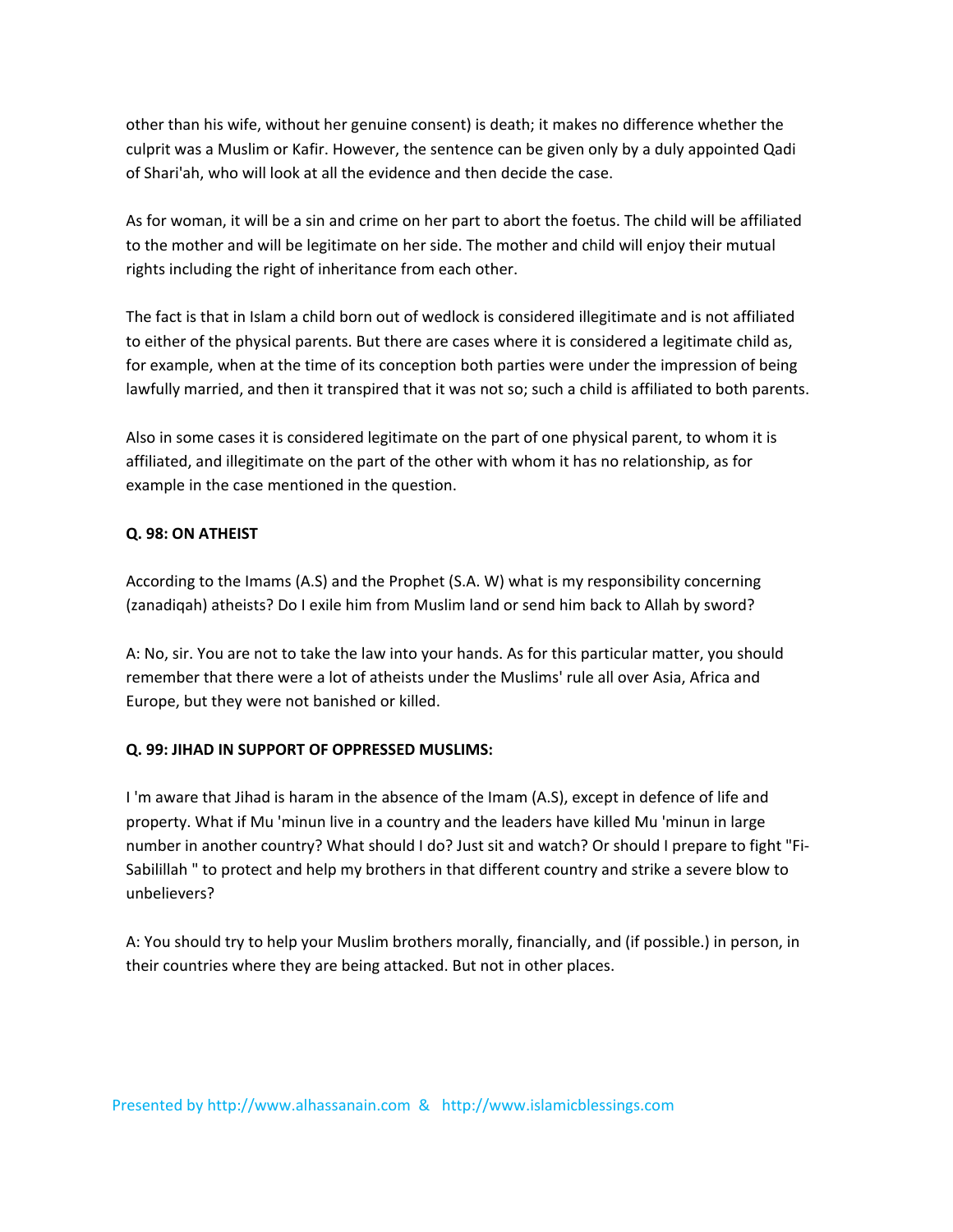#### Q90: One Has Never Paid Khums

Q.100: Freedom Of Choice VS.Death Penalty For Apostate:

How does one reconcile the freedom to choose a religion (2:256) and the death decree for a person who chooses to abandon Islam?

A: Suppose you are a foreigner living in the U.K. with a right to apply for its citizenship. Nobody can compel you to use that right and acquire the said citizenship; you have "the freedom to choose it". But once you apply for and get the citizenship you are bound to obey its rules and keep its interests at your heart.

Then if after some time you are caught plotting against the state and found guilty of treason and rebellion, what penalty awaits you? It is death. How will you reconcile the initial "freedom of choice" with that ultimate "denial of right of life"?

For your information, such plottings had started in the life of the Prophet (S.A.W) himself. Allah says in the Qur'an:

"And a party of the people of the Book say: show belief in that which has been revealed to those who believe, in the early part of the day, and declare disbelief at the end of it; perhaps they (i.e. Muslims) go back on their religion." (3:72).

So you see what bad effect apostasy of even one man can have on the whole Muslim Ummah. It demoralizes the Muslims; and disturbs their cohesion and discipline. It is unmitigated "fasadfil ard", and needs tough handling to stem the rot in the beginning.

# **Q. 101: IS BETTING ON HORSES ETC. ALLOWED?**

Imam Khomeini (R.A) gave a Fatwa on betting, and said that it was Halal, particularity on horses and camel racing. Is it Halal to receive money on winning?

A: You have been given wrong information. The fact is that in Islam competitions of horse‐ riding and archery are allowed. Also it is permitted to make a condition that the loser will give so much prize to the winner; and /or that a third party will pay a reward/prize to the winner. But betting on who will win or lose in strictly forbidden.

Presented by http://www.alhassanain.com & http://www.islamicblessings.com And detailed rules for regulating this competition or race are found in all books of Fiqh from the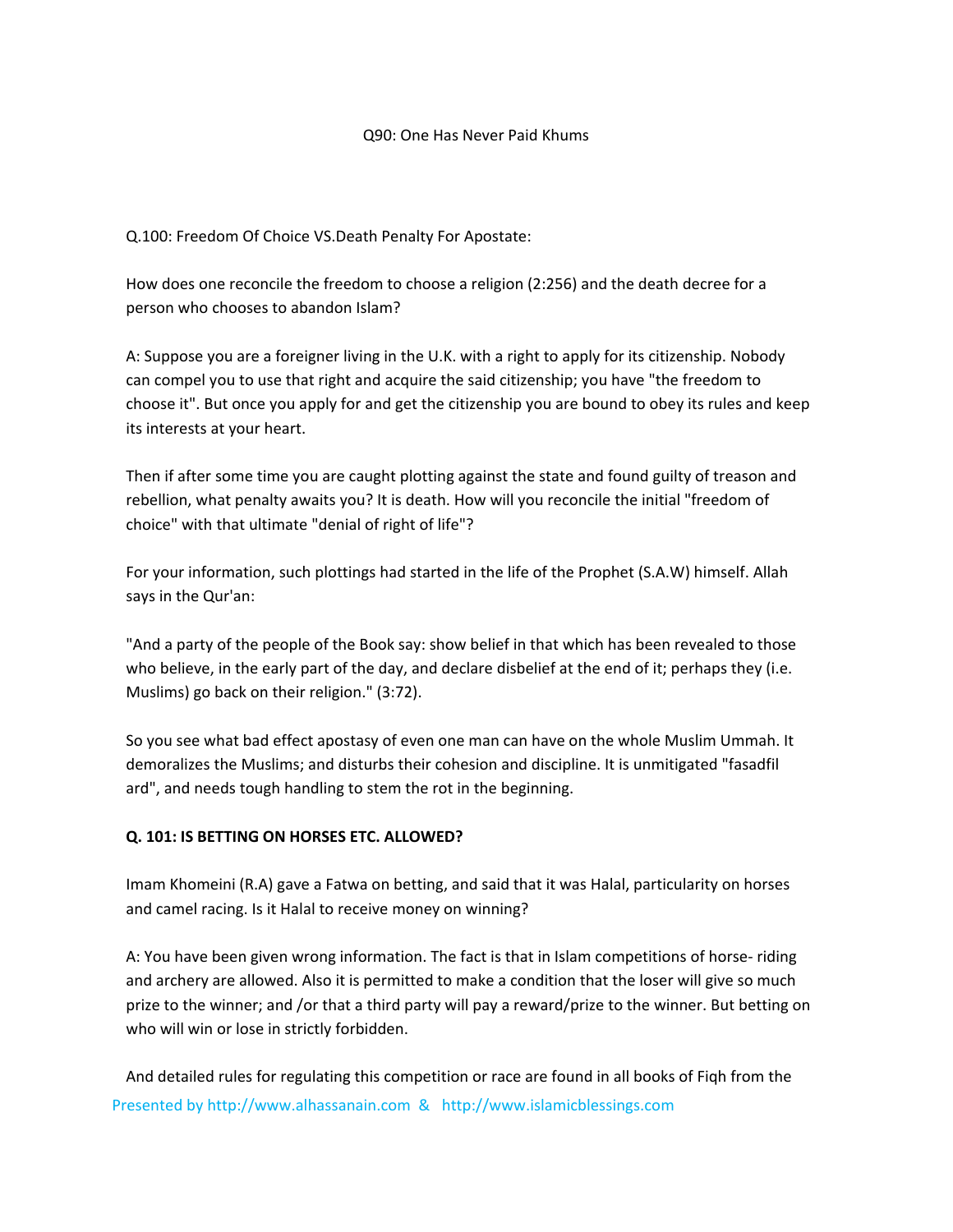early days of Islam. It is not only a fatwa on Ayatullah Khumayni (R. A).

Now what it has got to do with present days' horse racing in the western countries which is pure gambling, and is diametrically opposed to that Islamic way of racing and archery which develops martial arts, and trains youths for fighting in the way of Allah?

Based on the same principle, in modem times, archery rules may probably be applied to competition of marksmanship with fire-arms; and the rules of horse-riding may cover competition in manoeuvring the tanks, warplanes etc. But you will have to ask your mujtahid for a definite ruling on these modern systems of warfare.

# **Q. 102: PLAYING CHESS?**

Is playing chess haram? If Yes, then why?

A: It is Haram because it is declared to be Haram (by name) in a lot of ahadith. Q. 103: Octopus and Shrimp:

Is a Muslim permitted to eat meat of an octopus or shrimp or oyster. A: Octopus and oyster are Haram. Shrimp is Halal.

## **Q. 104.FISH DIED IN NET**

There is a fish in Pemba waters which remains moving throughout its life‐span. If it stops for any reason, it dies instantly. The fishermen throw or fix their nets in the water at night and take out the haul near dawn. Among other fishes they find also the above mentioned fish which is already dead. (It dies as soon as it is stopped by the net.) Is that fish lawful to eat?

A: If the said fish has scales, then, according to the late Ayatullah as‐Sayud Al‐Khoui (R. A), it is Halal (lawful to eat). See his TawzihulMasa77, 1409 A.H., Qum, Mas 'alah no.

2624, pp. 472‐73

## **Q. 105: FISH WITHOUT SCALE:**

I have been asked to explain why it is haram to consume all kind of fish having no scales including shellfish in our madhhab while Allah Ta'ala says in the Qur'an: "Say: I do not find in that which has been revealed to me anything forbidden for an eater to eat of EXCEPT that it be what has died of itself or blood poured forth, or flesh of swine ‐for that surely is unclean ‐ or that which is a transgression, other than (the name of)Allah having been invoked on it;................."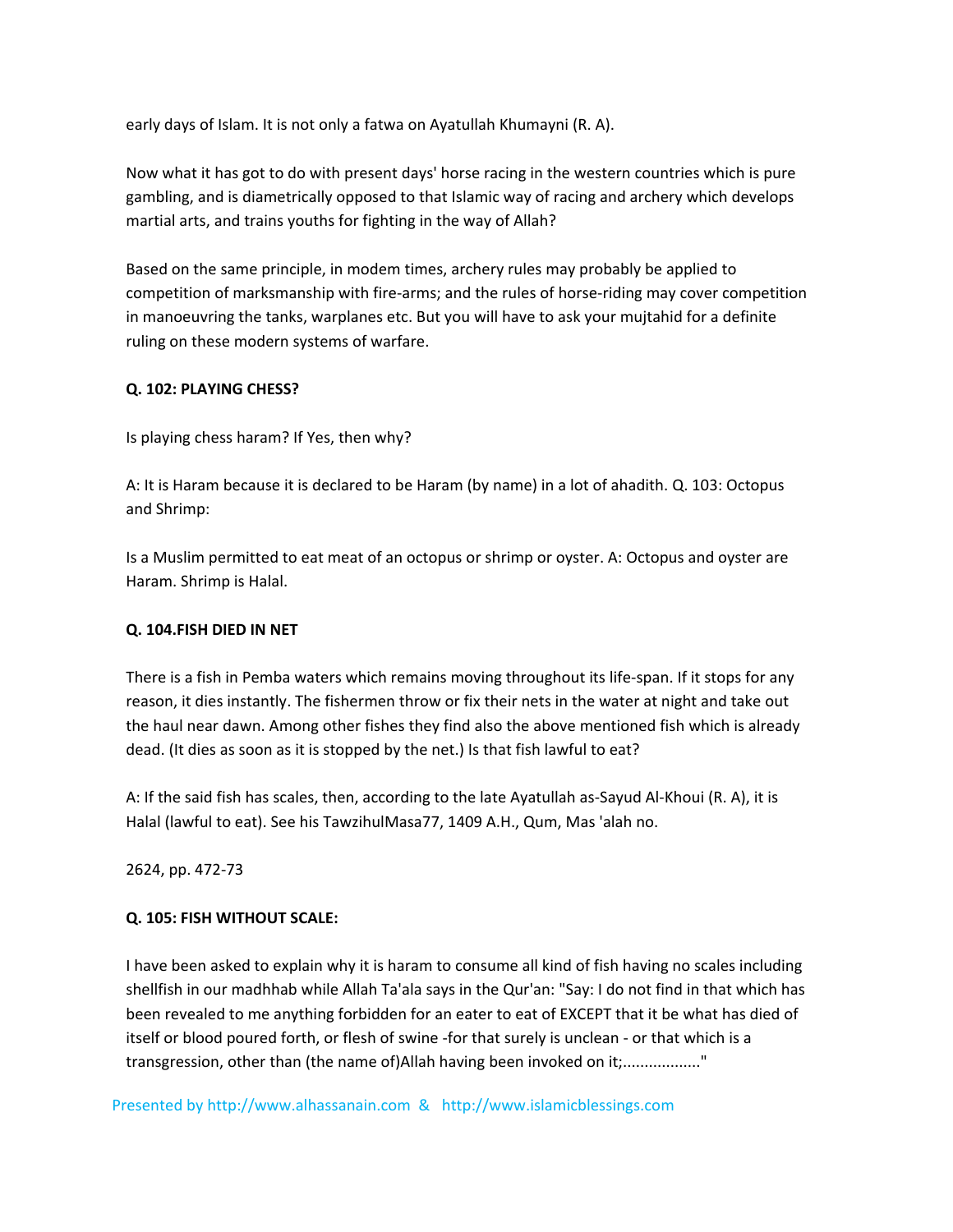(Qur'an,6:146)

Also He Says: "Lawful to you is the game of the sea and its food,a provision for you and the travellers" (Qur'an, 5:97)

Add to it Qur'an, 5:87 and 6:120 which tell us not to forbid the good things made lawful by Allah. Please assist me by quoting Ahadith from the Holy Prophet (S.A.W) and the infallible Imams (A.S). Is there a scientific explanation as well?

A: There are many ahadith to this effect, some of which are quoted here:‐

1. Muhammad ibn Muslim narrates from Abu Ja'far (A.S), inter alia, in a hadith: "I said to him: May Allah have mercy on you, we are offered fish which have no scale". He said: 'Eat the fish which has scale, and do not eat that which has no scale.'"

This hadith from the 5th Imam (A.S) is narrated by al‐Kulayni in al‐kafi (al‐Furu', Vol.2, p. 144) and by ash‐Shaykh at‐Tusi in Tahadhibu 'l‐ahkam, vol.2, p. 339; and is copied here from Wasa 'ilu 'sh‐ Shi 'ah vol. 16, p. 329.

2. Hammad ibn 'Uthman says: "I said to Abu' Abdillah (A.S): 'May I be your ransom! Which of the fish is (allowed) to be eaten? He said: 'That which has scale.

This hadith from the 6th Imam (A.S) is given in all the books mentioned above, plus as‐Saduq's Man la yahduruhu 'l‐faqih, vol. 1, p. 10

3. 'Abdullah ibn Sinan narrates from Abu 'Abdillah (A.S) that he said: "'Ali (A.S) used to ride the mule of the Messenger of Allah (S.A.W) in Kufa, then pass through the fish-market and tell them 'do not eat, nor sell the fish that has no scale.'" (The same references as in No. I plus al‐ Mahasiny.477)

For your information, during the Veitnam War, the Pentagon had sent a clear order to its troops not to eat the fish without scale, as it was very injurious to health. I had copied that order in our magazine, the Light, (Dar‐es‐Salaam), You will be interested to read the following order given by Allah to the Prophet Musa (A.S) "These shall ye eat of all that are in the waters: whatsoever hath fins and scale in the seas, and in the rivers, them shall ye eat.

And all mat have no fins and scales in the seas and in the rivers, of all that move in the waters, and of any living thing which is in the waters, they shall be abomination unto you. They shall be even an abomination unto you; ye shall not eat of their flesh, but ye shall have their carcasses in abomination. Whatever hath no fin nor scales in the waters, that shall be an abomination unto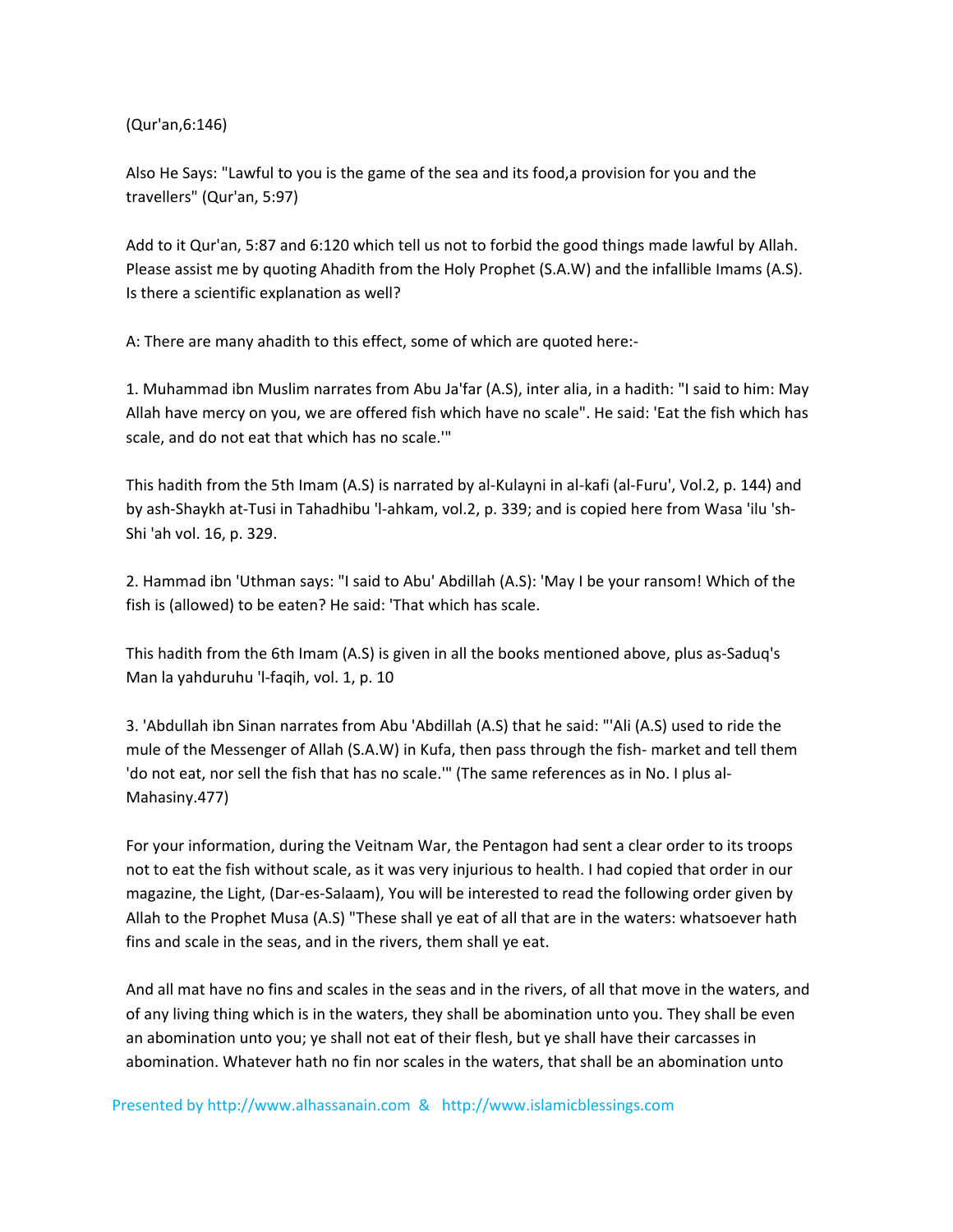you."

(Leviticus, ch. 11, vs. 9‐12)

"These ye shall eat of all that are in the waters: all that have fins and scales shall ye eat: and whatsoever hath no fins and scales ye may not eat; it is unclean unto you." (Deuteronomy, ch. 14, vs. 9‐10)

So you see it was haram even in the Law of Nabii Musa (A.S), and consequently in the religion of Nabii 'Isa (A.S) although St. Paul corrupted the Christianity and abrogated the Law.

By the way, you have emphasized the word EXCEPT in the verse 6:146, which says: "Say: I do not find in that which has been revealed to me anything forbidden for an eater to eat of except that it be what has died of itself, or blood poured forth, or flesh of swive -for that surely is unclean - or that which is a transgression, other than (the name of) Allah having been invoked on it."

O.K. Then what will you say about the lard (fat of pig) which the Christians generally use in place of cooking oil? Or about the flesh of dog?

# **Q. 106: BURNING A MUSLIM DEAD BODY?**

Is it Halal to burn a dead Muslim if he wrote it in his/her will that he/she wanted to be burned?

A: Certainly NOT. A will which goes against the rules of shari'ah is not valid in Islam.

## **Q. 107: QUR'ANIC INJUNCTION AND PUNISHMENT BY BURNING:**

I remember reading somewhere that when the Prophet (S.A. W) saw the mutilated body of his uncle, Hamza, he made a vow to burn 30 or something Quraishites in retaliation. Then this verse came: And if you punish them, punish as you were afflicted; but if you be patient, certainly it will be best for the patient ones (16:126); telling him not to burn, only Allah is to torture His servants with fire.

But I read in Tawzihul Masa 'il of al‐Marhoom as‐Sayyid al‐Khou'i (R.A), article 2797, that if an adult and sane person commits sodomy with another adult and sane person, both of them would be killed. And the religious head can kill them with sword or 'burn him alive'. Can you please explain why this contradiction.

A: First, about the verse: The Sunni tafseer ad‐Durru 'l‐manthur says: Ibnu '1‐Mundhir, at‐ Tabarani, Ibn Marduwayh and al‐Bayhaqi (in his ad‐Dala 'it) have narrated from Ibn 'Abbas that he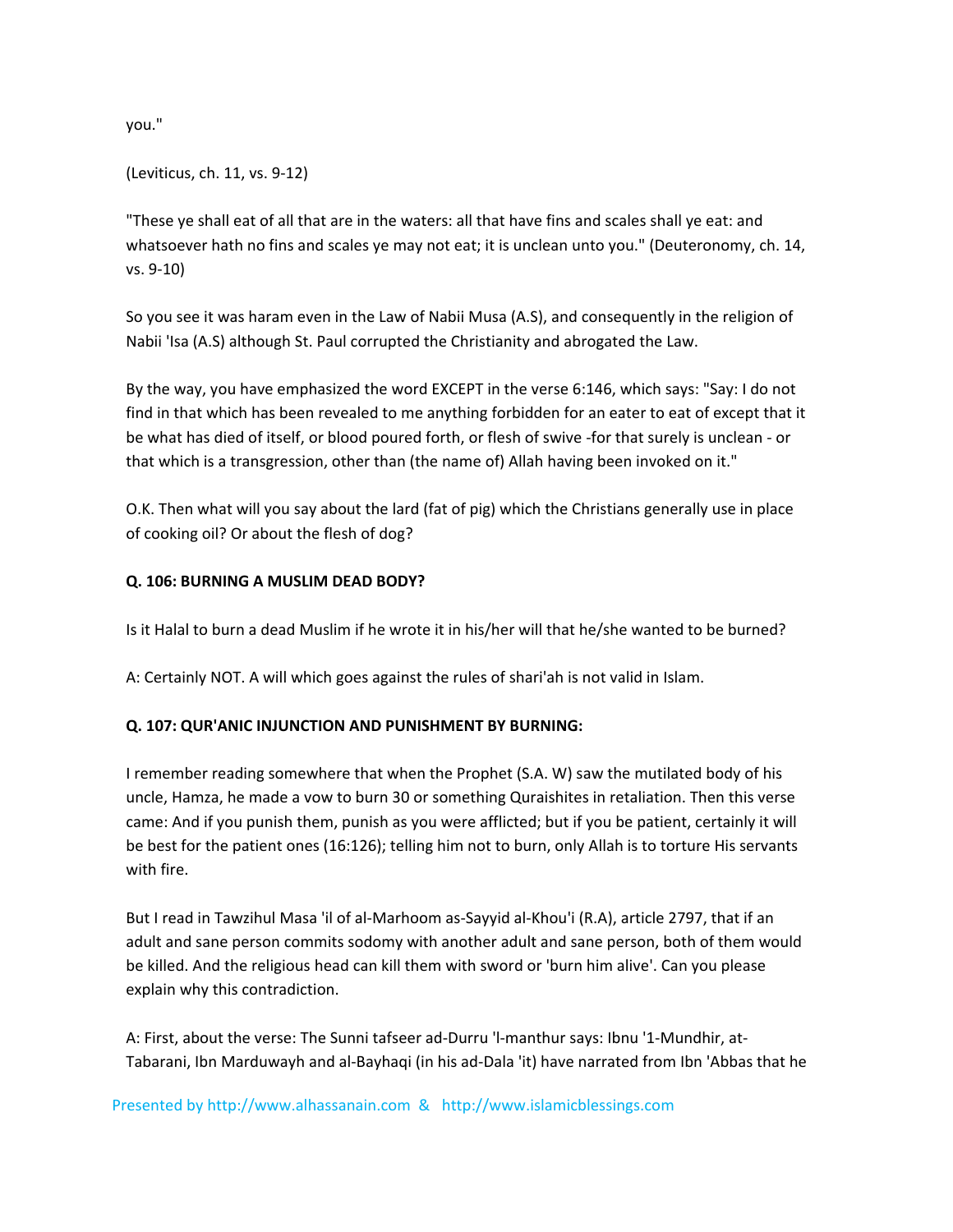said: "When Hamzah was killed and mutilated, the Messenger of Allah (S.A.W) said: 'If I vanquished Quraish, I would mutilate seventy people from among them.' Then Allah sent down this verse, and the Messenger of Allah (S.A.W) said: 'We would rather be patient, and also forbade mutilation.

A nearly similar hadith is narrated in the Shi'a Tafseer of al‐ 'Ayyashi, from Imam Ja'far as‐ Sadiq (A.S).

I cannot understand where did you hear the story of "vowing to burn" the Quraish. Anyhow, this verse has nothing to do with the punishments imposed by the Shari'ah of Islam. Forget about burning; is not amputation of the four fingers of a thief mutilation? Will you say that a hakimu'sh‐ shar' should not cut the thief's hand (i.e. 4 fingers), because this verse was revealed against mutilation? (In fact, it does not say any thing against mutilation. It only says that if the Prophet (S.A.W) desired retaliation, he could mutilate only one Kafir, not more.)

Sodomy is one of the most contemptible crimes in the eyes of Islam. Its sin is much graver than fornication. There are in all, five punishments for the guilty of this crime (in the case mentioned by you): killing by swords, burning alive, throwing down from a high mountain or building with hands and feet tied, knocking down a wall over him, and stoning him to death. (If he is killed by sword, the Qadi has an option also to burn down his corpse.) From these most harsh punishments you may realize the grave nature of this crime.

# **Q. 108: TAFSIR OF A QUR'ANIC VERSE:**

Sura 33:34: Can you give me the correct interpolation of "Wadhkurna ma yutla fi buyutikuinna min ayatillahi wa hikmah"? Is it telling Ahlu'l‐Bayt (A.S) to teach, or is it according to the Sunni authorities giving the Prophet's wives order to teach the Message? It speaks plainly but I need the correct interpretation.

A: It means neither. "Wadhkurna" means "and remember". No dictionary, no mufassir (exegete), Sunni or Shi'a, has ever said that it means to teach. The verse of purity before it is a parenthesis, and this next sentence is addressed to the wives of the Prophet (S.A.W), telling them to "keep in mind what is recited in your houses of the communications of Allah and the wisdom."

It puts emphasis to the orders which have preceded it to obey Allah, do good deeds, be pious, stay in their houses, keep up prayer, give Zakah and obey Allah and the Messenger. It tells them to be good Muslims and that's all.

## **Q. 109: TAFSIR OF VERSE 24:3.**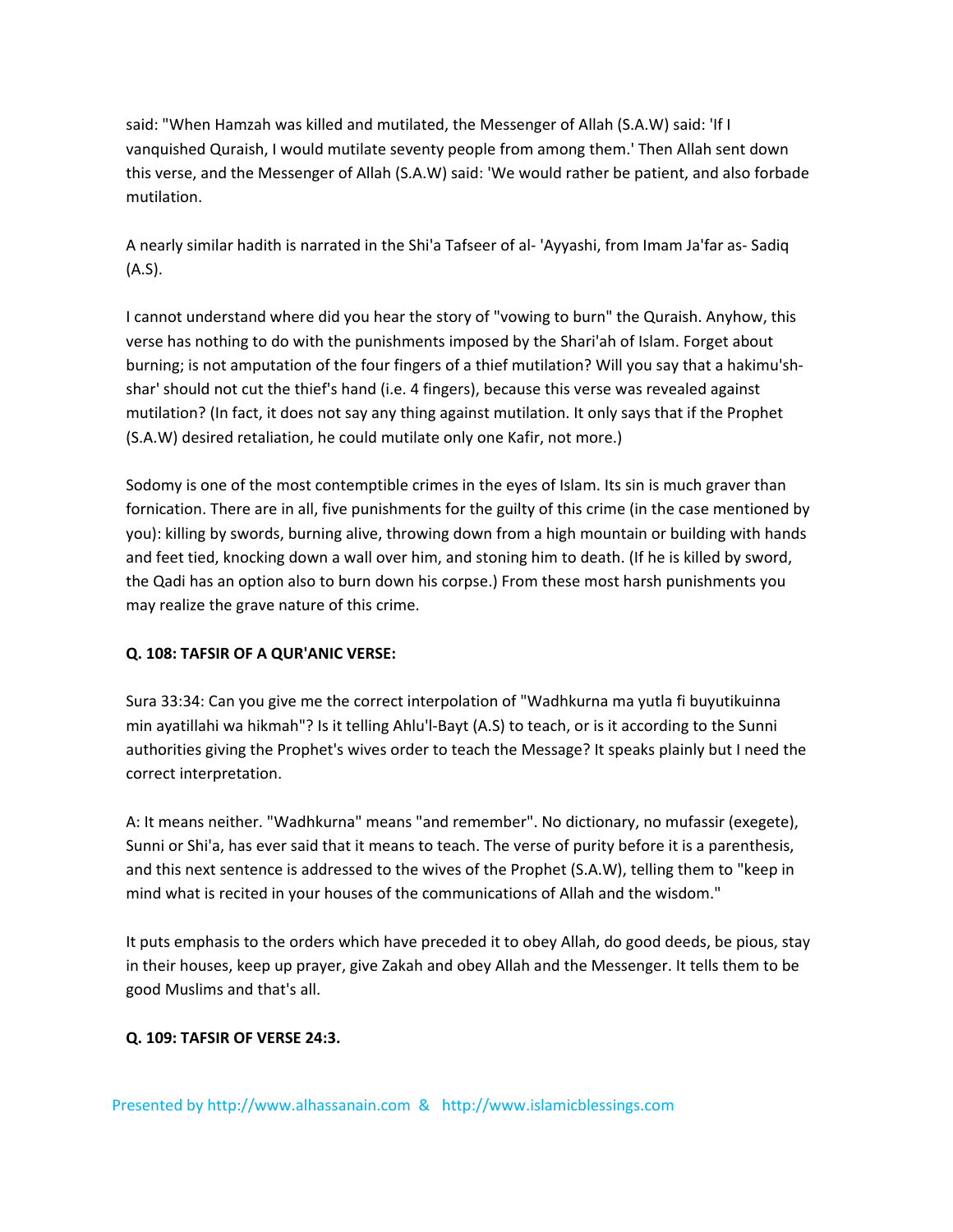Allah Ta'ala says in the Qur'an: "The fornicator does not marry any but a fornicatress or idolatress; and (as for) the fornicatress, none marries her but a fornicator or an idolater; and it is forbidden to the believers." (Qur'an, 24:3). Does it mean that Allah orders fornicating women to marry fornicating men or idolaters? Also, is marriage of a chaste man with a fornicatress unlawful and void?

A: It is not an order but a statement showing their condition. This reality has also been explained more clearly in the verse 26 of the same chapter where Allah says:‐ "Unclean things are for unclean ones and unclean ones are for unclean things; and the good things are for good ones and the good ones are for good things. "

The verse in question was revealed concerning a particular situation in Medina. As‐Suyuti in his ad-Durru 'l-manthur, quotes numerous traditions to the effect that when the Muhajirun came to Mecca, they found the life there very hard, what with the dearness of things and their own unemployment.

There were many women among the Jews and also some among the Ansar who were professional prostitutes and they used to raise a particular type of flag on their houses to advertise their "trade". They were minting money.

Some Muhajirun thought of a plan to marry those prostitutes in order that they could share in those women's wealth, "and when our condition improves, we shall leave them." They accordingly asked permission of the Holy Prophet (S. A. W), and Allah revealed this verse in their reply.

It is clear that the verse is restricted to that situation and it has forbidden the Muhajirun to carry out their plan.

On the other hand, the words, "it is forbidden to the believers', may be taken to mean, "it is undesirable for the believers." In that case the verse will have a general and unabrogated meaning and will be applicable even now.

Q. 110: In the ayat 102 of Sura 20 (TAHA), it says:

Presented by http://www.alhassanain.com & http://www.islamicblessings.com "On the day when the trumpet shall be blown, and We will gather the guilty ones, blue eyed, on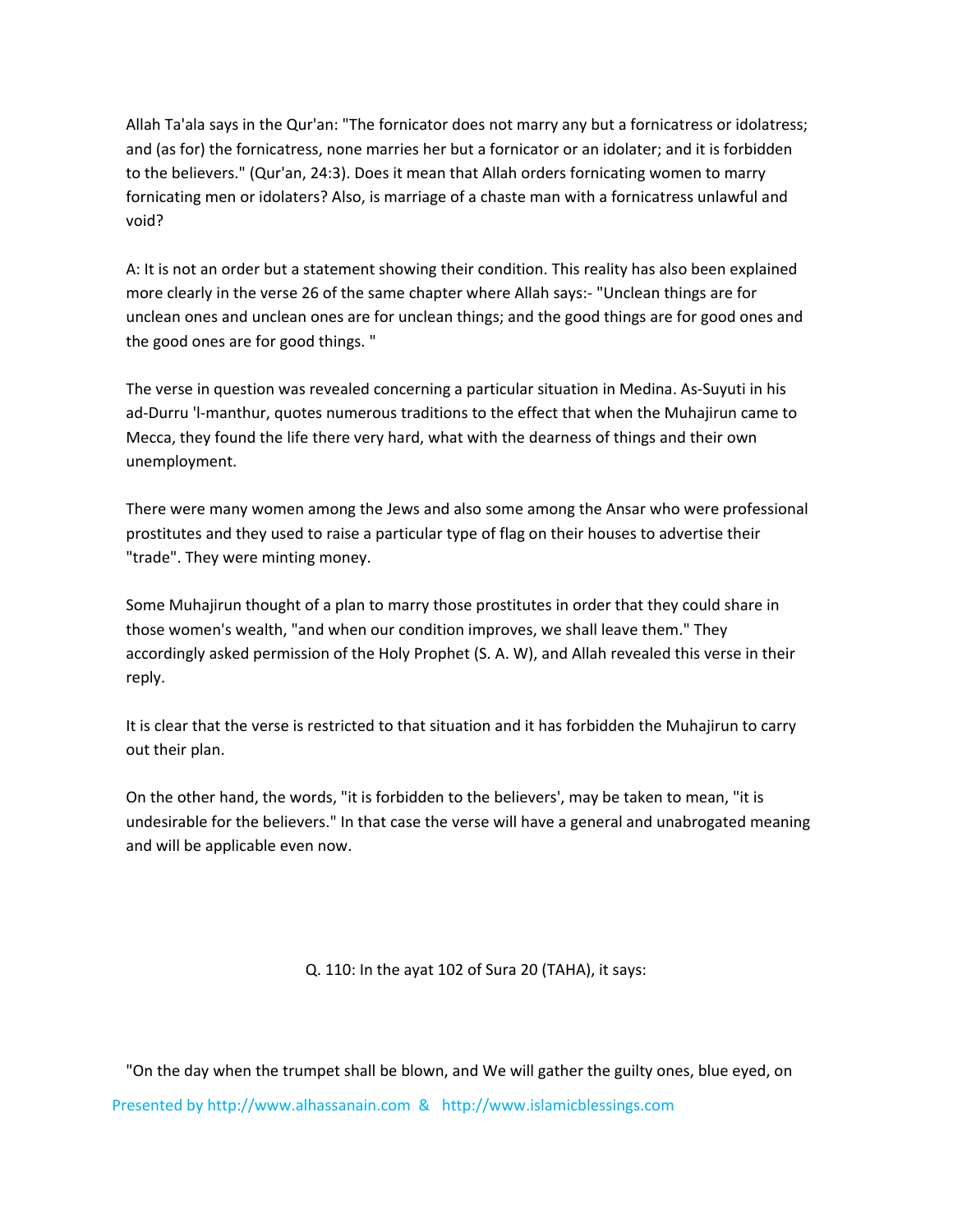that day." Can you explain the word(which is translated here as "blue eyed"), because a lot of people of African origin in U.S.A. have split into sects over this issue. They think it is talking about the people from Europe.

A: This word, zurq, has two meanings in dictionaries:

(1) blue colour and (2) glaucoma (eye disease causing gradual loss of sight). Although many translators of the Qur'an have translated it as "blue eyed", a lot of exegetes (particularly Shi'as) have taken it to mean, "dim-eyed" or "blind with horror". And this explanation is more appropriate and more conforming with the general tenor of Islam and other Qur'anic teachings.

First of all: The interpretation mentioned by you is unmitigated racialism which Islam abhors. Islam does not say that black people are burdened with Noah's curse to remain white people's slaves ‐ to serve as the hewers of wood and carriers of water ‐ as the Genesis says. Nor does it say that whites are bad and blacks are superior to them.

Second: All human beings are created by Allah; and Allah says: "Certainly We created man in the best make." (Qur'an, 95:4) This includes all people of all races.

Third: Of course, Allah has created human beings in different colours and various facial features. But as mentioned above, all are "in the best make". None is superior; none is inferior. The reason for the prevailing differences is clearly given in the verse 13 of Surah 29 (al-Hujurat):

"O you people! We have created you of a male and a female and made you clans and tribes, that you may recognise each other; surely the most honourable of you with Allah is the one among you who is most pious (i.e. guards himself most against evil); Surely Allah is Knowing, Aware."

Please note that belonging to a certain race or tribe is not a criterion of superiority or inferiority; the criterion is piety only.

Fourth: Coming to the practical side, not all Kafirs are "blue eyed" nor are all blue eyed people Kafir. A lot of Europeans belong to Islam, for which they are paying the price, e.g., in Bosnia and other places.

In short, colour of eyes has nothing to do with one's success or failure on the day of Judgement. The only true explanation is "dim‐eyed" or "blind with horror". It is supported by the statement in the same surah, which says: "... and We will raise him, on the day of resurrection, blind. He shall say: My Lord! Why hast Thou raised me blind, and I was a seeing one indeed? (Allah) will say: Even so; Our signs came to you, but you forgot them; even thus shall you be forsaken this day." (Surah Ta‐ha, verse 124‐126).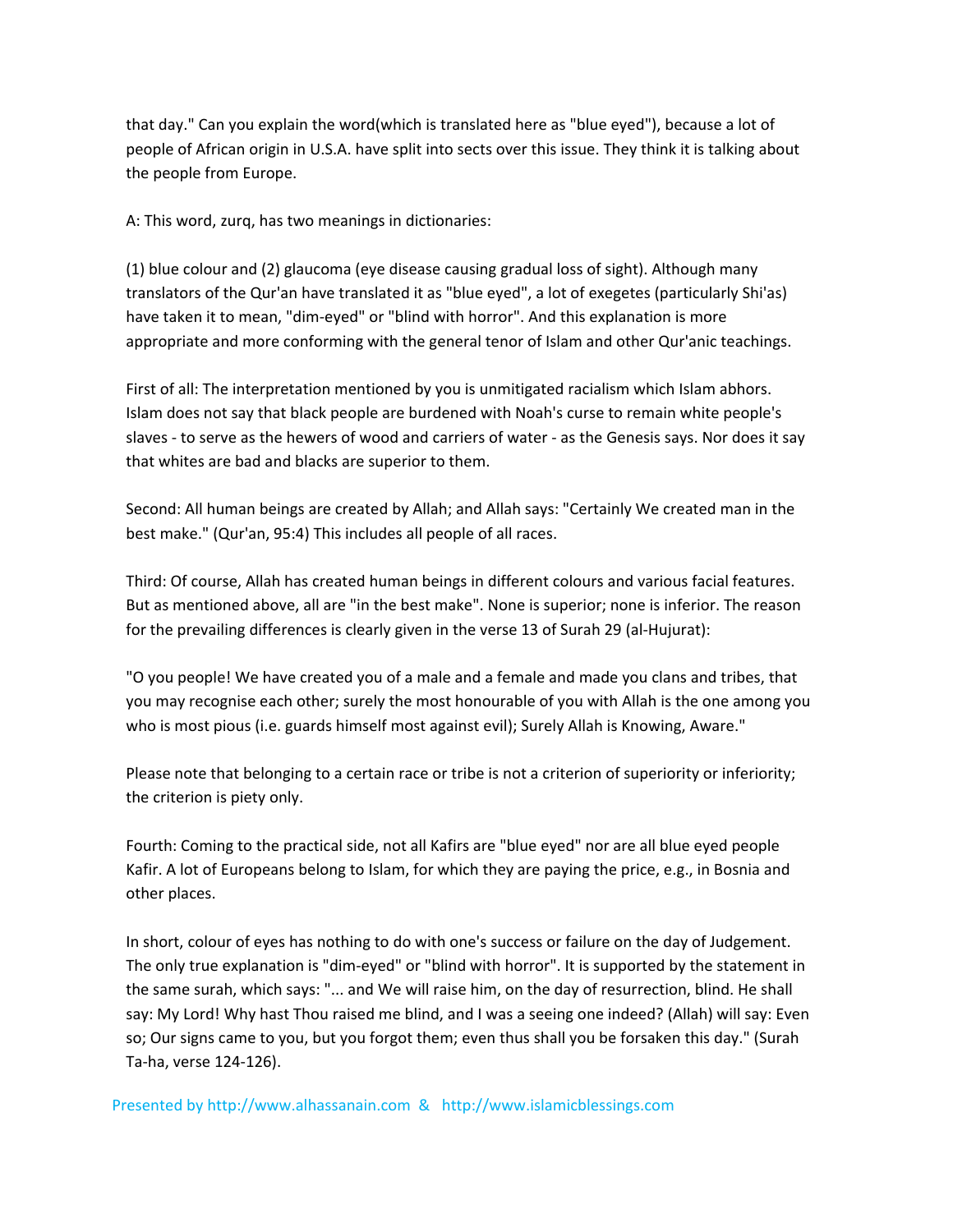# **Q. 111: TALKING WITH A DEAD PERSON:**

This concerns the tradition in Day of Judgement, describing the talk of Salman al‐Farsi (R.A) with a dead person; Out of my understanding of hadith and al‐Qur 'an, Allah (S. W.T) says in 35:22: And you cannot make those hear who are in the graves.

A: At present, I leave the question of authenticity or otherwise of the said tradition aside, because I do not have necessary books here in Toronto. Here only the meaning of the said 'ayah will be explained:

(a) Theverseisapartofaspeechwhichsays:

"And the blind and the seeing are not alike; nor the darkness and the light; nor the shade and the heat; neither are the living and the dead alike. Surely Allah makes whom He pleases hear, and you cannot make those hear who are in the graves.

You are naught but a Warner......" (35:19‐23) All these similitudes have been brought for Mu 'min (the seeing, the light, the shade, the living) and Kafir (the blind, the darkness, the heat, the dead) and last sentence emphasizes it by saying that Allah makes whom He pleases hear. Suppose a Mu'min was first a mayyit (dead) i.e. unbeliever; Allah gave him life (i.e. Iman) and made him hear the word of truth.

As He says in 6:122, "Is he who was dead then we raised him to life and made for him a light by which he walks among the people, like him whose likeness is that of one in utter darkness..." The Prophet (S.A.W) is a medium of the guidance but the guidance is of Allah alone.

Then He Says pointing to the opposite group: you cannot make those hear who are Kafirs, (are in the graves), whose hearts are sealed. Your responsibility is only to warn them.

So you see that this statement has no relevance to our subject.

(b) Even if it were not a similitude, it does not go against the said hadith. The hadith does not claim that it was Salman (R.A) who made the dead body talk. It was Allah who knew when Salman (R. A) was going to die and it was Allah who made the mayyit talk.

(c) The episode after the battle of Badr is accepted by all Muslim sects. I am quoting it from Sahih al‐Bukhari:

"Abu Talha narrated: On the day of Badr, the Prophet (S.A. W) ordered that the corpses of twenty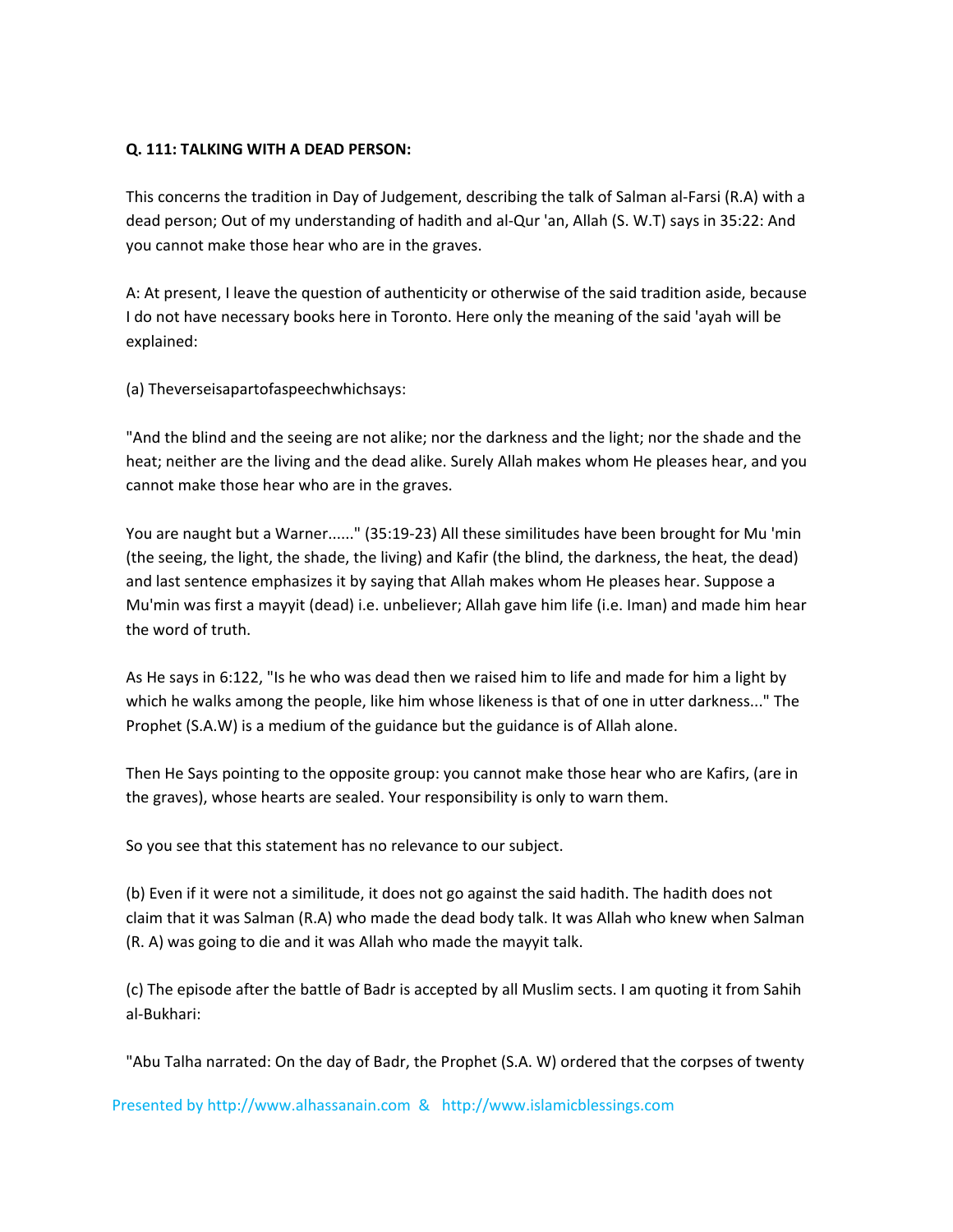four leaders of Quraish should be thrown into one of the dirty dry wells of Badr.So on the third day after the battle of Badr, he ordered that his she-camel be saddled........When he halted at the edge of the well, he addressed the corpses of the Quraishite infidels by their names and their father's names, "O so‐ and‐so, son of so‐and‐so, and O so‐and‐so, son of so‐and‐so! Would it have pleased you if you had obeyed Allah and His Messenger? We have found true what our Lord had promised us.

Have you too found true what your Lord had promised you?" 'Umar said: O Messenger of Allah! You are speaking to the bodies that have no souls! The Messenger of Allah (S. A. W) said: By Him in whose hand Muhammad's soul is, you do not hear what I say better than they do. (Qatada said: Allah brought them to life again to let them hear him, to reprimand them, and slight them and take revenge over them, and cause men to feel remorse and regret.) (al‐ Bukhari with Eng. Translation, Vol.5, pp. 209‐210)

Strangely enough, another hadith is given in Tafsir ad‐Durru 'l‐manthur, that Ibn 'Abbas says: "The Messenger of Allah (S. A. W) was standing over the dead badies of those killed on the day of Badr and saying: 'Did you find true what your Lord had promised? O so-and- so son of so-and-so, did not you disbelieve in your Lord? Did not you reject your Prophet? Did not you cut the ties of relationship?'

They (the companions) said: 'O Messenger of Allah! Do they hear what you are saying?' He said: 'You do not hear what I say better than they do.' Then Allah revealed the verse: Surely you cannot make the dead to hear and you cannot make those hear who are in the graves."

And Bukhari too, after giving the clear and well‐accepted hadith (quoted earlier) gives two traditions from 'Aisha which more or less confirm the above‐quoted hadith of Ibn 'Abbas with the same "verse". Now let us look critically at these later three ahadith:

1. The first tradition is narrated by Abu Talha. The one of ad‐Durru 'l‐manthur, is narrated by Ibn 'Abbas, and the later two of Bukhari by 'A'isha. Now Ibn 'Abbas was a small child in Mecca at that time; and 'A'isha was in Medina, not in Badr; while Abu Talha was in Badr. Whose report should be relied upon?

2. The "verse" which Ibn 'Abbas claims to have been revealed concerning this episode of Badr is a mix‐up of two sentences from 3 verses: The sentence, Surely you cannot make the dead to hear,is a part of Surah 30. (The Romans) verse 52, and Surah 27 (The Ants) verse 80; while the next sentence is found in 35:22, as described earlier.

3. All three Surahs were revealed in Mecca, long before Hijra and the Battle of Badr (2 A.H). How can it be imagined that the sentences were revealed at Badr?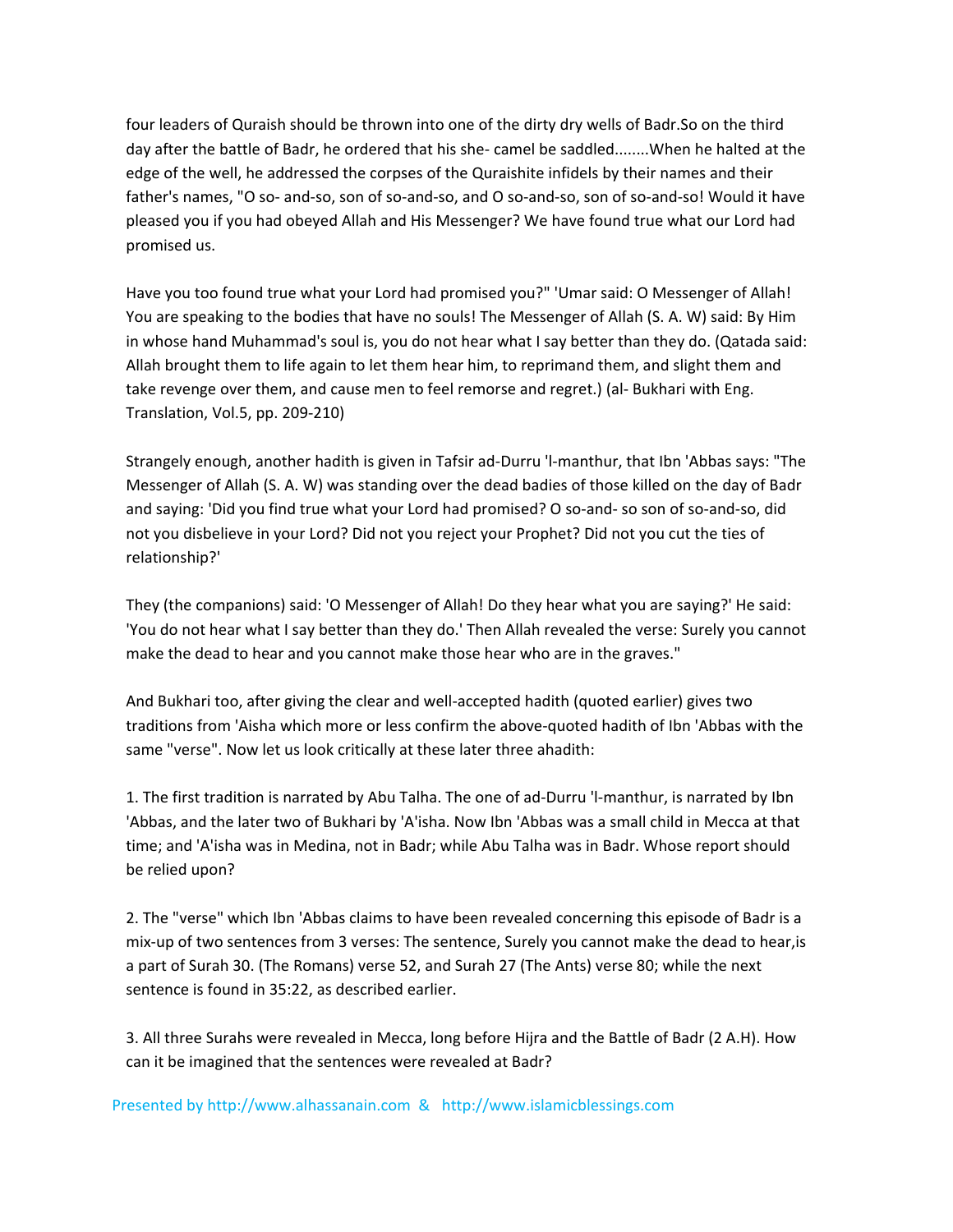4. That is why' Allamah Tabataba'i in his Tafsir Al‐Mizan, vol. 17, p.38 says: "The signs of forgery are quite clear in this tradition. The status of the Prophet (S.A.W) is too high to say something without getting its knowledge from Allah beforehand. How could he say such a thing which made it necessary for Allah to reveal a verse to refute his claim and give him correct information."

The fact is that such traditions were forged in the name of well-known companions, to implement the Umayyads agenda. They have filled the books with such traditions showing that the Holy Prophet (S.A.W) indulged in meaningless actions, (God Forbid); that often 'Umar tried to put him right and that whenever such things happened, Allah sent down verses, which invariably always confirmed 'Umar's views and opinions.

# **112: ON THE BOOK "HUSAIN, THE SAVIOUR OF ISLAM":**

Please give me your opinion concerning the book, Husain the Saviour of Islam, written by Mir Ahmad Ali, published by T.T.Q. I seem to have found several historical inaccuracies in it Also he hardly cites any sources. It seems to have been written in a Zakiri style, not factual, historical. When I realized that this is the same author who penned the commentary and translation ofQur 'an, I began to doubt its correctness as well. Should I rely on his Tafseer?.

A: Your comments about the book, "Husain the Saviour of Islam" are correct. But there is a difference between this book and his Translation of the Qur'an. The Translation and the Commentary were checked by late 'Allamah Agha Pooya, who had himself added many things in the Commentary which appear with his initials (A.P.) therein. Therefore, we may really on it.

# **Q. 113: ON TAFSIR‐AL‐MIZAN**

I read your translation and notes of "Al‐Mizan" volume VII about Surah Al‐Nisa, verse 1. I was under the impression that Al‐Mizan was the best tafseer available. What is your opinion? What is the best tafseer in Arabic that you know of? Approximately what percentage of 'Allamah Tabatabai's views as expressed in Al‐Mizan do you agree with? Are there other views of his that I should be cautious about?

A: First of all, it should be clearly stated here that we do not believe that any book written by any non‐Ma'sum can be 100% free of errors or misjudgements. The question is only of the proportion. Keeping this in mind, Tafsir Al‐Mizan is fine, although at a few places his ideas are influenced by his inclination to Sufism.

For example, he believed that Mi'rajs journey was physical upto and from there it was only a spiritual ascension. But for the most part Allamah Tabatabai's commentary is correct and few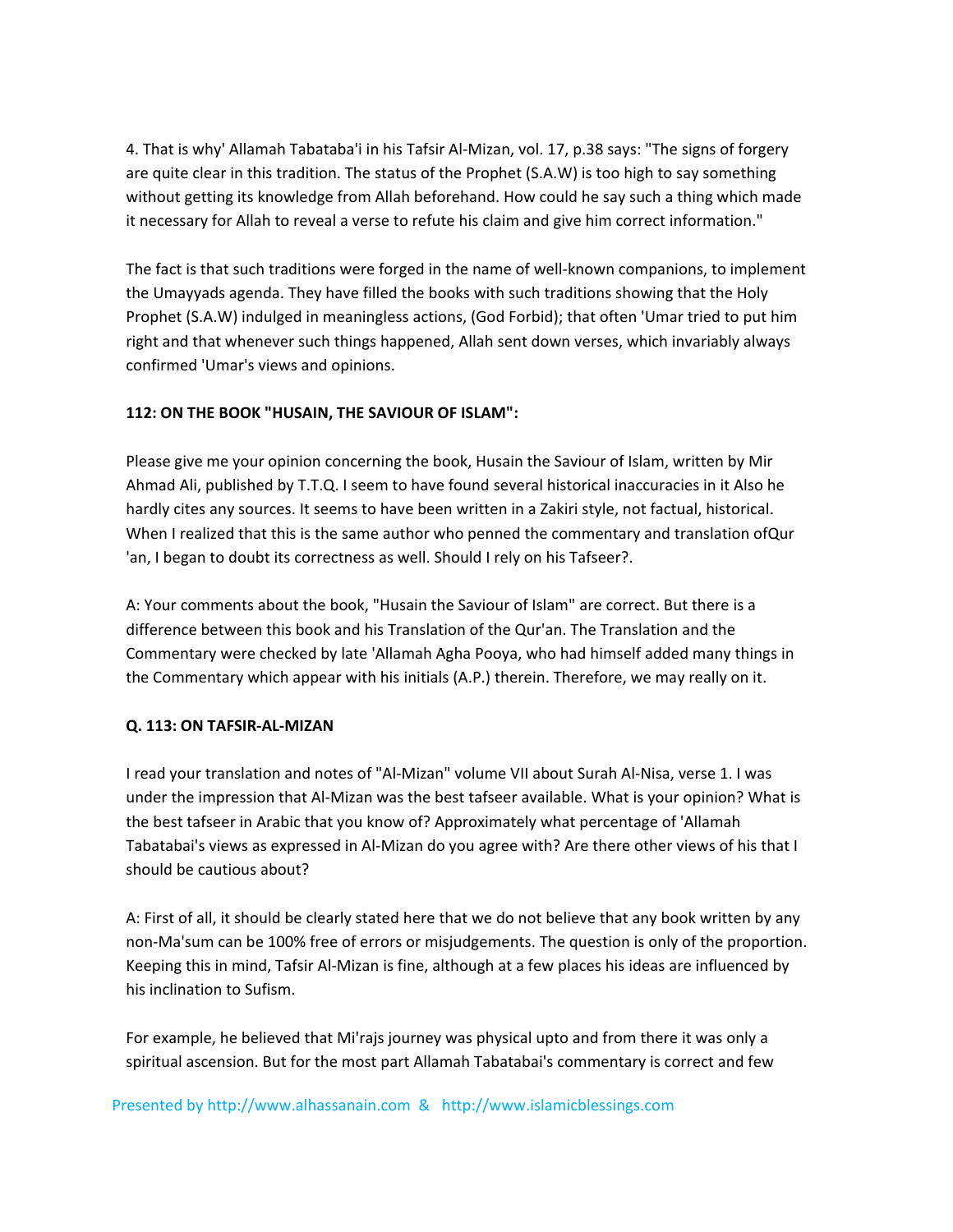blemishes here and there do not affect its importance.

Personally I think that if late Ayatullah al‐Khoui would have completed his Tafseer Al‐ Bayan, it would have been marvellous. Unfortunately he could not write more than one volume containing the Introduction and the Tafseer of Surah Al‐Fatihah.

# **Q.114: ON BLACK AND WHITE TURBANS:**

What is the difference between an Aalim with white turban and an Aalim with black? Can I become a Sayyid? If not, why?

A: Legally there is no difference. But in practice, Sayyids wear black or green 'amamah, while the non‐Sayyids use white.

Sayyids are those who are descended from the Prophet (S. A. W) through Bibi Fatimah Zahra (A.S). This title is not earned through knowledge, wealth or any other way. Obviously, one who is not descended from the Prophet (S.A.W) cannot "become Sayyid".

# **Q. 115: WANT TO WEAR BLACK TURBAN**

I want to wear black turban and robe like the ones some Shi 'a 'ulama' use, because I want to follow the sunnah of the Holy Prophet (S.A. W)

A: the sunnah is the white dress. All books of our fiqh and hadith say that it is mustahabb (commendable; more rewarding) for the one who prays salah to wear white dress. Also, it is clearly written that it is makruh (disliked) to wear black dress in prayer, except 'amamah (turban), Kisa or rida (robe) and socks. These may be black.

As for the Holy Prophet (S.A.W), he had not adopted any particular colour for his dress ‐ lest the Muslims think that only that colour was permissible. He used white turban, but some times wore other colours too; during the conquest of Mecca he was wearing black turban.

Try to obtain about 4.5 yard of thin cotton cloth (black or white) and use it for your turban.

But if, by grace of Allah, you are freed and happen to visit a country or society where black turban, in public eyes, is reserved for Sayyids, then I strongly advise you to use the white one only. Otherwise, people might think that you were claiming to be a Sayyid. The Holy Prophet (S.A.W) has said: Beware of the places or situations where you might be blamed for something you had not done.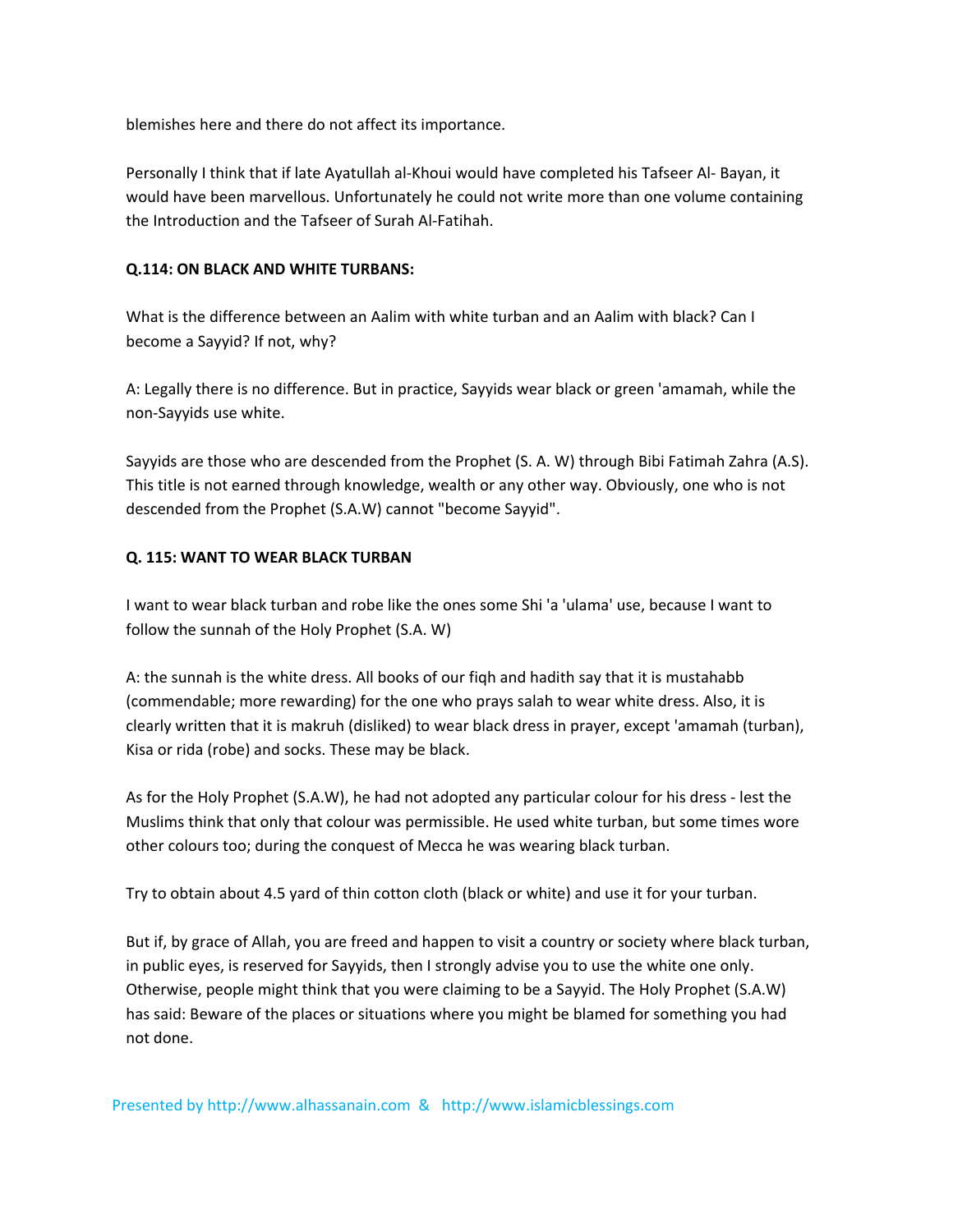As for the robe, somebody will have to bring it for you from Iran, Iraq or Syria. The colour is usually brown or black. The ones sold in Saudia Arabia have golden embroidery, which is not good for prayer.

#### **Q.116: ABOUT BLACK SHOES:**

How does one reconcile the narratives attributed to Imam Ja'far Sadiq (A.S) in Section 11 of Hilyatul Muttaqeen one of which says "Do not wear black shoes "while the other says that the best colour of shoes in one s home town is black. ?

A: I do not have Hilyatul Muttaqeen here in Toronto. However, the wording of the latter statement indicates that the talk was addressed to someone residing in a town dominated by extremely bigoted enemies of the Shi'as who could have known by avoidance of black shoes that the man concerned was a Shi'a and thus could have harmed him.

The Karahat (being disliked) of black shoes and black dress (except 'amamah, rida' and socks) is well-known and accepted. Even so, we should not put too much emphasis in these days on mustahab and makruh things, because new generation does not pay due attention to wajib and haram things. We should endeavour to make them truly concerned with wajibat and muharramat. If they come back within that circle, then mustahabbat and makruhat could easily be taught.

There is a hadith from Imam Ja'far Sadiq (A.S) at the end of which he says:

"Make your heart bright and wear whatever you want." This gives a gist of the principle involved in this matter.

## **Q. 117: ABOUT SOME MARAJI'‐E‐TAQLEED**

Can you give me the address to where I can contact the following Maraji 'ut‐Taqlid?

- 1. Ayatullah al‐Haj Aqa Nasir Makarim Shirazi
- 2. Ayatullah al‐ 'Uzma al‐Haj Aqa Shahabuddin Mar 'ashi
- 3. Ayatullah al‐ 'Uzma Syed Muhammad Raza Gulpayegani
- 4. Ayatullah al‐ 'Uzma SyedAbul Qasim al‐Khoui
- 5. Ayatullah al‐ 'Uzma Syed Ali Husaini Sistani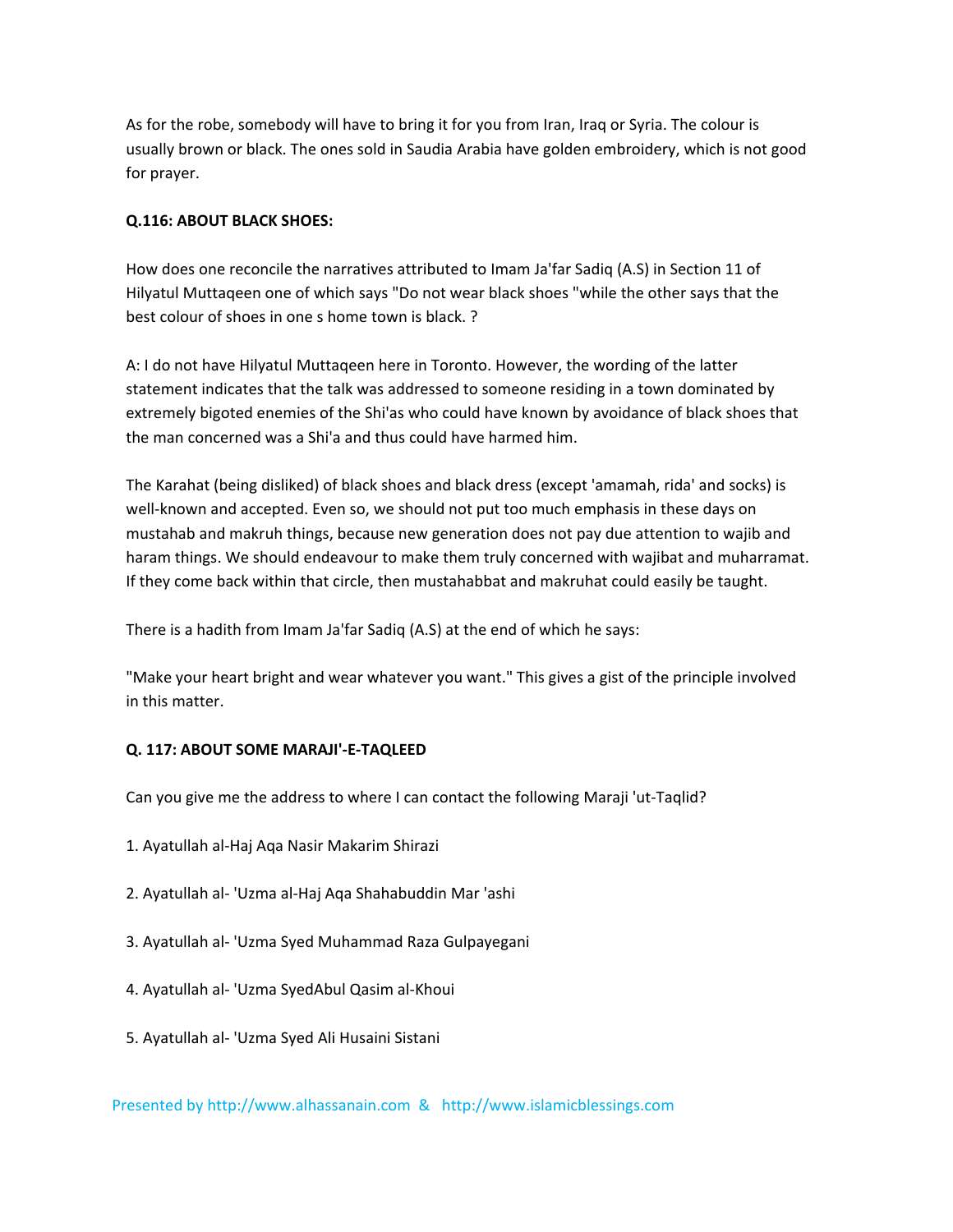A: You will be sorry to learn that Ayatullah al‐'Uzma as‐Sayyid Shahabuddin al‐Mar'ashi left this world on 29th August 1991; and Ayatullah al‐'Uzma as‐Sayyid Al‐Khoui expired on 8th August, 1992, while Ayatullah al‐'Uzma as‐Sayyid Muhammad Raza Gulpayegani expired in December, 1993.

May Allah enhance their prestige in the presence of the 14 Ma'sumeen (A.S). The addresses of the remaining two maraji', as asked by you, are as follows:- Ayatullah al-'Uzma Aqa-e-Nasir Makarim Shirazi Madrasah Amirul Mu'mineen (A.S), Khayaban Safaiya, QUM/IRAN Ayatullah al‐'Uzma Aqa‐ e‐Sayyid 'Ali Sistani, Shari' Al‐Rasul,NAJAF/IRAQ

## **Q. 118: EATING CHUNA (BURNT LIMESTONE)**

Many people in the Indian sub‐continent eat pan (betel leaf) in which chuna (burnt lime‐ stone) is added among other spices. It is a centuries old custom and even 'ulama' and mujtahideen use it. Recently an 'alim has said that the burnt lime‐stone should not be eaten because it is haram to eat earth. Will you please guide us in this matter.

A: There is no doubt about its lawfulness. Perhaps the misunderstanding has arisen because that 'alim has confused the burnt lime‐stone with earth or clay. In fact, it is unlawful to eat clay (i.e. earth mixed with water which may be shaped as pots etc.).

Late Ayatullah Al‐Khoui says: "It is haram to eat najasat like stool or a piece cut from a living animal. Likewise, it is haram to eat clay (except a small piece of the turbah of Husayn (A.S), not bigger than a chick‐pea, eaten for cure). But minerals, stones and trees are not haram." (Minhaju s‐Saliheen vol. 2, p.347).

Also late Ayatullah Al‐Khumayni says: "To eat clay is haram, and it is the earth mixed with water, when it is wet, and also the dried clay. (It is ahwat to include dust too in this rule, although its non‐inclusion is not without strong proof.) Obviously sand, stones and minerals are not included in the above rule governing the clay. All of them are lawful to eat if they cause no harm." (Tahrirul 7‐wasilah, 2nd edition, no date, vol. 2, p. 164).

Also Ayatullah Al‐Sistani says the same about clay in his Tawzihu 'l‐masa'il (1st ed., 1413 A.H., Qum,p.554, Mas'alah 2637).

As clearly mentioned by Al‐Khoui and Al‐Khumayni, this rule does not include stones (e.g. burnt lime‐stone) or minerals (e.g. beaten silver and gold which are put on sweets for decoration or mixed in medicines).

It will not be out of place to quote here two questions asked specifically about the chuna (made of